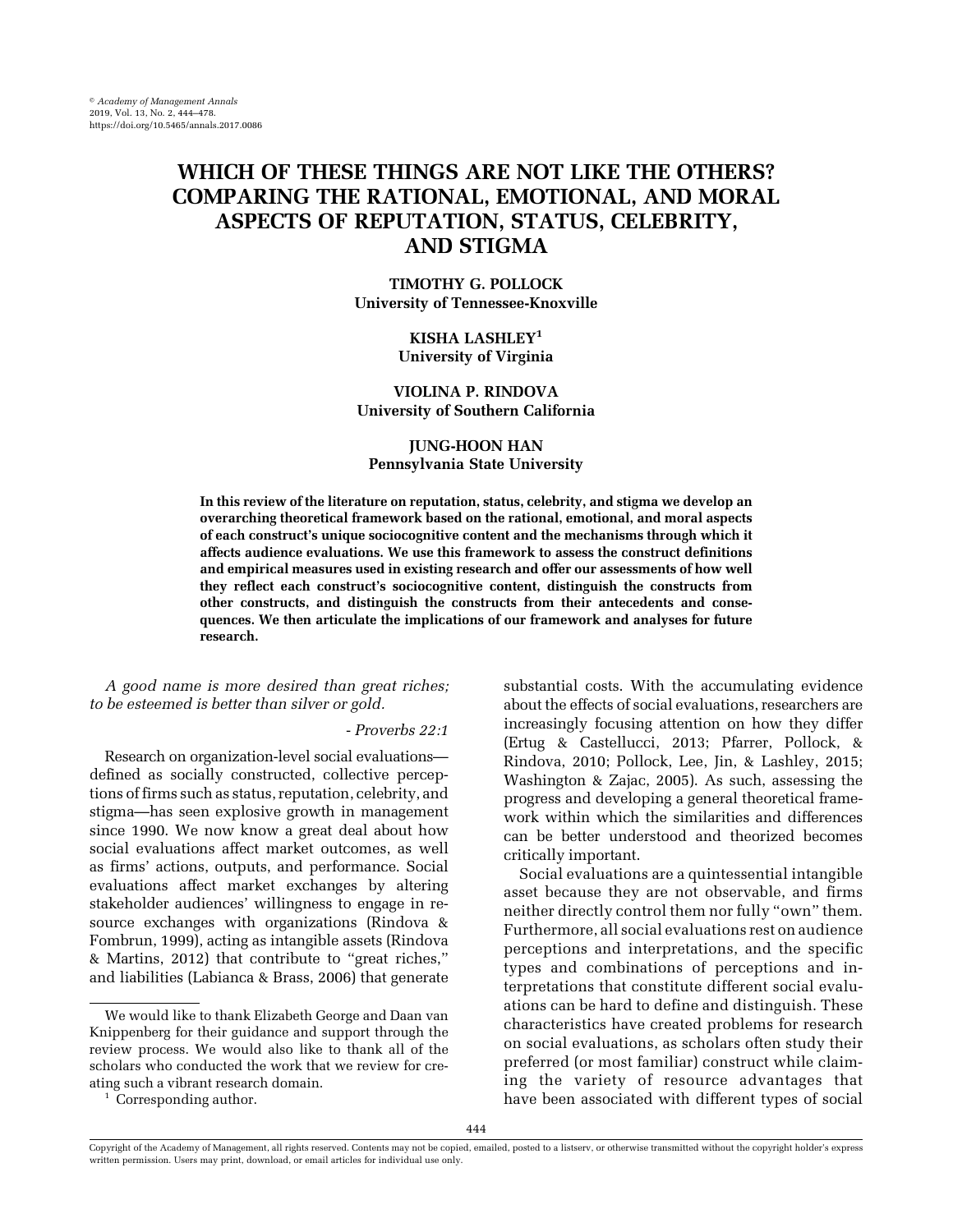evaluations. Several scholars have highlighted the resulting problems with definitional clarity and empirical precision (Deephouse & Carter, 2005; Deephouse & Suchman, 2008; Pfarrer, et al., 2010; Pollock et al., 2015; Washington & Zajac, 2005), and a number of scholars have attempted to address these challenges (Barnett & Pollock, 2012; Bitektine, 2011; Deephouse & Carter, 2005; Lange, Lee, & Dai, 2011; Pollock et al., 2015; Rindova, Pollock, & Hayward, 2006; Rindova, Williamson, Petkova, & Sever, 2005; Washington & Zajac, 2005). Despite these efforts the field remains fragmented and conflicted, as we lack an overarching theoretical framework for identifying both the similarities and critical distinctions among social evaluations.

The definitional and empirical inconsistencies plaguing social evaluations research are in part a legacy of their diverse theoretical and disciplinary bases, which span management, sociology, economics, and psychology. These theoretical traditions have provided rich lenses for understanding the social and informational aspects of collective evaluations, but they have also led to multiple bodies of work developing somewhat independently, creating challenges such as ambiguous definitions that incorporate elements of multiple constructs, theorizing about the same mechanisms driving different relationships, and using the same empirical measures to operationalize different constructs. These practices have limited our ability to develop cumulative knowledge about how social evaluations work and how they influence different organizational outcomes.

An overarching framework within which different types of social evaluations can be related, compared, and theorized would provide a common theoretical ground within this theoretically diverse field. We develop such a framework by focusing on the sociocognitive content (Hubbard, Pollock, Pfarrer, & Rindova, 2018; Pfarrer et al., 2010) of each social evaluation, and clarifying the three aspects rational, emotional, and moral—that we argue shape all social evaluations to different degrees. Our approach is consistent with the social–psychological view of social evaluations as effortfully constructed judgments with varied aspects (Tost, 2011). We use these three aspects to systematically compare the four primary social evaluations that have captured the attention of organizational scholars—status, reputation, celebrity, and stigma.

We focus on status and reputation because they have generated high levels of both research attention and disagreement among scholars about their sociocognitive content and effects. Whereas recent reviews

have sought to clarify their definitions and dimensions (Barron & Rolfe, 2012; Deephouse & Carter, 2005; Rindova et al., 2006), questions about the overlap and differences between them remain. We focus on celebrity and stigma because the emotional and moral aspects of social evaluations loom larger in these newer constructs than in reputation and status. As relatively new additions to organizational researchers' agendas, celebrity and stigma have not been previously reviewed. Including them in our review enables us to articulate a comprehensive overarching framework, broaden the scope of inquiry into the mechanisms underlying the positive and negative aspects of social evaluations, and point to important new developments in the dynamics of information exchanges and social evaluations through social media and other forms of participatory information generation.

To bring greater precision to the study of each type of social evaluation, we describe its unique sociocognitive content and the mechanisms through which it affects audience evaluations. We use this framework to assess the construct definitions and empirical measures used in current research and offer our assessments of how well they reflect each construct's sociocognitive content and distinguish it from other constructs, as well as its antecedents and consequences.We then articulate the implications of our framework and analyses for future research.

### REVIEW APPROACH

A series of articles in the early 1990s (Fombrun & Shanley, 1990; Podolny, 1993; Rao, 1994) brought reputation and status to management scholars' attention, launching their study as organization-level intangible assets. Firm celebrity was introduced in the early 2000s (Rindova et al., 2006) to account for rapid gains in popularity of firms that may or may not have the relevant underlying capabilities and social positions. Finally, in the last 10 years, scholars began studying negative evaluations, such as stigma (Devers, Dewett, Mishina, & Belsito, 2009; Hudson, 2008) and "bad reputations" (Barnett & King, 2008; Mishina & Devers, 2012), that reflect social disapproval and generate intangible liabilities (Labianca & Brass, 2006).

We thus began our literature review with the first article published on status and reputation in organizational journals in the early 1990s, the first article on firm celebrity published in  $2006^2$ , and the first

<sup>&</sup>lt;sup>2</sup> Given the limited empirical research on firm celebrity, we also consider empirical work on the related construct of CEO celebrity.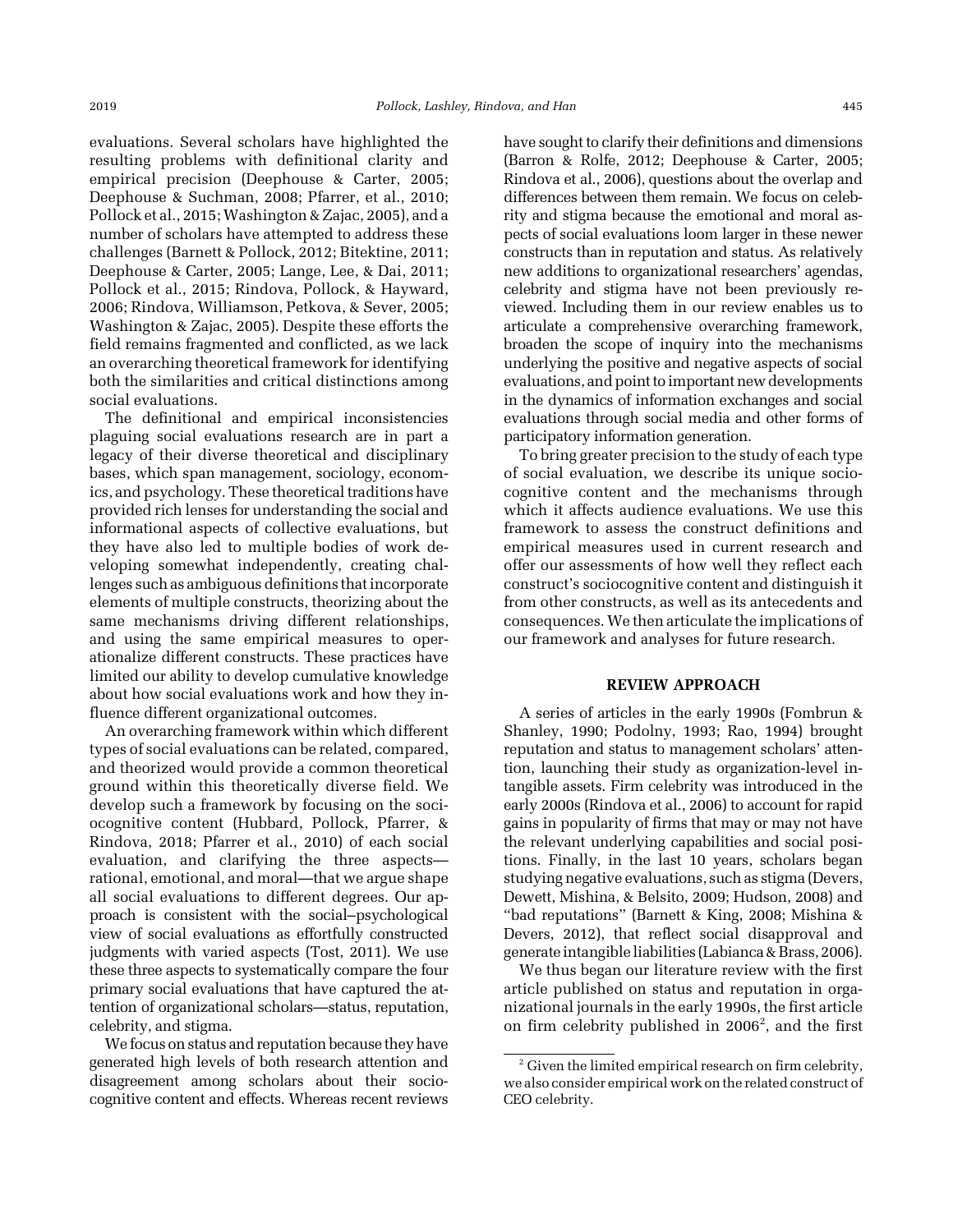article on firm and industry-level stigma published in 2008. Our search focused on articles published in the top management (Academy of Management Journal, Academy of Management Review, Administrative Science Quarterly, Industrial and Corporate Change, Journal of Business Venturing, Journal of Management, Journal of Management Studies, Management Science, Strategic Management Journal, Strategic Organization, and Organization Science) and sociology (American Journal of Sociology and American Sociological Review) journals where the most research on organizational social evaluations has been published. We then expanded our review to journals where newer constructs such as stigma have received more attention (e.g., Journal of Business Ethics), specialty journals, (e.g., Corporate Reputation Review), and books (Barnett & Pollock, 2012; Fombrun, 1996; Podolny, 2005). We also consulted the reference lists of prior reviews of specific social evaluations (Lange et al., 2011; Piazza & Castellucci, 2014; Ravasi, Rindova, Etter, & Cornelissen, 2018; Sauder, Lynn, & Podolny, 2012).

These efforts resulted in a corpus of 321 articles and five books: 129 articles on firm reputation, 221 on firm status, 22 on celebrity, and 25 on organizational or industry stigma.<sup>3</sup> We reviewed each of the articles to identify the major definitions provided for each construct, descriptions of their sociocognitive content and mechanisms of influence, and the measures used to operationalize each construct (e.g., Fortune Most Admired ranking, Bonacich centrality, media tenor, and volume).

## THE THREE ASPECTS OF SOCIAL EVALUATIONS

In this section, we develop an overarching theoretical framework that articulates the generalizable dimensions we propose for understanding what different social evaluations have in common and how their sociocognitive content varies. We define sociocognitive content as stakeholder audiences' cognitive appraisals and expectations of the firm that shape the nature of the social evaluation and its effects on the firm's exchange relationships and opportunities (Hubbard et al., 2018; Pfarrer et al., 2010). Sociocognitive content influences "how individuals and collectives gather and interpret information from complex data environments" (Rindova, Reger,

& Dalpiaz, 2012: 150). Explicating the sociocognitive content of social evaluations contributes not only to definitional clarity but also to understanding the theoretical mechanisms through which they influence outcomes and how they should be measured. Our review revealed that all social evaluations have rational, emotional, and moral aspects that involve different psychological mechanisms, different information processing modes, and different effects on stakeholder audiences' behaviors (see Table 1 for a summary).

All social evaluations are based on audience assessments reflecting a collective sense of approval or disapproval. These collective assessments in turn affect audiences' willingness to exchange resources with a firm (Rindova & Fombrun, 1999), altering its ability to meet its goals. These resource effects underlie social evaluations' value or costs as intangible assets or liabilities. Recent research has demonstrated a growing awareness that social evaluations differ in the factors they focus on and emphasize (Barron & Rolfe, 2012; Hubbard et al., 2018; Mishina & Devers, 2012; Pollock et al., 2015; Rindova et al., 2006; Washington & Zajac, 2005); with some focusing on assessments of performance and consistency (Hubbard et al., 2018; Pfarrer et al., 2010), whereas others stress emotional responses (Rindova et al., 2006), transgressing societal norms and values (Hudson, 2008; Mishina & Devers, 2012), or one's standing in a social hierarchy (Barron & Rolfe, 2012; Washington & Zajac, 2005). Despite these differences, they all encompass the rational, emotional, and moral aspects of evaluation, which prior research has identified as playing central roles in judgment and decision-making (Camerer, Lowenstein, & Prelec, 2005; Kahneman, 2011; Slovic, Finucane, Peters, & MacGregor, 2004; Tost, 2011).

#### Rational Aspect

The rational aspect of social evaluations reflects audiences' efforts to make reasoned assessments of a firm's capabilities and worth. It involves analytical information processing (Slovic et al., 2004), which is conscious and deliberate, and based on logic, evidence, and causal reasoning (Camerer et al., 2005). Rational assessments include activities such as evaluating firms' quality and capabilities—both in absolute terms and relative to others (Fombrun, 2012; Love & Kraatz, 2009)—and the nature of their standing in broader social structures (Pollock et al., 2015;Washington & Zajac, 2005). It is also reflected in assessments of whether the firms' behaviors conform

<sup>3</sup> Some articles consider two or more constructs, which is why the sum of these counts exceeds 321.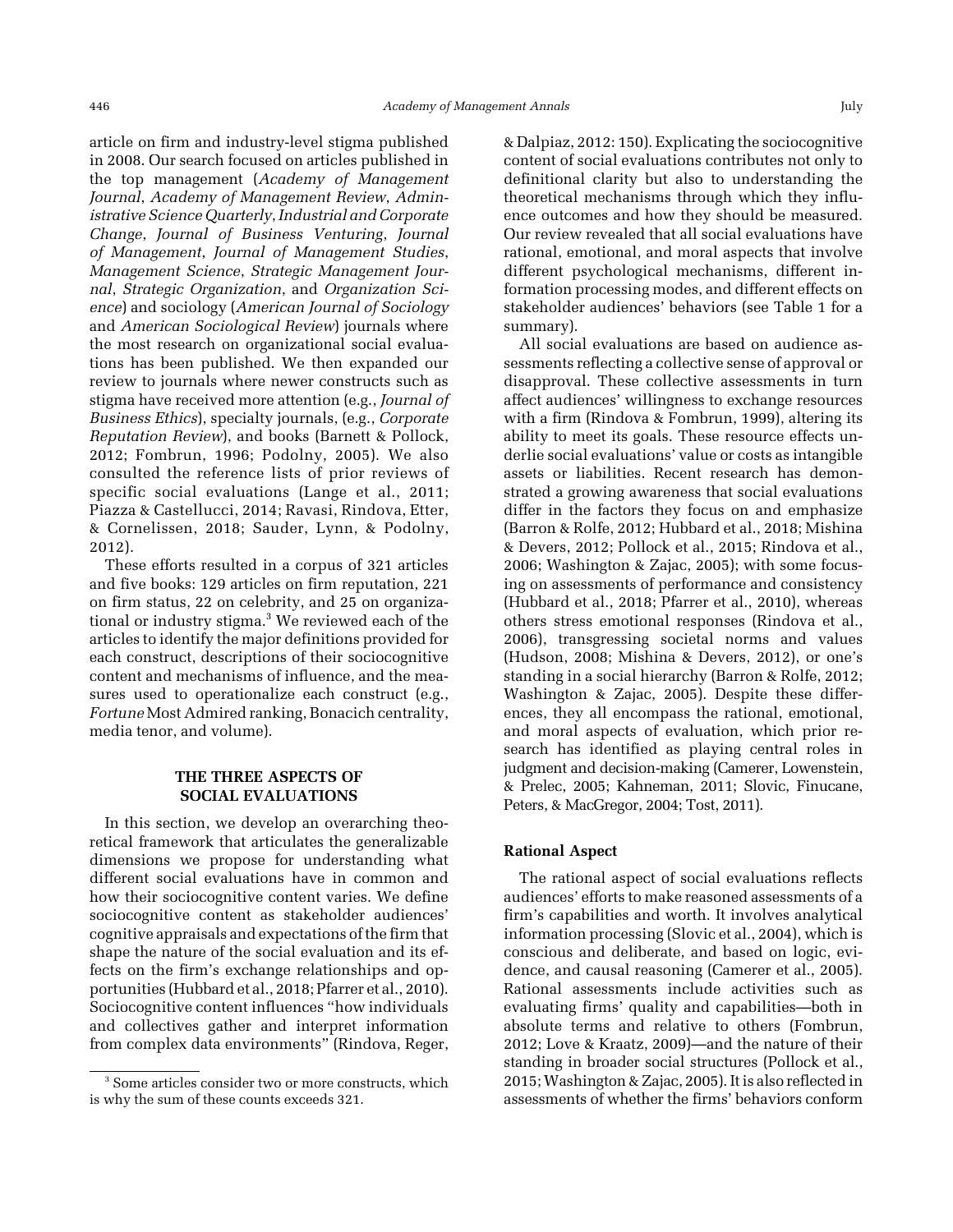| TABLE 1                               |
|---------------------------------------|
| <b>Outcomes of Social Evaluations</b> |

| <b>Outcome</b>                | <b>Status</b>                                                                                                                            | <b>Reputation</b>                                                                                                                                                                                                                                                                                                                                                                                                                                                                                                                   | <b>Celebrity</b>                                           | <b>Stigma</b>                                                                                                      |
|-------------------------------|------------------------------------------------------------------------------------------------------------------------------------------|-------------------------------------------------------------------------------------------------------------------------------------------------------------------------------------------------------------------------------------------------------------------------------------------------------------------------------------------------------------------------------------------------------------------------------------------------------------------------------------------------------------------------------------|------------------------------------------------------------|--------------------------------------------------------------------------------------------------------------------|
| Market<br>Outcomes            | IPO performance (Lee et al.,<br>2011; Pollock et al., 2010)                                                                              | Rival's entry into a field<br>(Polidoro, 2013)                                                                                                                                                                                                                                                                                                                                                                                                                                                                                      | Market reactions to<br>surprises (Pfarrer et al.,<br>2010) | Stigma transfer (Hudson &<br>Okhuysen, 2009)                                                                       |
|                               | Partner quality (Chandler<br>et al., 2013)                                                                                               | Initial response to firms<br>invested in (Lee et al.,<br>2011)                                                                                                                                                                                                                                                                                                                                                                                                                                                                      |                                                            | Stakeholder sanctions<br>(Sutton & Callahan, 1987)                                                                 |
|                               | Reputation (Pollock et al.,<br>2015)                                                                                                     | Stakeholder support<br>(Zavyalova et al., 2016)                                                                                                                                                                                                                                                                                                                                                                                                                                                                                     |                                                            | Stakeholder<br>disidentification (Elsbach<br>& Bhattacharya, 2001)                                                 |
|                               | Tournament invitations<br>(Washington & Zajac,<br>2005)                                                                                  | Ability to charge higher<br>prices (Benjamin &<br>Podolny, 1999; Standifird,<br>2001)                                                                                                                                                                                                                                                                                                                                                                                                                                               |                                                            | Category stigma reduction<br>(Lashley & Pollock,<br>Forthcoming)                                                   |
|                               | Analyst coverage (Phillips &<br>Zuckerman, 2001)                                                                                         | Abnormal returns<br>(Deephouse, 2000; Doh,<br>Howton, Howton, &<br>Siegel, 2010; Roberts &<br>Dowling, 2002; Wade<br>et al., 2006)<br>Market share losses (Rhee &<br>Haunschild, 2006)<br>Access to premium<br>resources (Turban &<br>Cable, 2003)<br>Price premium (Boyd,<br>Bergh, & Ketchen, 2010;<br>Ertug & Castellucci, 2013;<br>Rindova et al., 2005)<br>Status (Pollock et al., 2015)<br>Tournament invitations<br>(Washington & Zajac,<br>2005)<br>Competitors' reputations<br>(Paruchuri et al.,<br>Forthcoming; Piazza & |                                                            |                                                                                                                    |
| Outputs & Firm<br>Performance | Product quality (Benjamin &<br>Podolny, 1999)<br>Performance declines<br>(Bothner, Kim, & Smith,<br>2012)                                | Jourdan, 2018)<br>Product defects (Rhee, 2009)<br>Post-IPO accounting<br>performance (Lee et al.,<br>2011)                                                                                                                                                                                                                                                                                                                                                                                                                          | Earnings surprises (Pfarrer<br>et al., 2010)               | Alter how goods are traded<br>(Anteby, 2010)<br>Stronger organizational<br>identification and<br>purpose (Tracey & |
|                               | Favorable treatment<br>(Azoulay et al., 2013; Kim<br>& King, 2014; Simcoe &<br>Waguespack, 2011)<br>Time to IPO (Stuart et al.,<br>1999) | Earnings surprises (Pfarrer<br>et al., 2010)                                                                                                                                                                                                                                                                                                                                                                                                                                                                                        |                                                            | Phillips, 2016)                                                                                                    |
| Strategic<br>Actions          | Partner selection (Ertug &<br>Castellucci, 2013)                                                                                         | Alliance formations (Pollock<br>& Gulati, 2007; Stern et al.,<br>2014)                                                                                                                                                                                                                                                                                                                                                                                                                                                              | Self-enhancements<br>(Kjærgaard et al., 2011)              | Boundary management<br>processes (Hudson &<br>Okhuysen, 2009)                                                      |
|                               | Alliance formations (Ebbers<br>& Wijnberg, 2010; Pollock<br>& Gulati, 2007; Stern et al.,<br>2014)                                       | Making investments<br>(Dimov, Shepherd, &<br>Sutcliffe, 2007)                                                                                                                                                                                                                                                                                                                                                                                                                                                                       | Alliance formations<br>(Hubbard et al., 2018)              | Asset divestments (Durand<br>& Vergne, 2015)                                                                       |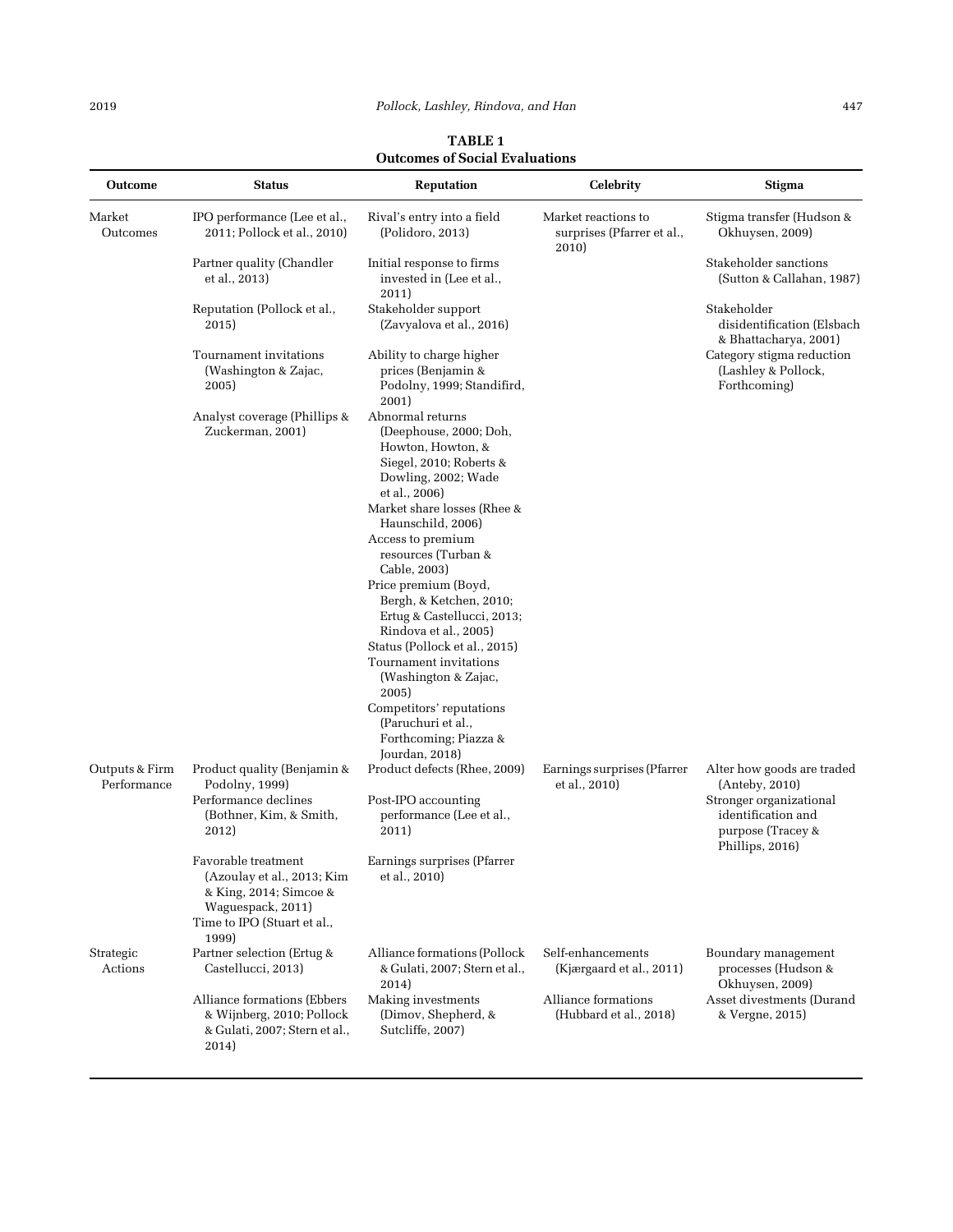| <b>Outcome</b> | <b>Status</b>                                       | <b>Reputation</b>                                                                                             | <b>Celebrity</b> | <b>Stigma</b>                                                                                                             |
|----------------|-----------------------------------------------------|---------------------------------------------------------------------------------------------------------------|------------------|---------------------------------------------------------------------------------------------------------------------------|
|                | Product pricing (Podolny,<br>1993)                  | Strategic flexibility<br>(Deephouse & Carter,<br>2005)                                                        |                  | Canceling investments in<br>tainted categories (Piazza<br>& Perretti, 2015)                                               |
|                | Choice of exchange partners<br>(Jensen & Roy, 2008) | CSR (Barnett & King, 2008;<br>Brammer & Pavelin, 2006)                                                        |                  | Impression management<br>(Carberry & King, 2012;<br>McDonnell & King, 2013)                                               |
|                | Investments (Dimov et al.,<br>2007)                 | Acquisitions (Haleblian<br>et al., 2017)                                                                      |                  | Straddling multiple<br>categories (Vergne, 2012)                                                                          |
|                | Markets participated in<br>(Podolny, 1994, 2005)    | Underpricing (Beatty &<br>Ritter, 1986)                                                                       |                  | Stigmatizing the<br>stigmatizers (Hampel &<br>Tracey, 2017)                                                               |
|                | Competitive actions (Bowers<br>et al., 2014)        | Downsizing (Love & Kraatz,<br>2009)<br>Customer loyalty (Bolton,<br>1998; Bontis, Booker, &<br>Serenko, 2007) |                  | Coopting negative labels<br>(Helms & Patterson, 2014)<br>Conforming to expected<br>behaviors (Helms &<br>Patterson, 2014) |

TABLE 1 (Continued)

to established industry norms and practices (Jonsson, Greve, & Fujiwara-Greve, 2009; Rindova et al., 2006).

Rational evaluations assume a degree of convergence around a baseline, with deviations reflecting heuristics and biases (Kahneman, Slovic, & Tversky, 1982). Thus, they imply a "true" sorting of the best and worst based on relatively well-understood and often agreed-upon attributes—at least within specific stakeholder audiences. As such, they result in a degree of stability and durability in both how a firm is assessed and the underlying quality and social attributes that support it (Ravasi et al., 2018). However, the stability and durability of these evaluations can vary across social evaluations as a function of the extent to which the social evaluation is sensitive to correction and change based on new information (Gould, 2002; Pollock et al., 2015; Washington & Zajac, 2005). For example, prior research has argued that reputations tend to be updated more frequently than status positions (Lange et al., 2011; Pollock et al., 2015).

#### Emotional Aspect

The emotional aspect of social evaluations reflects the emotional responses of audiences to firms, their attributes, and their actions. Although the influence of emotions on evaluation processes is often overlooked relative to the role of cognition (Camerer et al., 2005; Slovic et al., 2004), the notion that affect interferes with, or even precedes, cognitive judgment dates back to the work of Zajonc (1980, 1984, 1998), who pointed out that we tend to "delude ourselves that we proceed in a rational manner and weight all the pros and cons of the various alternatives" and that "[W]e buy the cars we 'like', choose the jobs and houses we find 'attractive', and then justify these choices by various reasons" (Zajonc, 1980: 155).

Recent work has built on the idea that human judgment and evaluation processes involve two information processing systems: an analytic system involving more deliberate cognitive processes; and an experiential system involving more holistic and affective processes (Slovic, Finucane, Peters, & MacGregor, 2002). Camerer and colleagues (2005) elaborated on the distinctions between the two, noting that they primarily activate different parts of the brain and that activating one system tends to deter activating the other system. Specifically, they stated that "Affective processes...address "go/no-go" questions that motivate approach or avoidance behavior. Cognitive processes, in contrast, are those that answer true/false questions" (Camerer et al., 2005: 18).

The terms "emotion" and "affect" are both used in discussing the emotional aspects of evaluations because they both contribute to evaluations of "'goodness' or 'badness' (1) experienced as a feeling state (with or without consciousness) and (2) demarcating a positive or negative quality of a specific stimulus" (Finucane, Peters, & Slovic, 2003: 328). However they vary in intensity; emotions involve qualitatively higher levels of arousal and therefore have stronger effects over a more limited range of circumstances, whereas affect has a subtler but more pervasive influence (Camerer et al., 2005; Finucane et al., 2003).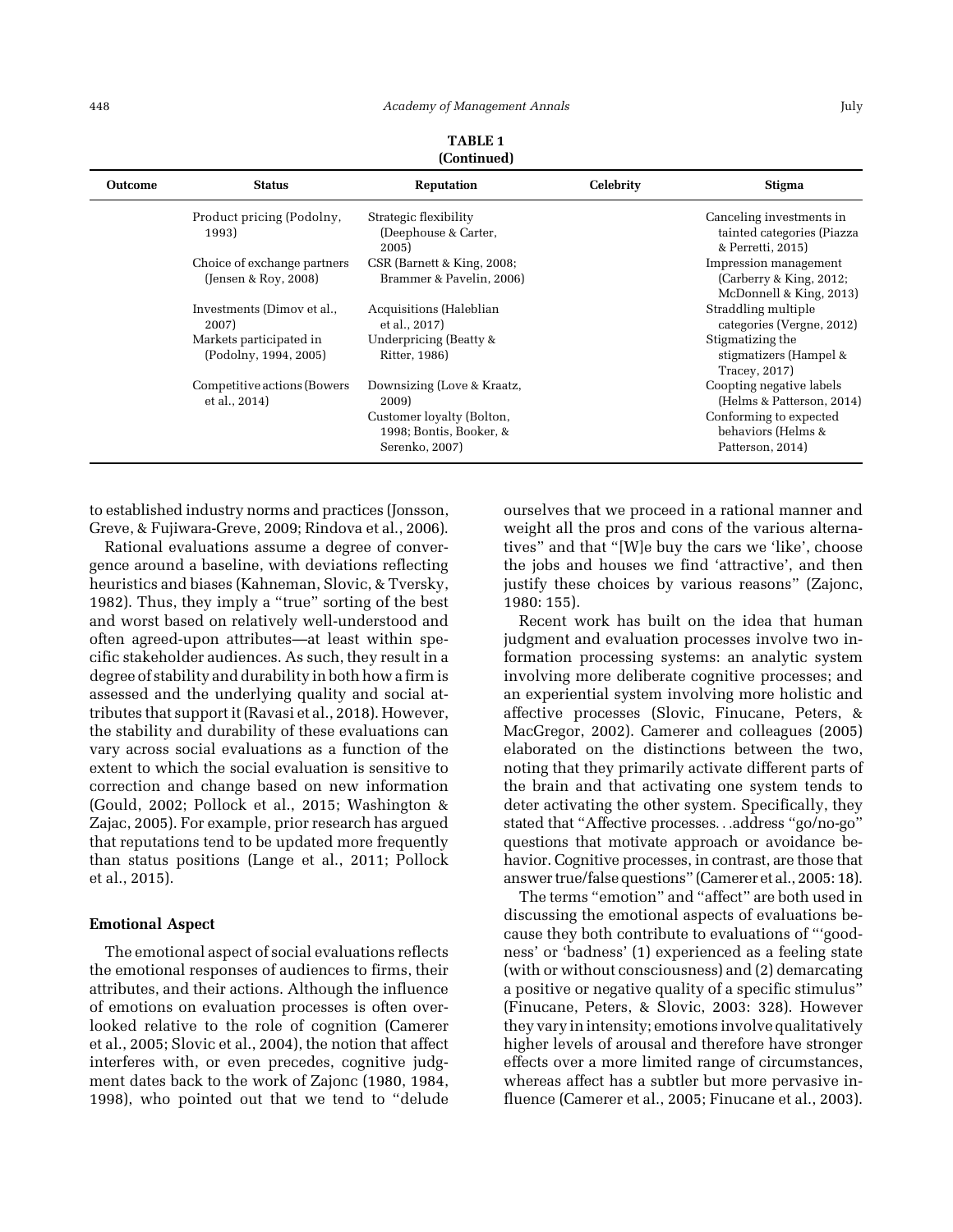In the context of social evaluations, we characterize the emotional aspects of evaluations as high levels of arousal which lead to emotional responses that can dominate evaluation and decision-making processes (Goffman, 1963; Hudson, 2008; Rindova et al., 2006).

Emotional evaluations are distinct from rational evaluations in that they tend to be made instantaneously (Agarwal & Malhotra, 2005; Slovic et al., 2002) and below the threshold of conscious awareness (Camerer et al., 2005; Winkielman & Berridge, 2004). As a result, individuals either tend to treat their emotional response as their judgment, or they selectively attend to and process information that confirms it (Forgas, 1995; Slovic et al., 2002; Taylor, 1991). Furthermore, individuals making emotional evaluations remember things through abstract images associated with their initial emotional reaction, and it is the emotion-laden image—rather than the specific characteristics—that is recalled (Lowenstein, Weber, Hsee, & Welch, 2001). Thus, social evaluations with a major emotional component will involve more automatic and intuitive reactions, making detailed, fact-based information—that could have been useful for more deliberate cognitive judgment processes—less relevant (Lerner, Li, Valdesolo, & Kassam, 2015). Finally, emotions are contagious and can diffuse across actors, thereby forming collective emotions at the team, organizational, and even societal levels (Menges & Kilduff, 2015; Rindova, Becerra, & Contardo, 2004).

However, heightened emotional states are difficult to maintain over time; therefore the same behaviors may fail to elicit the same reactions if they are repeated (Fiske & Taylor, 1991). Emotional evaluations can thus be more transitory and harder to sustain (Rindova et al., 2006). This does not mean, however, that they do not have long-lasting consequences. As Camerer et al. (2005: 27) pointed out, "while emotions may be fleeting, they can have a large economic impact if they create irreversible rash decisions (as in 'crimes of passion'). Even emotions which could be transitory can have long-run effects, if they are kept alive by memory and social reminders."

#### Moral Aspect

The moral aspect reflects the extent to which an organization meets, exemplifies, or violates a broadly held set of values or norms within a society or social group (Black, 1993; Devers et al., 2009; Heckert & Heckert, 2002; Palmer, 2012; Tost, 2011). Individuals can have moral convictions that are "strong and absolute beliefs that something is right or

wrong, moral or immoral" (Skitka, Bauman, & Sargis, 2005: 896), and these convictions are closely aligned with their central values (Rindova & Martins, 2018). Values are "desirable trans-situational goals, varying in importance, that serve as guiding principles in the life of a person or other social entity" (Schwartz, 1994: 21), and central values are a part of how an individual views him or herself (Verplanken & Holland, 2002). As such, although individuals can hold multiple values of varying importance (Williams, 1979), they are most rigid in their beliefs and behaviors where their central values are concerned (Rokeach, 2008).

Individuals seek to take actions that align with their values and to avoid associating with others who are an affront to their values (Verplanken & Holland, 2002). As such, values affect decision-making, direct attention, frame situations, and guide behaviors toward particular outcomes (Rindova & Martins, 2018; Verplanken & Holland, 2002). When values (especially central values) factor into decision-making, they can be critical to how audiences evaluate firms and can positively or negatively affect firms' outcomes.

For example, scholars have considered the positive implications of audiences weighing organizational practices against their central values. They found that employees experience greater job satisfaction when a firm's practices, such as corporate social responsibility (CSR), align with employee values (Bhattacharya, Korschun, & Sen, 2009). In addition, employee identification with the firm increases as "employees will seek to work for, remain in, and get attached to organizations whose organizational strategies are consistent with the employees' moral or ethical frameworks" (Aguilera, Rupp, Williams, & Ganapathi, 2007: 842). Conversely, when firms violate audiences' central values, these audiences can react negatively, such as with anti-sweat shop campaigns (Briscoe, Gupta, & Anner, 2015), anti-Walmart campaigns (Ingram, Yue, & Rao, 2010), and reputational penalties (Love & Kraatz, 2009).

Values also play an integral role in how new markets develop (Anteby, 2010; Chan, 2009; Zelizer, 1978). For example, in her classic study of life insurance, Zelizer (1978) argued that "resistance to life insurance in this country during the earlier part of the 19th century was largely the result of a value system that condemned the materialistic assessment of death, and of the power of magical beliefs and superstitions that viewed with apprehension any commercial pacts dependent on death for their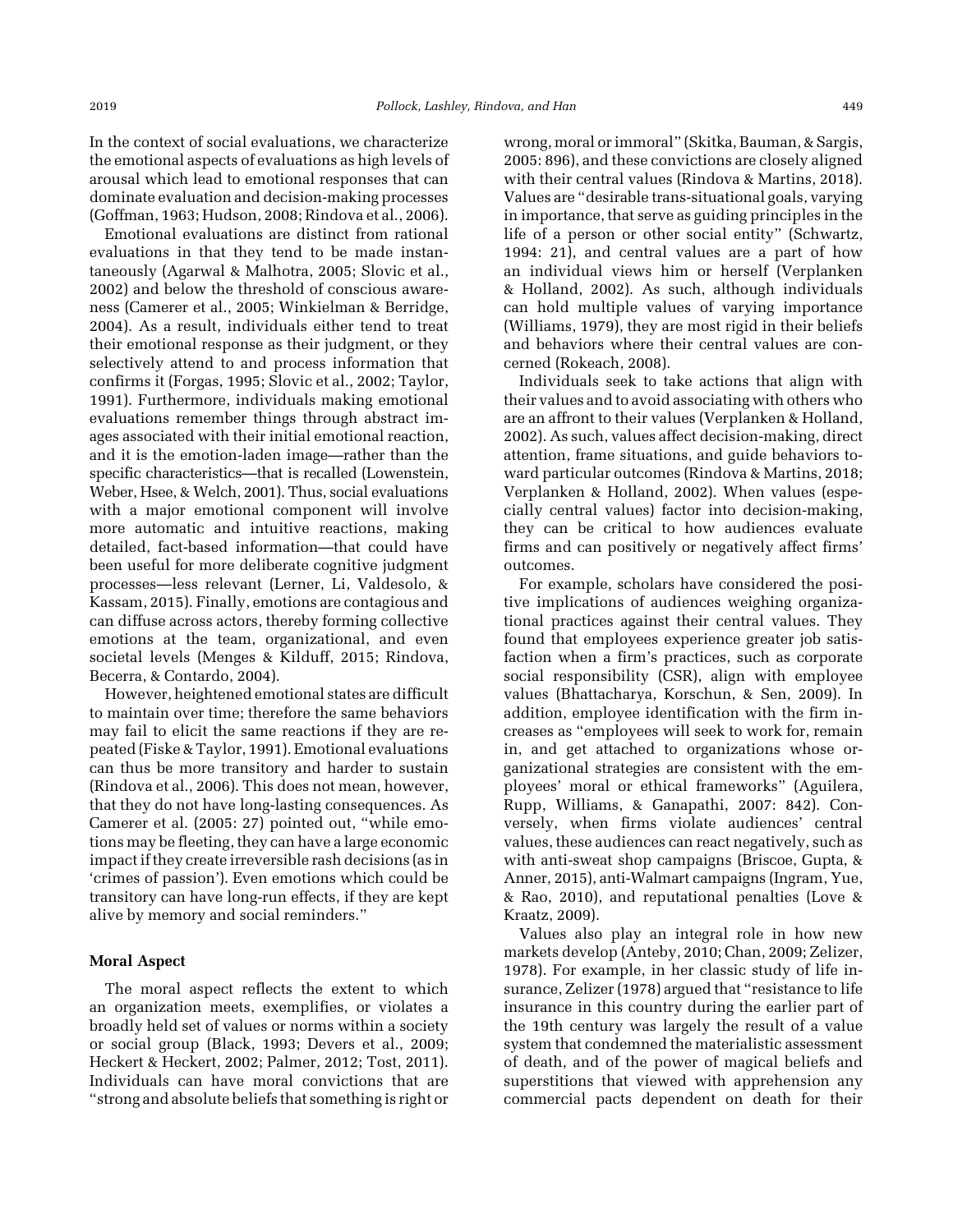fulfillment" (Zelizer, 1978: 594). Similar reactions were documented in the Chinese life insurance industry, as moral evaluations thwarted the market's growth (Chan, 2009), and to companies that trade cadavers and body parts (Anteby, 2010).

These examples illustrate that when organizations challenge central values, audiences often respond with staunch resistance and immutable stances, even in the face of information that rationally justifies the organizations' actions (Chan, 2009). An important consequence is that "disagreements rooted in values should be profoundly resistant to change...academics who rely on evidence-based appeals to change minds when the disagreements are rooted in values may be wasting everyone's time" (Tetlock, 2000: 323).

Decisions based on values and morality are also psychologically complex and involve conscious and unconscious sociocognitive processes (Ham & van den Bos, 2010), where "unconscious thinking leads to judgments that encompass more properties of the problem at hand...in the case of unconscious thinking a weighting principle holds, stating that in the judgment process the importance of each property is weighed better than is the case when people engage in conscious thinking" (Ham & van den Bos, 2010: 77). As such, Ham and van den Bos (2010: 78) posited these decisions are "slow unconscious moral judgments." Collectively, these ideas suggest that moral evaluations may involve largely unconscious processes that are difficult to change and are largely independent of rational evaluations, even if justified in rational terms.<sup>4</sup>

## The Sociocognitive Content of Reputation, Status, Celebrity, and Stigma

Rational, emotional, and moral factors are all important in shaping audiences' evaluations of firms, and all three aspects operate simultaneously (Devers et al., 2009; Fombrun, 1996; Hubbard et al., 2018; Hudson, 2008; Mishina, Block, & Mannor, 2012; Pfarrer et al., 2010; Podolny, 2005; Rindova et al., 2006). However, these three aspects do not receive equal emphasis across the different types of social evaluations, as shown in Figure 1, which

provides a conceptual illustration of each construct's sociocognitive content, with the size of the circles indicating the relative importance of each aspect, and the degree of overlap among them suggesting how they combine in a given social evaluation type.

**Reputation.** Prior research has theorized that reputation's sociocognitive content is primarily rational (Rindova et al., 2005; Washington & Zajac, 2005). This is not surprising, given that the construct was adopted from game theoretic models in economics (Kreps & Wilson, 1982; Weigelt & Camerer, 1988) to capture the idea that actors rely on observable attributes or a history of past actions to form expectations about future actions and performance (Fombrun & Shanley, 1990; Love & Kraatz, 2009; Pfarrer et al., 2010; Washington & Zajac, 2005). Reputational evaluations are typically made relative to some particular referent group (Fombrun, 2012; Jensen & Roy, 2008) and can vary based on the role the firm is playing (Jensen, Kim, & Kim, 2012) and the evaluating audience (Ertug, Yogev, Lee, & Hedström, 2016; Jensen et al., 2012; Zavyalova, Pfarrer, Reger, & Hubbard, 2016). The idea that rational evaluations dominate reputation's sociocognitive content is represented by the larger size of the rational circle in Figure 1.

The dominance of the rational aspect, however, does not imply that the emotional and moral aspects are unimportant. Good and bad reputations can also create positive or negative emotions about a firm (Etter, Ravasi, & Colleoni, 2019). Furthermore, rational evaluations are embedded within larger normative frameworks, and therefore are not values-free. Prior reputation research has highlighted moral considerations when discussing a firm's reputation for character (Deephouse & Carter, 2005; Love & Kraatz, 2009; Mishina et al., 2012). For example, Deephouse and Carter (2005: 337) argued, "The community is an important stakeholder, and its norms and values are important criteria for evaluating legitimacy and reputation." Love and Kraatz (2009: 316) further observed that "When firms make critical decisions that are consistent with their espoused values and historical commitments, audiences should hold them in higher esteem. Conversely, corporate decisions perceived as connoting opportunism, unreliability, or a lack of integrity should damage reputations." Thus, reputation involves predominantly rational evaluations, but emotional and moral aspects are present to the extent that decisions involve affective and moral considerations, in general.

<sup>4</sup> Rindova and Martins (2018) built on Weber (1968) in positing value-rationality as a distinct type of rationality. Our use of the term rationality here is consistent with the general use of the term in organizational research as economic rationality based on subjective expected utility theory in economics (Savage, 1954).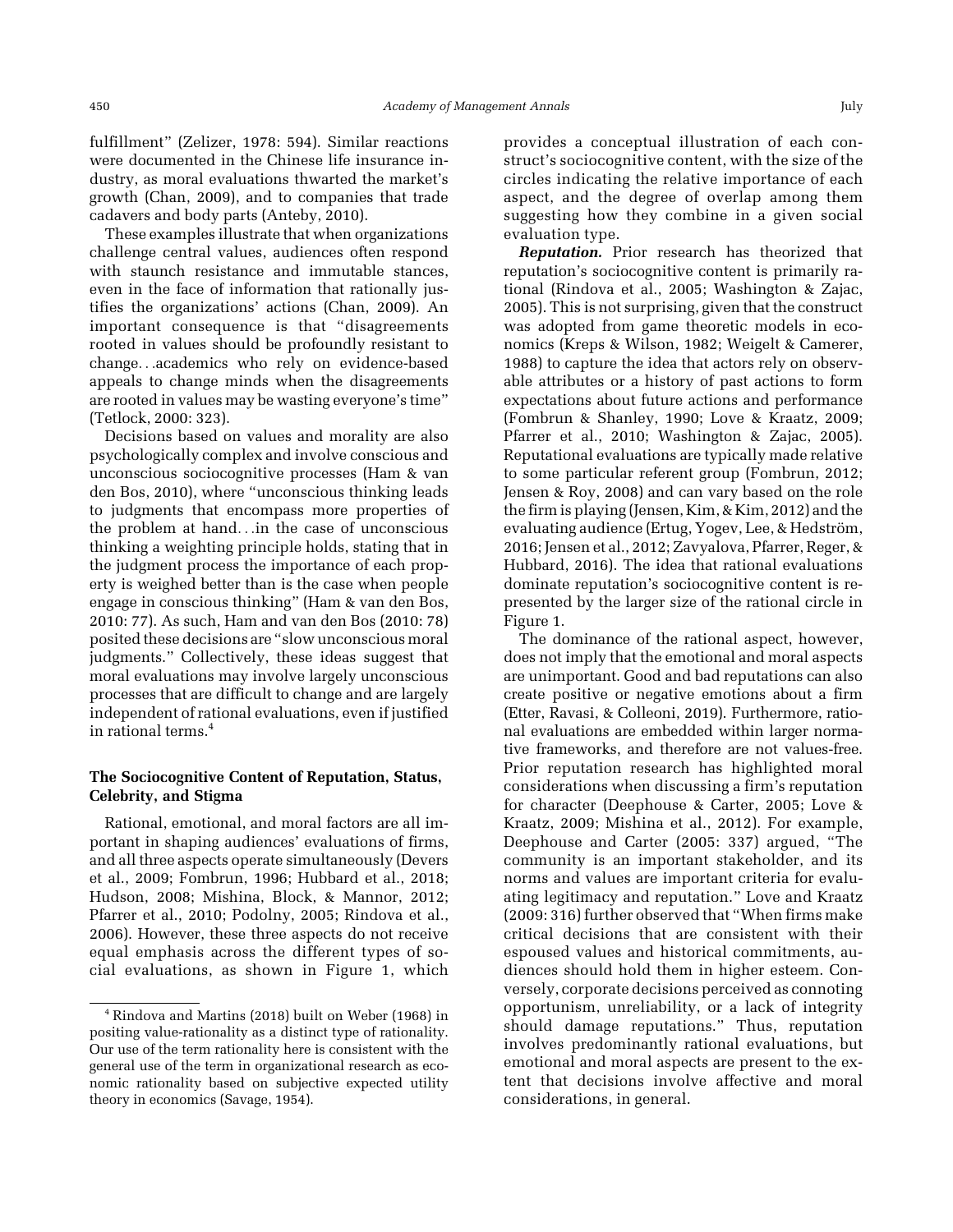



Status. Status rests on rational evaluations as well because assessing a firm's status depends on determining its relative standing in a social order (Sauder et al., 2012; Washington & Zajac, 2005). This requires understanding who the actors that comprise the status hierarchy are, what firm characteristics determine standing within the status hierarchy, and what relationships define the hierarchy's boundaries and each firm's position within it (Sauder et al., 2012).

The characteristics that help determine each firm's position in a hierarchy, however, also incorporate moral considerations, as these characteristics are manifestations of the values that underlie the status hierarchy (Jasso, 2001; Rao, Monin, & Durand, 2005; Zuckerman & Kim, 2003). As Hahl and Zuckerman (2014: 505–506) explained, "Demonstrations of moral virtue can be the basis for high status, and...public demonstrations of low morals tend to threaten a status position." Furthermore, actors who exemplify the values underpinning the hierarchy will hold higher positions within the hierarchy, with those in the top echelon representing the hierarchy's exemplars. According to Adut (2005: 220), "Even when high status does not officially entail exigent ethical standards, elites are often regarded as role models and may be held accountable for the conduct of many others on whom they (are thought to) exert influence or power."

Status is not devoid of emotional evaluations, as it evokes both positive and negative feelings—ranging

from admiration (particularly from those that share the actor's status or aspire to do so [Sweetman, Spears, Livingstone, & Manstead, 2013]) to exclusion, unfairness, or rejecting the values the hierarchy is based on. These emotional evaluations are intertwined with the moral sentiments and evaluations evoked by status, suggesting that the rational and moral aspects are more central to status, represented by relatively equally sized, overlapping circles in Figure 1. The privileged positions that status affords tend to be justified on the basis of rational evaluations that presume and engender acceptance of the central values underlying the status hierarchy. The emotional aspect is present to a lesser degree and has greater overlap with the moral aspect than with the rational aspect, because whether audiences' values are upheld or violated (Hahl & Zuckerman, 2014) are likely to influence their emotional responses.

Celebrity. Celebrity, in contrast, is defined by the strong positive emotional responses it evokes from the public (Rindova et al., 2006) and the rational and moral aspects are smaller parts of its sociocognitive content. Celebrities are expected to behave in nonconforming ways, and audience excitement about the change their behaviors represent, rather than rational evaluations of their actual performance or social standing, dominates decision-making (Rindova et al., 2006). Celebrities occupy the role heroes did in prior eras (Gamson, 1994) and can exemplify values that audiences wish to identify with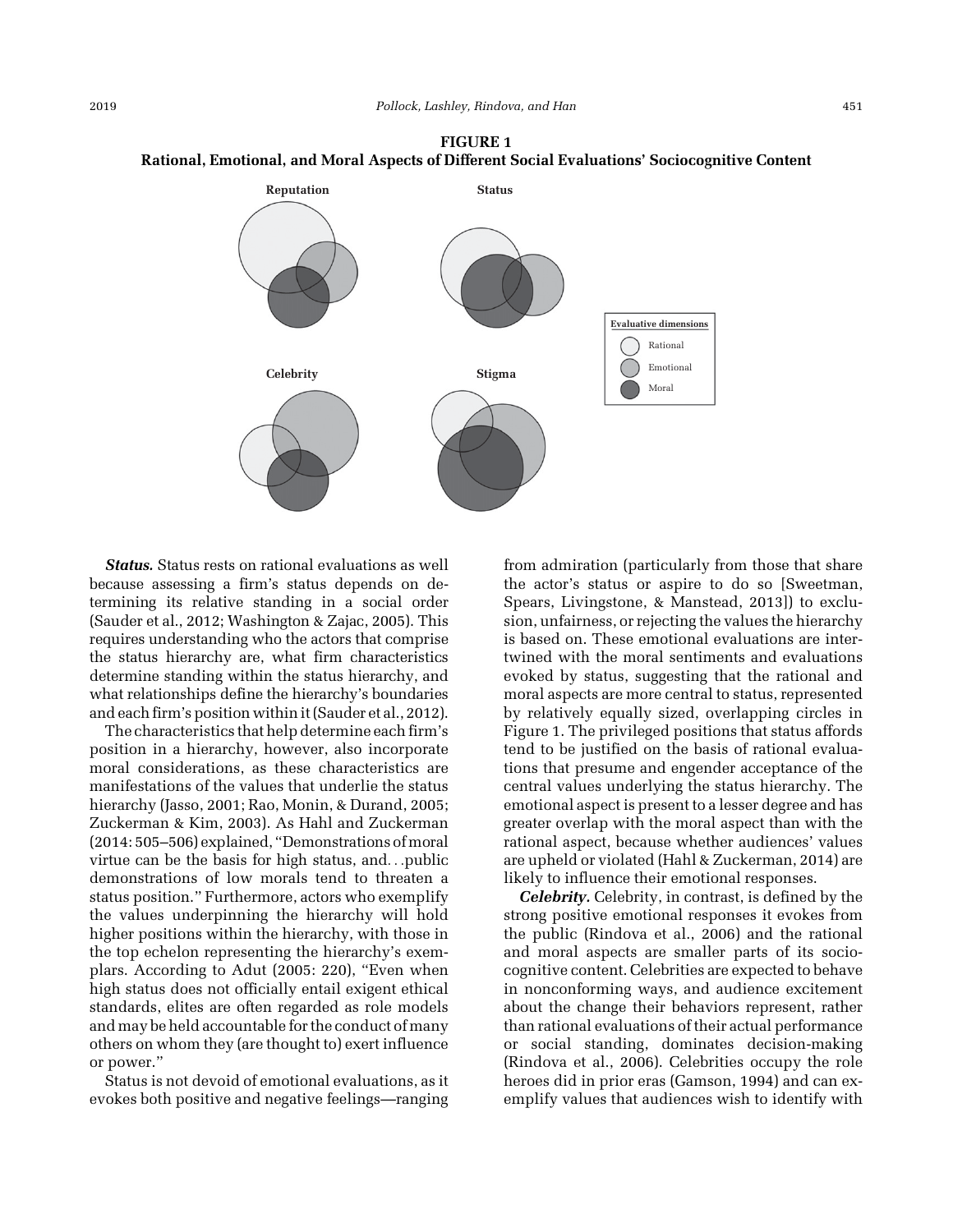(Zavyalova, Pfarrer, & Reger, 2017). Furthermore, the media dramatizes celebrity firms' counternormative behaviors to evoke audience engagement and identification, often by emphasizing specific values. Celebrity can, therefore, be gained or lost based on moral considerations, as the actions celebrities are purported to have taken may exemplify strongly held values, and violating these values can be met with swift reprisals and the loss of celebrity (Heckert & Heckert, 2002; Pollock, Mishina, & Seo, 2016).

Finally, some level of rational evaluation is also required because whether accurate or not, the media's narratives draw cause and effect relationships between the celebrity's action and organizational and industry outcomes (Pfarrer et al., 2010; Rindova et al., 2006). Overall, however, information about celebrities is processed in a rapid and holistic manner (Agarwal & Malhotra, 2005; Kahneman, 2011; Slovic et al., 2004), leading audiences to evaluate celebrity firms differently than they do highreputation firms for similar outcomes (Pfarrer et al., 2010). Figure 1, therefore, portrays celebrity as based primarily on emotional evaluations, with rational and moral aspects playing smaller parts.

**Stigma.** The primary aspect of stigma's sociocognitive content is moral, but stigma also elicits strong, negative emotional responses. Stigmatized organizations are evaluated as possessing morally objectionable traits that make them inferior (Devers et al., 2009). These traits can be organizational practices, such as the extreme violence of mixed martial arts (Helms & Patterson, 2014) or selling human cadavers (Anteby, 2010); the product or service offered, such as weapons (Vergne, 2012) or pornography (Voss, 2015); or the customers served, such as gay men (Hudson & Okhuysen, 2009) or members of lower social classes (Hampel & Tracey, 2017). Devers and colleagues (2009: 157) succinctly captured the importance of morals and emotions in ascribing stigma when arguing that "stigmas elicit strong negative affective reactions, such as disgust, fear, and repulsion, from the nonstigmatized that heighten awareness and intensify negative behavioral reactions."

With stigma, information is processed holistically and largely unconsciously (Ham & van den Bos, 2010; Slovic et al., 2004) as audience members react with visceral moral and emotional judgments to violations of some central value. Furthermore, the enduring nature of these moral assessments (Chan, 2009; Tetlock, 2003) makes stigma resistant to rational evidence and change. Rationality does play a role, however, to the extent that whether a firm or

industry actually violates norms must first be determined (Ham & van den Bos, 2010). This can be challenging, particularly when the firms take steps to hide the true nature of their activities (Hudson & Okhuysen, 2009) or to divert attention away from their objectionable practices (Vergne, 2012). Rationality is also used to justify morally and emotionally driven responses. However, rationality's role is more limited than that of morals and emotions. Thus, as illustrated in Figure 1, the emotional and moral aspects are large and have substantial overlap with each other, whereas the rational aspect is smaller and overlaps less with the other two aspects.

Having articulated how three different aspects of evaluation feature in the sociocognitive content of reputation, status, celebrity and stigma, in the next section we build on these ideas to review the literature about each and identify appropriate definitions and their implications for theorizing and construct measurement.

## DEFINING AND MEASURING SOCIAL EVALUATIONS

Several recent reviews have parsed the different definitions of reputation and status (Fombrun, 2012; Gould, 2002; Lange et al., 2011; Piazza & Castellucci, 2014; Rindova et al., 2005; Sauder et al., 2012; Washington & Zajac, 2005) and have distinguished celebrity and stigma from other constructs (Deephouse & Suchman, 2008; Hubbard et al., 2018; Mishina & Devers, 2012; Pfarrer et al., 2010; Rindova et al., 2006). To avoid re-treading this territory, in this section we focus on three questions: (1) Do the definitions and measures reflect the construct's sociocognitive content? (2) Do the definitions and measures avoid conflating the construct with either its antecedents or its consequences? (3) Do the definitions and measures avoid conflating the construct with other constructs? Table 2 summarizes the major definitions and most frequent measures used for each social evaluation.

#### Reputation

Definitions. Fombrun and Shanley (1990: 234) provided one of the first definitions of organizational reputation as "an outcome of a competitive process in which firms signal their key characteristics to constituents tomaximize their social status."Drawing on signaling theory (Spence, 1974), they argued that because of information asymmetries in the market for "reputational status," a firm's multiple publics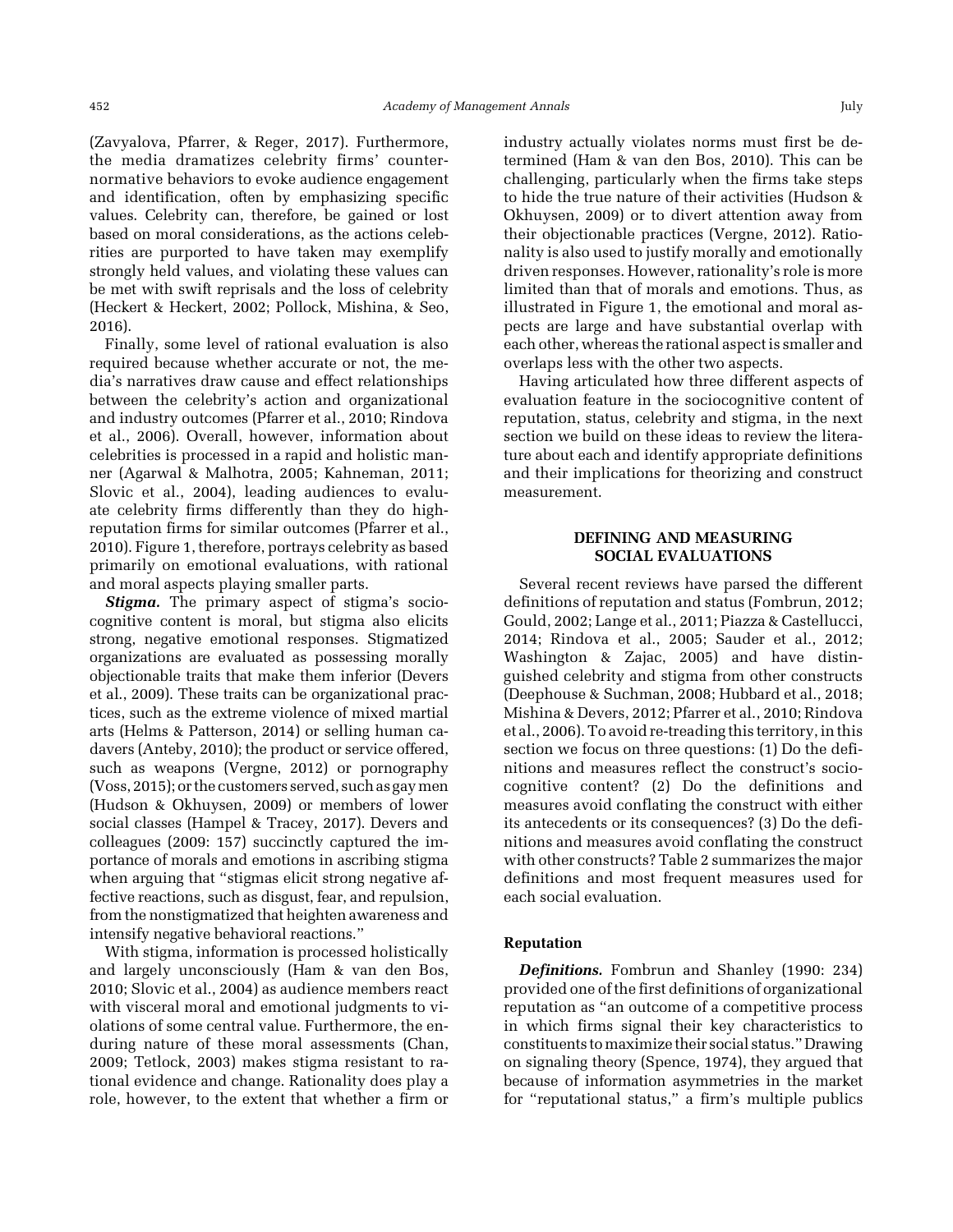### 2019 Pollock, Lashley, Rindova, and Han 453

TABLE 2 Definitions and Measures

| <b>Reputation</b>                                                                                                                                                                                                                                                                                                                                                                                                                                        |                                                                                                                                                                                                                                                                                                                | <b>Status</b>                                                                                                                                                                                                     |                                                                                                                                                                                                                                                                                                                             |  |
|----------------------------------------------------------------------------------------------------------------------------------------------------------------------------------------------------------------------------------------------------------------------------------------------------------------------------------------------------------------------------------------------------------------------------------------------------------|----------------------------------------------------------------------------------------------------------------------------------------------------------------------------------------------------------------------------------------------------------------------------------------------------------------|-------------------------------------------------------------------------------------------------------------------------------------------------------------------------------------------------------------------|-----------------------------------------------------------------------------------------------------------------------------------------------------------------------------------------------------------------------------------------------------------------------------------------------------------------------------|--|
| <b>Definition</b>                                                                                                                                                                                                                                                                                                                                                                                                                                        | <b>References</b>                                                                                                                                                                                                                                                                                              | <b>Definition</b>                                                                                                                                                                                                 | <b>References</b>                                                                                                                                                                                                                                                                                                           |  |
| Fombrun & Shanley (1990: 234):<br>"the outcome of a competitive<br>process in which firms signal<br>their key characteristics to<br>constituents to maximize their<br>social status"                                                                                                                                                                                                                                                                     | Bermiss, Zajac, & King (2013),<br>Carter (2006), Devers et al.<br>(2009), Mayer (2006), Rindova<br>et al. (2006), Scott & Lane<br>(2000)                                                                                                                                                                       | Podolny (1993: 830): "perceived<br>quality of that producer's<br>products in relation to the<br>perceived quality of the<br>producer's competitors'<br>products"                                                  | Castellucci & Ertug (2010),<br>Connelly, Johnson, Tihanyi, &<br>Ellstrand (2011), Cozzolino &<br>Rothaermel (2018), Hallen<br>$(2008)$ , Khaire $(2010)$                                                                                                                                                                    |  |
| Fombrun (1996: 72): "a<br>perceptual representation of a<br>company's past actions and<br>future prospects that describe<br>the firm's overall appeal to all<br>its key constituents when<br>compared to other leading<br>rivals" (1996: 72).                                                                                                                                                                                                            | Barnett & King (2008), Brammer<br>& Pavelin (2006), Deephouse<br>(2000), Flanagan &<br>O'Shaughnessy (2005), Love &<br>Kraatz (2009), McDonnell &<br>King (2018)                                                                                                                                               | Gould, 2002; 1147: "the prestige<br>accorded to individuals<br>because of the abstract<br>positions they occupy rather<br>than because of immediately<br>observable behavior"                                     | Cowen (2012), Han, Shipilov, &<br>Greve (2017), Jensen & Wang<br>(2018), Wang & Jensen (2018)                                                                                                                                                                                                                               |  |
| Rindova et al. (2005):<br>stakeholders' perceptions<br>about an organization's ability<br>to create value relative to<br>competitors. Reputation<br>consists of two interrelated<br>but distinct dimensions:<br>perceived quality and<br>prominence.                                                                                                                                                                                                     | Bergh, Ketchen, Boyd, & Bergh<br>(2010), Dineen & Allen (2016),<br>Mishina et al. (2012), Parker,<br>Krause, & Covin (2017),<br>Pollock et al. (2015), Roberts &<br>Dowling (2002), Wang, Wezel,<br>& Forgues (2016), Washington<br>& Zajac (2005)                                                             | Washington & Zajac, 2005; 284:<br>"a socially constructed,<br>intersubjectively agreed-upon<br>and accepted ordering or<br>ranking of individuals, groups,<br>organizations, or activities in a<br>social system" | Ertug & Castellucci (2015), Kim &<br>Rhee (2017), Stern et al. (2014),<br>Yang, Lin, & Lin (2010), Yiu,<br>Xu, & Wan (2014), Zhang,<br>Gupta, & Hallen (2017)                                                                                                                                                               |  |
| Lange et al. (2011: 155): "being<br>known (generalized<br>awareness or visibility of the<br>firm; prominence of the firm in<br>the collective perception),<br>being known for something<br>(perceived predictability of<br>organizational outcomes and<br>behavior relevant to specific<br>audience interests), and<br>generalized favorability<br>(perceptions or judgments of<br>the overall organization as<br>good, attractive, and<br>appropriate)" | Boivie, Graffin, & Gentry (2016),<br>Carlos & Lewis (2018), den<br>Hond, Rehbein, de Bakker, &<br>Kooijmans-van Lankveld<br>(2014), Graffin, Haleblian, &<br>Kiley (2016)                                                                                                                                      | Sauder et al., 2012; 268: "the<br>position in a social hierarchy<br>that results from accumulated<br>acts of deference"                                                                                           | Alvarez-Garrido & Guler (2018),<br>Betancourt & Wezel (2016),<br>Hubbard et al. (2018), Pollock<br>et al. (2015)                                                                                                                                                                                                            |  |
| <b>Measures</b>                                                                                                                                                                                                                                                                                                                                                                                                                                          | <b>Sample References</b>                                                                                                                                                                                                                                                                                       | <b>Measures</b>                                                                                                                                                                                                   | <b>References</b>                                                                                                                                                                                                                                                                                                           |  |
| Rankings: Fortune's "Most<br>Admired Companies"                                                                                                                                                                                                                                                                                                                                                                                                          | Bartley & Child (2014), Brown &<br>Perry (1994), Carmeli & Tishler<br>(2004), Chandler et al. (2013),<br>Fombrun & Shanley (1990),<br>Fryxell & Wang (1994),<br>Haleblian et al. (2017), Love<br>et al. (2017), Lungeanu,<br>Paruchuri, & Tsai (2018),<br>McDonnell & King (2013),<br>Mishina, Dykes, Block, & | Bonacich centrality (Bonacich,<br>1987) or eigenvector centrality                                                                                                                                                 | Alvarez-Garrido & Guler (2018),<br>Bothner et al. (2012), Chung,<br>Singh, & Lee (2000), Cowen<br>$(2012)$ , Durand & Kremp<br>(2016), Godart, Shipilov, &<br>Claes (2013), Guler & Guillén<br>$(2010)$ , Jensen $(2003, 2008)$ ,<br>Ma, Rhee, & Yang (2013),<br>Milanov & Shepherd (2013),<br>Ozmel & Guler (2015), Ozmel, |  |

Pollock (2010), Philippe & Durand (2011), Roberts & Dowling (2002), Staw & Epstein (2000) Reuer, & Gulati (2013), Pahnke, McDonald, Wang, & Hallen (2015), Podolny (1993, 1994, 2005), Pollock et al. (2015), Rider (2009), Rossman, Esparza, & Bonacich (2010), Shipilov & Li (2008)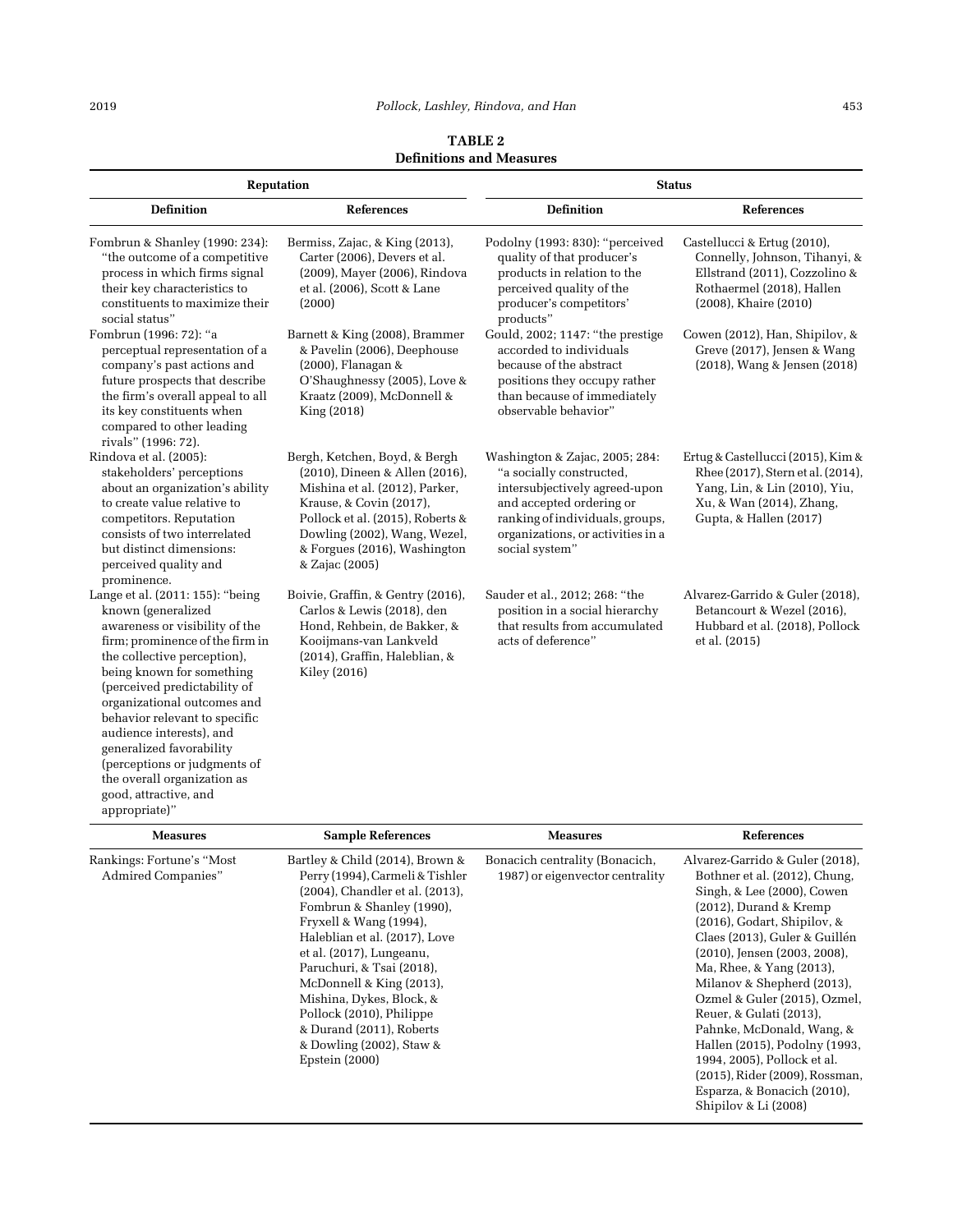| Rankings: Other                                                    | Brammer & Pavelin (2006),<br>Carlos & Lewis (2018), Dineen<br>& Allen (2016), Ferguson,<br>Deephouse, & Ferguson<br>(2000), Graffin et al. (2016),<br>Janney & Gove (2011),<br>Labianca, Fairbank,<br>Andrevski, & Parzen (2009),<br>McDonnell & King (2018),<br>Sauder (2008), Sauder &<br>Espeland (2009), Wang et al.<br>(2016), Zavyalova et al. (2016) | Prominent affiliations                                           | Acharya & Pollock (2013),<br>Hubbard et al. (2018), Gulati &<br>Higgins (2003), Pollock (2004),<br>Pollock et al. (2010), Stuart<br>et al. (1999)                                                                                                                                                                                                      |  |
|--------------------------------------------------------------------|-------------------------------------------------------------------------------------------------------------------------------------------------------------------------------------------------------------------------------------------------------------------------------------------------------------------------------------------------------------|------------------------------------------------------------------|--------------------------------------------------------------------------------------------------------------------------------------------------------------------------------------------------------------------------------------------------------------------------------------------------------------------------------------------------------|--|
| Performance data                                                   | Deephouse & Carter (2005),<br>Krishnan & Kozhikode (2015),<br>Petkova et al. (2014), Pollock<br>et al. (2015)                                                                                                                                                                                                                                               | Awards, nominations, and<br>certifications                       | Ertug & Castellucci (2013),<br>Graffin et al. (2013), Jensen &<br>Kim (2015), Khessina & Reis<br>(2016), Kim & King (2014),<br>Kovács & Sharkey (2014), Marr<br>& Thau (2014), Rao et al.<br>(2005), Sharkey & Kovács<br>(2018), Shi et al. (2017),<br>Simcoe & Waguespack (2011),<br>Waguespack & Sorenson<br>$(2011)$ , Washington & Zajac<br>(2005) |  |
| <b>Quality Ratings</b>                                             | Paruchuri et al. (Forthcoming),<br>Raithel & Schwaiger (2015),<br>Rhee (2009), Rhee &<br>Haunschild (2006), Malter<br>(2014)                                                                                                                                                                                                                                | Published rankings                                               | Bidwell, Won, Barbulescu, &<br>Mollick (2015), Bothner, Kang,<br>& Staurt (2007), Bowers et al.<br>(2014), Bowers & Prato (2018),<br>D'Aveni (1996), McDonnell &<br>King $(2018)$ , Rider & Tan<br>(2015), Shane & Foo (1999),<br>Sine et al. (2003), Stern et al.<br>$(2014)$ , Still & Strang $(2009)$                                               |  |
| Surveys                                                            | Deephouse & Jaskiewicz (2013),<br>Martins (2005), Raithel &<br>Schwaiger (2015), Saxton &<br>Dollinger (2004)                                                                                                                                                                                                                                               |                                                                  |                                                                                                                                                                                                                                                                                                                                                        |  |
| Media data                                                         | Deephouse (2000), Greenwood<br>et al. (2005), Rindova et al.<br>(2007), Wei et al. (2017)                                                                                                                                                                                                                                                                   |                                                                  |                                                                                                                                                                                                                                                                                                                                                        |  |
|                                                                    | <b>Stigma</b>                                                                                                                                                                                                                                                                                                                                               | <b>Celebrity</b>                                                 |                                                                                                                                                                                                                                                                                                                                                        |  |
| <b>Definition</b>                                                  | <b>References</b>                                                                                                                                                                                                                                                                                                                                           | <b>Definition</b>                                                | <b>References</b>                                                                                                                                                                                                                                                                                                                                      |  |
| Goffman (1963: 3): a stigmatized<br>person "is thus reduced in our | Devers et al. (2009), Hudson<br>(2008), Sutton & Callahan                                                                                                                                                                                                                                                                                                   | Rindova et al., 2006; 51: firms<br>that "attract a high-level of | Hubbard et al. (2018), Kjærgaard<br>et al. (2011), Pfarrer et al.                                                                                                                                                                                                                                                                                      |  |

attention and generate positive emotional responses from stakeholder audiences"

(2010), Zavyalova et al. (2017)

person "is thus reduced in our minds from a whole and usual person to a tainted, discounted one.'Stigma is' an attribute that is deeply discrediting."

Devers et al. (2009): "a label that evokes a collective perception that the organization is deeply flawed or discredited"

(1987), Warren (2007)

Carberry & King (2012), Helms & Patterson (2014), Oh, Bae, & Kim (2017), Piazza & Perretti (2015), Roulet (2015), Tracey & Phillips (2016), Vergne (2012)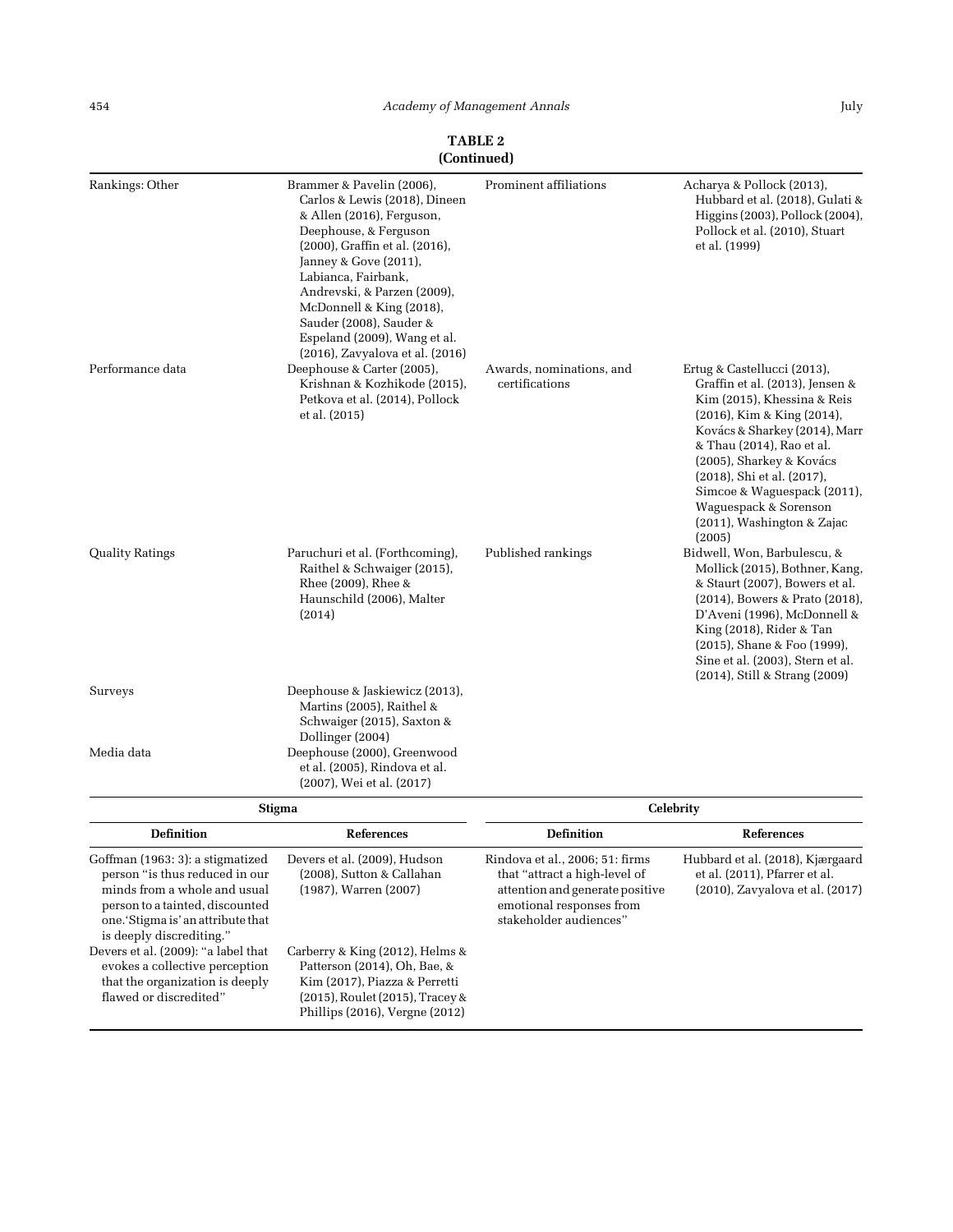| Hudson (2008: 254): "core-<br>stigma as an evaluation held<br>and often expressed by some<br>social audience(s) that an<br>organization or set of<br>organizations is discounted,<br>discredited, and/or tainted in<br>some way owing to some core<br>attribute or attributes." | Hampel & Tracey (2017), Lashley<br>& Pollock (Forthcoming),<br>Reuber & Morgan-Thomas<br>(2019) |                                                                                               |                       |
|---------------------------------------------------------------------------------------------------------------------------------------------------------------------------------------------------------------------------------------------------------------------------------|-------------------------------------------------------------------------------------------------|-----------------------------------------------------------------------------------------------|-----------------------|
| Vergne $(2012:1029)$ : "visible and<br>discrediting attribute that<br>prevents full social<br>acceptance"                                                                                                                                                                       | Barlow et al. (2018)                                                                            |                                                                                               |                       |
| <b>Measures</b>                                                                                                                                                                                                                                                                 | <b>References</b>                                                                               | <b>Measures</b>                                                                               | <b>References</b>     |
| Negative labels                                                                                                                                                                                                                                                                 | Carberry & King (2012), Helms &<br>Patterson (2014), Roulet (2015)                              | High volume of coverage and<br>highly positive tenor                                          | Pfarrer et al. (2010) |
| Negative emotions in news<br>articles                                                                                                                                                                                                                                           | Roulet (2015)                                                                                   | High volume of coverage, highly<br>positive tenor, and inclusion<br>of nonconforming language | Hubbard et al. (2018) |
| Negative news coverage                                                                                                                                                                                                                                                          | Piazza & Perretti (2015), Vergne<br>(2012)                                                      |                                                                                               |                       |
| Customer product reviews                                                                                                                                                                                                                                                        | Barlow et al. (2018)                                                                            |                                                                                               |                       |

## TABLE 2 (Continued)

develop reputational evaluations by selectively attending to different informational cues as signals. Their definition stressed the rational nature of the construct but also conflated it with its consequences, and with status. Reputation continued to face definitional challenges in the years following Fombrun and Shanley's seminal article; approximately half the studies in our review used the construct without defining it, whereas others attempted to elaborate on Fombrun and Shanley's (1990) definition in various ways that conflated it with other constructs.

Fombrun's (1996) book refined the definition further, stating that reputation is "a perceptual representation of a company's past actions and future prospects that describes the firm's overall appeal to all of its key constituents when compared with other leading rivals" (Fombrun, 1996: 72). This definition offered several advances; it no longer conflated reputation with status or its use as a signal, and it suggested that reputation reflects rational collective perceptions that involve comparative assessments. However it focused on a single, "net" or unidimensional construct—overall appeal—based on accumulating the varying perceptions of different stakeholder groups, and failed to specify how this accumulation was supposed to occur.

Recognizing the definitional issues that plagued the reputation literature, Rindova and colleagues (2005) reviewed the economic and sociological

literatures on reputation and concluded that the two scholarly communities discussed two very different aspects of reputation: economists viewed reputation as an evaluation of underlying ability to deliver otherwise unobservable (product) quality, whereas sociological work discussed reputation as general recognition, similar to being well-known. Departing from previous definitions, they proposed that reputation is a multidimensional construct and concluded that "organizational reputation can be conceptualized as comprising two dimensions: (1) a *perceived quality* dimension, which captures the degree to which stakeholders evaluate and organization positively on a specific attribute, such as ability to produce quality products and (2) a prominence dimension, which captures the degree to which an organization receives large-scale recognition in its organizational field" (Rindova et al., 2005: 1035).

In their comprehensive review of the literature, Lange and colleagues (2011) extended the idea that reputation is multidimensional, further pointing to three dimensions: (1) being known, (2) being known for something, and (3) generalized favorability. As the authors explained, "being known...entails the extent of awareness and knowledge of the organization...being known for something...entails the level of confidence with which specific predictions about the organization's future behavior and outputs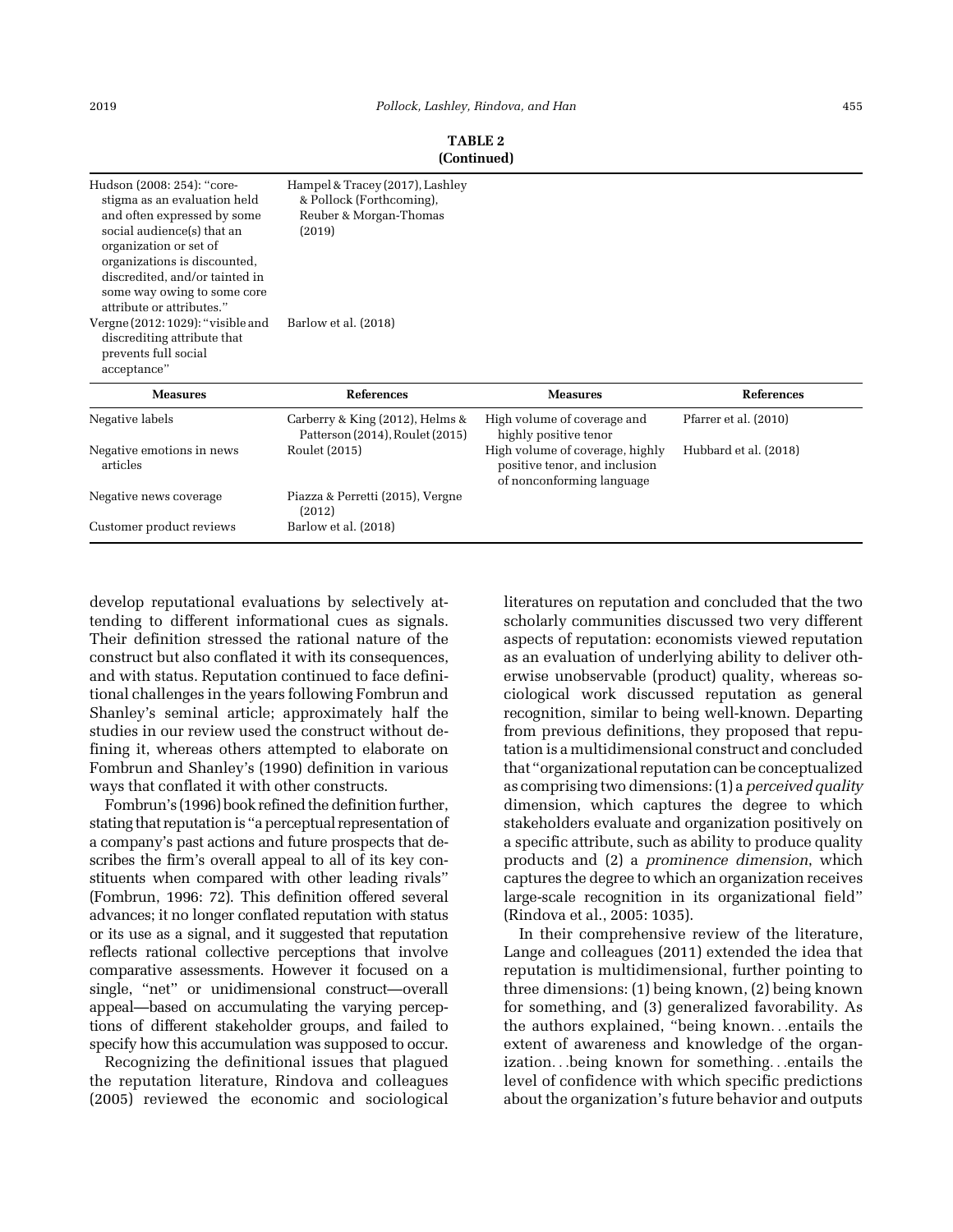are held...[and] generalized favorability...entails the level of intensity with which favorable or unfavorable judgments of the overall organization are held" (Lange et al., 2011: 163). Their threedimensional approach is useful because it emphasizes the importance of rational assessments of confidence in future predictions of behavior based on past actions and outputs, whether the assessments are positive or negative and how widely they are held. Although some may misinterpret generalized favorability as an affective assessment only, determining whether an expected outcome or experience is likely to be positive or negative (i.e., it meets or fails to meet desired expectations, needs, or standards) is a rational assessment. Whereas these assessments may also trigger affective or moral aspects of evaluation, the other aspects are not required for a firm to achieve generalized favorability.

Measurement. Our review highlights the centrality of the rational aspect of reputation's sociocognitive content. Its measures, therefore, should exhibit a similar focus. Scholars have measured reputation in a number of ways (see Dowling and Gardberg [2012] and Lange et al. [2011] for extensive reviews) with different measures falling into one of the following categories: (1) surveys, (2) published rankings, (3) media coverage, (4) product quality ratings, and (5) secondary data proxies.

Surveys are useful because they can directly capture audiences' perceptions (Deephouse & Jaskiewicz, 2013; Martins, 2005; Ponzi, Fombrun, & Gardberg, 2011; Raithel & Schwaiger, 2015; Saxton & Dollinger, 2004). Depending on the questions asked, they can be excellent for highlighting the rational aspect of reputation and allow for a variety of psychometric assessments, such as calculating a measure's validity and reliability. However surveys can also conflate reputation with other constructs if they focus on the less central components of reputation's sociocognitive content, such as emotion (Ponzi et al., 2011; Raithel & Schwaiger, 2015). In addition, they may only reflect the criteria of the audience surveyed; different audiences may use different criteria and reach different evaluations. If scholars are theorizing about the general population, then survey respondents must represent the entire group, and not just a subset.

The most frequently used measures of reputation have been published rankings (see Rindova, Martins, Srinivas, and Chandler [2018] for a review of the rankings literature). The most popular of these is Fortune's annual list of Most Admired Companies

(Bartley & Child, 2014; Basdeo, Smith, Grimm, Rindova, & Derfus, 2006; Brown & Perry, 1994; Chandler, Haunschild, Rhee, & Beckman, 2013; Flanagan & O'Shaughnessy, 2005; Fombrun & Shanley, 1990; Fryxell & Wang, 1994; Haleblian, Pfarrer, & Kiley, 2017; Love & Kraatz, 2009), which has been published annually since 1982. Fortune identifies the largest companies based on revenues in a broad set of industries, then surveys executives in each industry, and analysts covering the industry, on a variety of dimensions such as innovation, use of corporate assets, long-term investment value, quality of management and products, social responsibility, etc.<sup>5</sup> The scores are then averaged for each firm, and rankings are assigned based on their overall average.

Scholars use these rankings in different ways. For example, some have used an average rating across these indicators for each firm as a continuous measure (Basdeo et al., 2006), whereas others have used their hierarchical ranking or the change in rankings (Flanagan & O'Shaughnessy, 2005; Love, Lim, & Bednar, 2017; Philippe & Durand, 2011). Scholars interested in high reputation only have used the ranking to create a binary measure using cutoffs, such being ranked in the top 25 (Haleblian et al., 2017; Pfarrer et al., 2010), or created multiple categories (McDonnell & King, 2013; Vasi & King, 2012). The longitudinal availability of this measure creates other opportunities. For example, Love and Kraatz (2009) used changes in rankings to consider how layoffs affected firm reputations over a 10-year period.

The extent to which this measure reflects a firm's reputation has remained a subject of debate. Early studies were concerned with the "financial halo" effect arising from the strong influence of financial performance on other dimensions of firms' reputations (Brown & Perry, 1994). In a recent multidisciplinary review of the research on rankings, Rindova and colleagues (2018: 2183) observed that "some studies use rankings as a proxy for *status* (i.e., an organization's relative standing), whereas others use them as measures of reputation (i.e., unobservable organizational quality)." We return to this point in our discussion of status measures.

Media data have also frequently been used to create reputation measures (Deephouse, 2000; Deephouse & Carter, 2005; Greenwood, Li, Prakash, & Deephouse, 2005; Rindova, Petkova, & Kotha, 2007; Wei, Ouyang, & Chen, 2017). Deephouse

<sup>&</sup>lt;sup>5</sup> The number of categories has changed over time.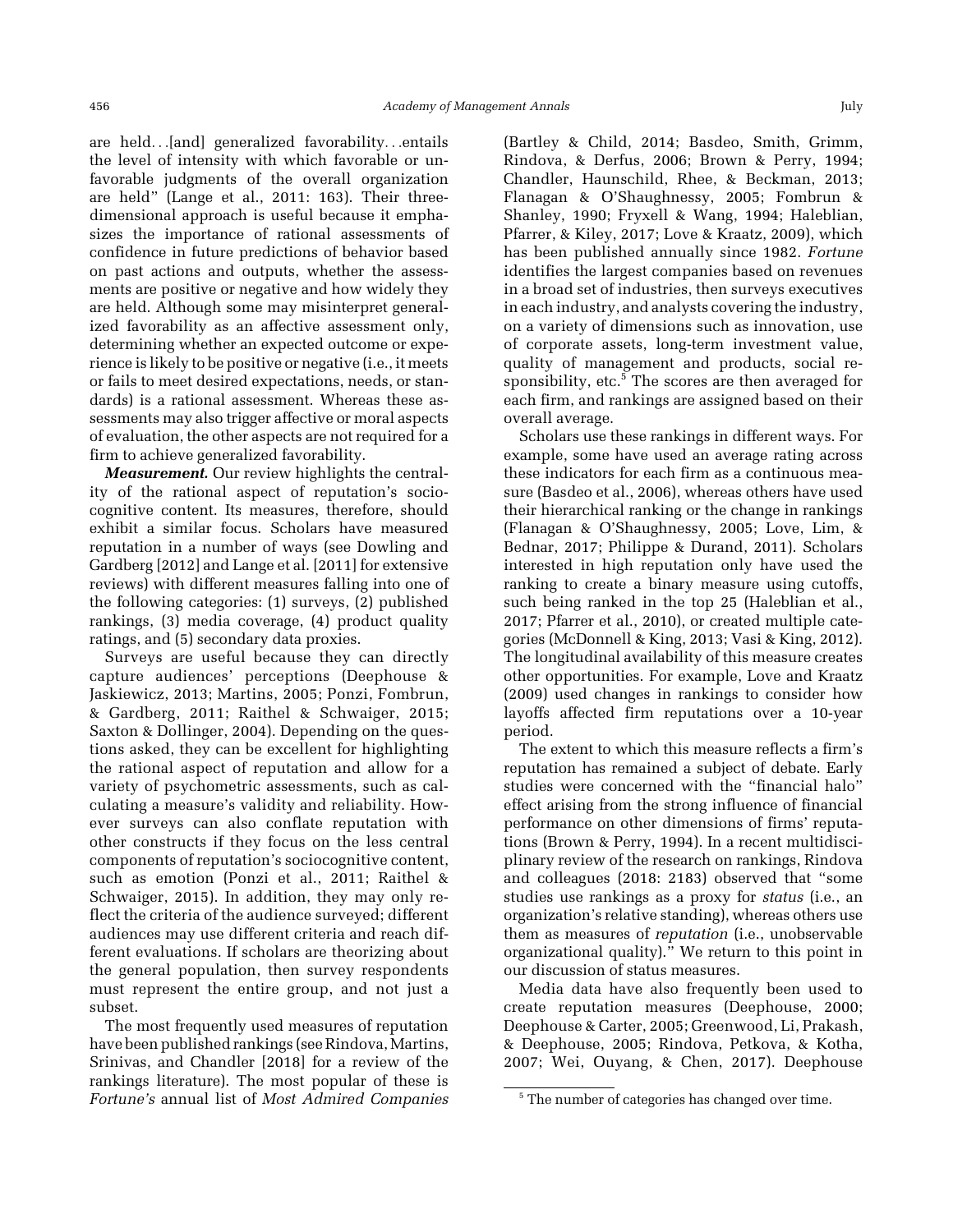(2000) introduced the Janis–Fadner coefficient of imbalance (Janis & Fadner, 1965) to calculate the overall favorability of media coverage. As the measure's name suggests, it provides an approach to capturing the balance of positive and negative media coverage. As more recent work has increasingly come to rely on programs such as Linguistic Inquiry Word Count (LIWC) (Pennebaker, Booth, & Francis, 2007), which offers easy-to-use dictionaries for measuring positive and negative emotions to code media coverage. However, using these emotional language dictionaries conflates measures of reputation and celebrity (refer to Pfarrer et al., 2010 for contrasting results for reputation and celebrity using rankings and LIWC dictionaries).

Some studies have used product quality rankings, such as those issued for automobiles by Consumer Reports and JD Power and Associates (Rhee & Haunschild, 2006) the Wine Spectator (Benjamin & Podolny, 1999; Malter, 2014) and Yelp restaurant ratings (Paruchuri, Pollock, & Kumar, Forthcoming). These measures represent rational assessments by expert raters, but they are also focused solely on product quality, which is different from a firm-level assessment. Thus, the specific rating must be evaluated carefully and used with care.

The final category of measures uses secondary data available from archival sources—sometimes combined into multi-item indices—to operationalize reputation (Deephouse & Carter, 2005; Ertug & Castellucci, 2013; Krishnan & Kozhikode, 2015; Lee, Pollock, & Jin, 2011; Petkova, Wadhwa, Yao, & Jain, 2014; Rindova et al., 2005). These measures tend to be focused on rational assessments, with some, such as the LPJ index (Lee et al., 2011) expressly focused on capturing theoretical dimensions of reputation. In general, measures that capture performance or reflect others' assessments of quality, and multi-item indices are likely to have better construct validity (Hallen & Pahnke, 2016; Lee et al., 2011).

#### **Status**

conflating the two constructs (see Piazza and Castellucci [2014] for a detailed critique).<sup>6</sup> Podolny's definition also omits key characteristics of status that have a long-standing intellectual tradition in sociology, namely social deference and privilege, which are tied to the value systems underlying status hierarchies (Jasso, 2001) and therefore reflect the moral aspects of status evaluations.<sup>7</sup> Scholars have sought to bring conceptual clarity to the construct of organizational status by moving away from Podolny's (1993) definition and elaborating on the differences between status and reputation (Bitektine, 2011; Ertug & Castellucci, 2013; Jensen & Roy, 2008; Piazza & Castellucci, 2014; Pollock et al., 2015; Sharkey, 2014; Washington & Zajac, 2005).

The most popular alternative status definition was offered by Washington and Zajac (2005: 1147), who defined status as "a socially constructed, intersubjectively agreed-upon and accepted ordering or ranking of individuals, groups, organizations, or activities in a social system."<sup>8</sup> This definition has a number of advantages; their emphasis on intersubjective agreement highlights the rational aspect in the collective's determining whether the organization possesses the characteristics valued when applying its status-conferral rules, and the emphasis on value systems underpinning status hierarchies opens up the opportunity for scholars to more systematically study the role of moral

**Definitions.** In his initial theorization, Podolny (1993: 830) defined status as the "perceived quality of that producer's products in relation to the perceived quality of the producer's competitors' products." This definition has been highly influential; of the articles that defined status (again, roughly half of the articles we reviewed) over half referenced it directly, and of the articles that did not define status a third treated it as a signal of quality. However, this definition essentially equates status with reputation,

<sup>&</sup>lt;sup>6</sup> An increasing number of studies have noted the loose coupling between status and quality (Bowers & Prato, 2018; Hallen, 2008; Lynn, Podolny, & Tao, 2009; Pollock et al., 2015).

<sup>7</sup> In his subsequent work, Podolny (2005: 11) himself offered a different definition of status as "a hierarchy of positions—a pecking order—in which an individual's location within that shapes others' expectations and actions toward the individual and thereby determines the opportunities and constraints that the individual confronts," and noted that status signals underlying quality under significant uncertainty.

<sup>8</sup> Two other popular alternative definitions are by Gould (2002: 1147), who defined status as "the prestige accorded to individuals because of the abstract positions they occupy rather than because of immediately observable behavior"; and by Sauder and colleagues (2012: 268), who defined status as the "position in a social hierarchy that results from accumulated acts of deference." Furthermore, some of the reviewed articles defined status based on the classical works on status, including those by Bourdieu (1986), Linton (1936), Parsons (1953; 1970), Perrow (1961), and Weber (1968) (e.g. Burris, 2004; D'Aveni, 1996; Jensen, 2003; Perretti & Negro, 2006; Sine et al., 2003).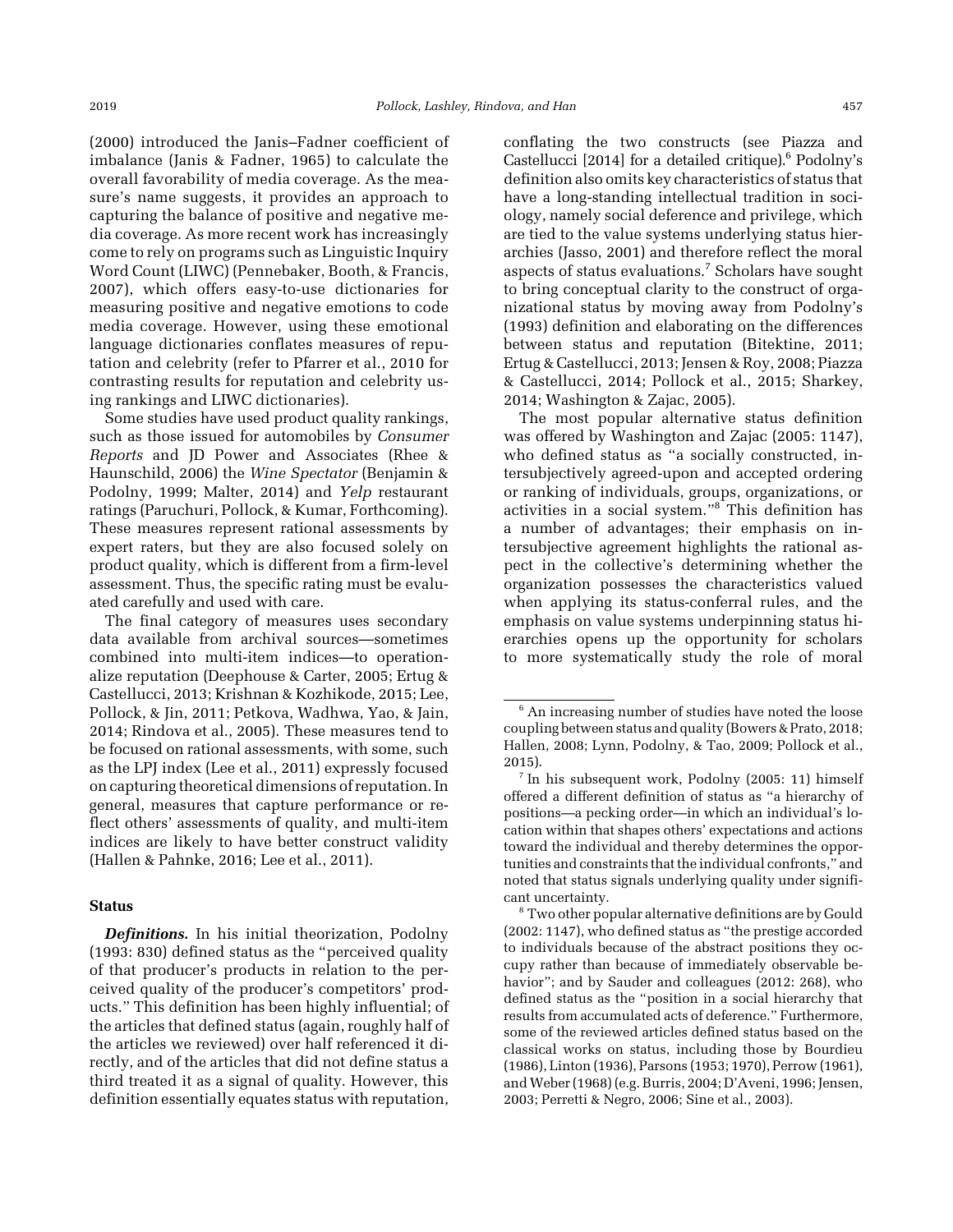judgments in status conferral. Although not always a prerequisite for status attainment (Adut, 2005), moral judgments play an important role in valuebased contexts. For example, a field-disrupting event or change may heighten collective-level sensitivities to ethical considerations, leading actors to retroactively apply modified status-conferral rules and downgrade the standing of current high-status actors (Graffin, Bundy, Porac, Wade, & Quinn, 2013).

Measurement. Podolny's (1993, 1994, 2001) initial operationalization of status using Bonacich's eigenvector centrality (Bonacich, 1987) has been widely adopted, as almost half of the quantitative studies we reviewed used network-based measures of organizational status. Eigenvector centrality and its variants were the most popular among the different types of centrality measures used. This approach infers a person's standing in a social order from the patterns of relationships social actors have formed (Sauder et al., 2012) and the relative standing of those they are connected to. This measure excels at reflecting the rational aspect of status but does not effectively capture its moral aspect.

A second major approach focusing on the relational aspect of status has been to use an organization's affiliations with other firms or individuals already identified as high status (Boivie, Graffin, & Pollock, 2012; Galaskiewicz, Bielefeld, & Dowell, 2006; Hubbard et al., 2018; Park & Westphal, 2013; Pollock, Chen, Jackson, & Hambrick, 2010; Stuart, Hoang, & Hybels, 1999). Affiliation-based measures are particularly common when the group of actors studied is not clearly bounded and when systematic data on network connections are unavailable. A popular example of this approach is operationalizing the status of investment banks using data from "tombstone" announcements. These are the announcements of stock and bond offerings traditionally published in outlets such as the Wall Street Journal that identify all the investment banks participating in selling the offering, listed by status class (Higgins & Gulati, 2003; Podolny, 1993; Pollock, 2004; Stuart et al., 1999). Podolny (1993, 1994) used this data to calculate eigenvector centrality, but it has also been used in a variety of studies, drawing on the origins of this measure in finance (Carter, Dark, & Singh, 1998; Carter & Manaster, 1990), to create simpler hierarchical measures, and even bivariate measures (Acharya & Pollock, 2013; Pollock et al., 2010) when only high status is of interest. Affiliationbased measures, such as network measures, capture actors' social standings based on the relationships they have and clearly reflect rational assessments of

actors' social standing. However, they are less clear about the values underpinning the status hierarchy, and thus do not necessarily reflect the moral aspect in relative proportion to its importance in status's sociocognitive content.

The third major set of measures relies on status conferral occurring when actors are certified as belonging to an elite group (Merton, 1968; Sauder et al., 2012). Status measures in this group are operationalized using awards, nominations, and certifications. Awards have a long tradition as markers of status, going back to Merton's (1968) use of Nobel Laureates as examples of the highest status actors in the sciences. Studies have used awards and nominations in cultural industries such as film and literature (Jensen & Kim, 2015; Khessina & Reis, 2016; Kovács & Sharkey, 2014), sports (Ertug & Castellucci, 2013; Kim & King, 2014; Marr & Thau, 2014), and business press awards to CEOs (Shi, Zhang, & Hoskisson, 2017) and firms (Rogan & Greve, 2015). Others have used ratings by certifying organizations, such as the number of stars granted to restaurants by the Guide Michelin (Rao et al., 2005), or certificationbased designations defined by the context (Azoulay, Stuart, & Wang, 2013; Simcoe & Waguespack, 2011) or geographic location (Benjamin & Podolny, 1999).

Awards that put actors into elite membership categories can be useful status indicators, and unlike network measures and affiliations the bases for the awards can clearly reflect the values underlying the status hierarchy. Thus, they can reflect both the rational and moral aspects of status. However, industry certifications—particularly quality certifications can conflate status with reputation (Gao, Gopal, & Agarwal, 2010; Rao, 1994; Zhao & Zhou, 2011) and certifications based solely on performance should be avoided.

The most debatable yet widely adopted operationalization is through the published rankings of organizations. Studies have used various rankings, including the Most Admired Companies ranking published by Fortune (Lin, Yang, & Arya, 2009; Still & Strang, 2009), university rankings published by U.S. News & World Report (Sine, Shane, & Di Gregorio, 2003; Stern, Dukerich, & Zajac, 2014), and the All-American Analyst ranking published by Institutional Investor (Bowers, Greve, Mitsuhashi, & Baum, 2014; Groysberg, Polzer, & Elfenbein, 2011). As discussed earlier, these orderings are not "simply an affirmation of underlying differences in the desirable qualities" (Sauder et al., 2012: 269), as they also come to define the structure and basis of the status hierarchy in a given field (Sauder, 2006).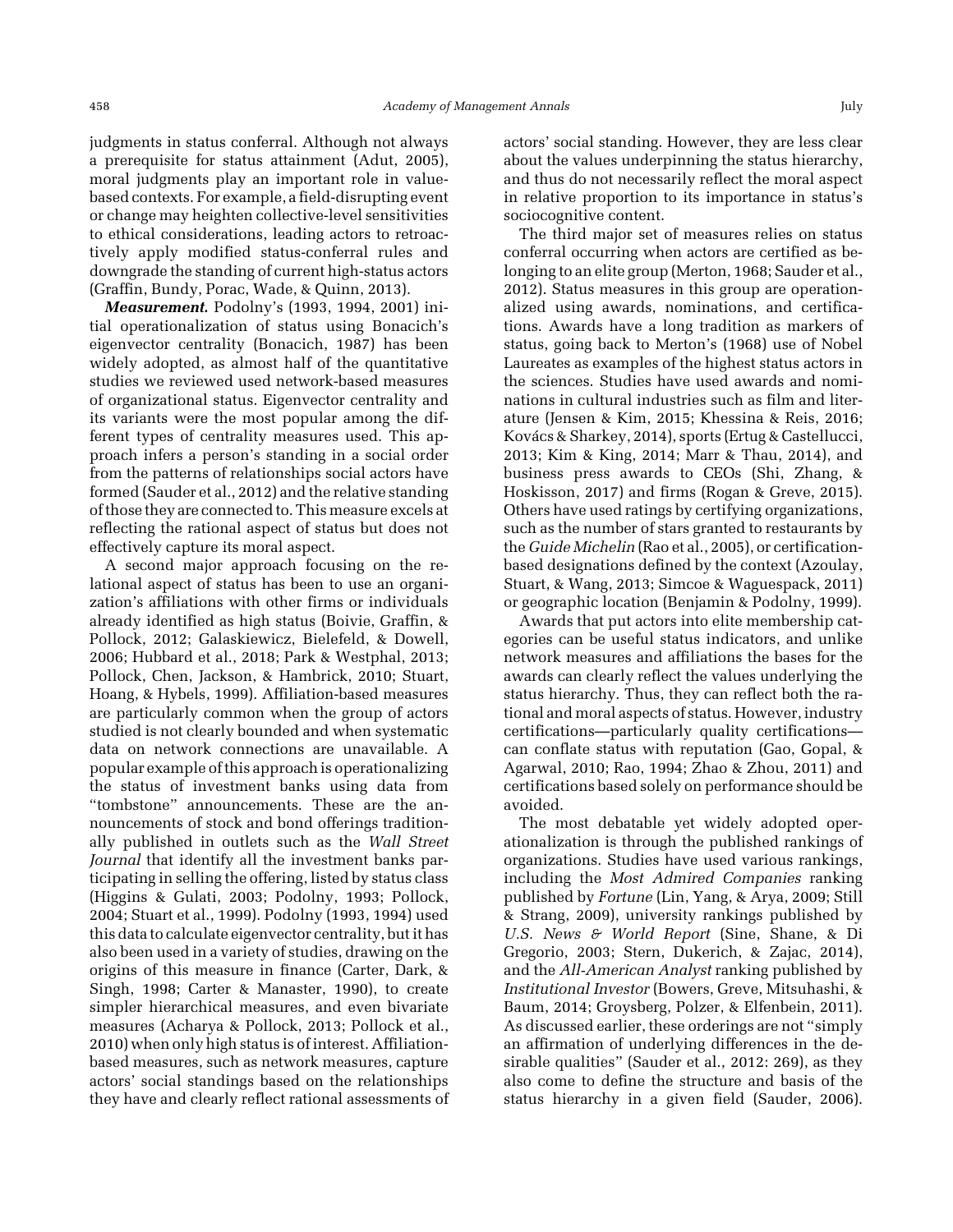Rindova and colleagues (2018) proposed that to disentangle status and reputation effects, scholars should not only focus on the specific positions but also on the larger patterns of stability in rankings tiers and positions, and the consequences for firms with relatively stable and unstable positions.

Whereas rankings as measures of either reputation or status pose validity and reliability challenges that should be managed through research design, measures such as size exhibit poor construct validity and should be avoided. For instance, although large firms are likely to be influential and accorded high-status within a given industry (Ioannou & Serafeim, 2015; Pfarrer, Smith, Bartol, Khanin, & Zhang, 2008), firm size is hopelessly conflated with a variety of other firm characteristics (Josefy, Kuban, Ireland, & Hitt, 2015; Kimberly, 1976). Also, using past performance as a measure of status (Zaheer & Soda, 2009) is inappropriate, as past performance is intimately related to organizational reputation (Lee et al., 2011; Roberts & Dowling, 2002;Washington & Zajac, 2005). Finally, status should not be operationalized using the volume of either media or analyst coverage (Collet & Philippe, 2014; van de Rijt, Shor, Ward, & Skiena, 2013) because they do not capture firms' relative standings in a social hierarchy and result from rather than reflect high-status affiliations (Pollock & Gulati, 2007; Shen, Tang, & Chen, 2014).

#### **Celebrity**

**Definitions.** Rindova and colleagues (2006: 51) introduced the concept of firm-level celebrity and defined celebrity firms as those that "attract a highlevel of attention and generate positive emotional responses from stakeholder audiences." They argued that celebrity is created by the media, who cast firms as the protagonists in "dramatized realities" that do not require an accurate portrayal of actual firm behaviors (Rindova et al., 2006; Zavyalova et al., 2017). They also often provide engaging personal information about the firms' leaders, cultures, and practices that audiences can identify with.

This definition of celebrity clearly points to the dominant emotional aspect of celebrity and has been used consistently in all articles on firm celebrity (Hubbard et al., 2018; Kjærgaard, Morsing, & Ravasi, 2011; Pfarrer et al., 2010; Zavyalova et al., 2017). Celebrity is also clearly distinguished from its antecedents and consequences. Empirical research has shown that celebrity provides significant value only when high levels of media visibility is coupled with highly positive emotional tone (Hubbard et al., 2018; Pfarrer et al., 2010). These studies further show that celebrity serves as an interpretive frame that influences how other information is made sense of and that it differs from the frames provided by reputation (Pfarrer et al., 2010) and status (Hubbard et al., 2018). It is also associated with different firm behaviors and outcomes.

In discussing organizational research on celebrity, it is important to also consider research on CEO celebrity, as some CEO celebrity studies use Rindova and colleagues' (2006) definition (Lovelace, Bundy, Hambrick, & Pollock, 2018), whereas others use different definitions (Graffin, Wade, Porac, & McNamee, 2008; Hayward, Rindova, & Pollock, 2004; Wade, Porac, Pollock, & Graffin, 2006). For example, research on "star CEOs" (Graffin et al., 2008; Wade et al., 2006) links CEO celebrity with winning "certification contests" (Graffin et al., 2008; Wade et al., 2006), such as receiving "CEO of the Year" awards from business publications. This definition creates confusion and conflates celebrity with other constructs, such as status and reputation, and also defines the construct in terms of its antecedents.

Hayward et al. (2004: 639) defined CEO celebrity as arising when "journalists broadcast the attribution that a firm's positive performance has been caused by its CEO's actions." This definition has been used in subsequent studies on CEO celebrity (Bednar, Boivie, & Prince, 2013; Cho, Arthurs, Townsend, Miller, & Barden, 2016; Fanelli, Misangyi, & Tosi, 2009). Focusing on media attributions of responsibility for positive organizational outcomes, however, defines celebrity in terms of its antecedents rather than its sociocognitive content. Recent work on celebrity has begun to converge on the definition used in firm-level studies (Chatterjee & Pollock, 2017; Lovelace et al., 2018). We concur with this development, as the firm-level definition of celebrity (Rindova et al., 2006) clearly and parsimoniously identifies the major aspects of the construct's sociocognitive content. It also makes the multidimensional nature of celebrity apparent in stressing that both high levels of audience attention and positive emotional responses are required. Furthermore, Pfarrer and colleagues (2010) provided empirical validation of this multidimensional conceptualization as they found that firms garnering either high visibility or positive emotional evaluations, but not both, do not enjoy the benefits of celebrity.

Measurement. At the firm level, two quantitative studies measuring firm celebrity have been published in the journal outlets we reviewed (Hubbard et al., 2018; Pfarrer et al., 2010). Pfarrer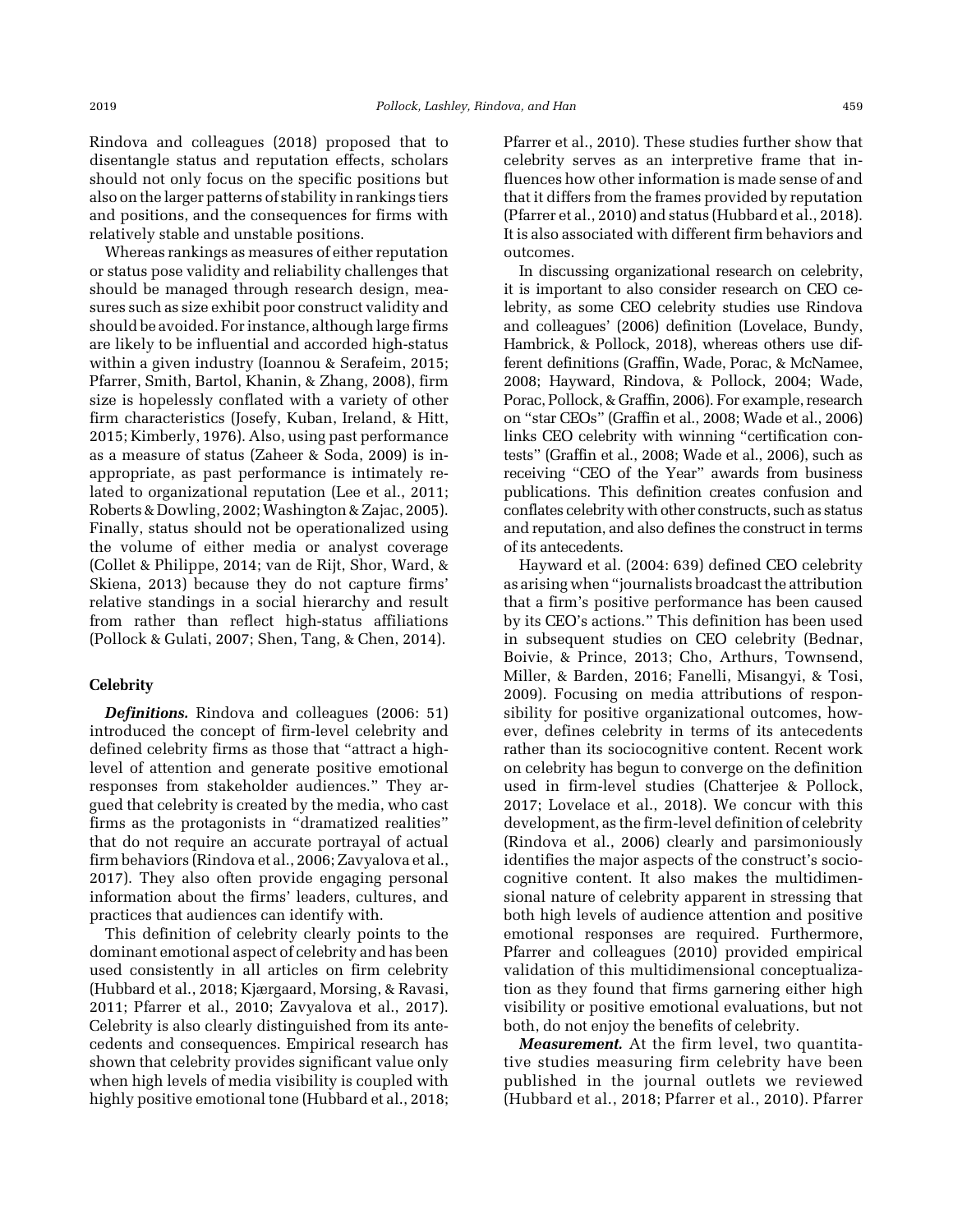and colleagues (2010) operationalized celebrity through a binary variable coded 1 if a firm was in the top quartiles of both the volume of media coverage and positive affective content. Although this measure captures the positive emotional evaluations in the media rather than the emotional responses and evaluations of the relevant stakeholder audiences, to the extent that the media both affects and reflects stakeholders' interests and perceptions (Pollock & Rindova, 2003), contentanalyzing media coverage is a valid approach to measuring celebrity.

Hubbard and colleagues (2018) extended the operationalization of celebrity to include the use of nonconforming language in media coverage about the firm, based on the theory that celebrity firms engage in nonconforming behaviors. However, nonconforming behavior is an antecedent of celebrity and not part of its sociocognitive content. The authors reported that their results were robust when using the original operationalization, supporting the use of the more parsimonious original measure capturing the two core dimensions proposed by theory.

Celebrity studies at the CEO level have developed separately from the firm-level studies and have used CEO awards from the business press to operationalize CEO celebrity or "stardom" (e.g., the "CEO of the Year" certification by Financial World magazine) (Cho et al., 2016; Wade et al., 2006). We find the use of these awards problematic for operationalizing celebrity; although they are presented bymedia outlets, they do not capture the positive emotions central to celebrity's sociocognitive content and may be more akin to status indicators that denote membership in an elite group (Rindova et al., 2018). We see an opportunity for unifying the measurement of CEO and firm celebrity similar to the one noted above in terms of theoretical developments—by focusing on the volume and positive affective tone of the CEO's media coverage.

Hubbard and colleagues' (2018) study also raises an important question about the role of different types of media in constructing celebrity firms. Their findings corroborated earlier findings by Petkova, Rindova, and Gupta (2013) that in high-tech sectors—which are often the sites of celebrity construction—using industry-specific media rather than general media provides better measures of celebrity. Whether general or specialist media sources are more likely to yield better measures may depend on the research context and the question being asked. Using media-based measures therefore calls for closer attention to the role of different media in

different contexts. This point becomes particularly salient with the rise of social media and the blogosphere—an issue we return to in our discussion of future research directions.

## Stigma

**Definitions.** The study of organizational stigma has its roots in social anthropology, and in particular in Goffman's (1963) eponymous work that defined stigma as "an attribute that is deeply discrediting" (Goffman, 1963: 3). Stigma did not gain much attention in the management literature until the late 1980s, when Sutton and Callahan (1987), using Goffman's (1963) definition, studied the stigma experienced by computer firms that declared bankruptcy. After another long gap, Hudson (2008) and Devers and colleagues (2009) returned attention to organizational stigma. Hudson (2008: 253) elaborated on Goffman's definition by differentiating between event and core stigma, defining event stigma as "stigma that results from discrete, anomalous, episodic events" and core stigma as "an evaluation held and often expressed by some social audience(s) that an organization or set of organizations is discounted, discredited, and/or tainted in some way owing to some core attribute or attributes" (2008: 254). These distinctions were important for theorizing the differences between events such as the bankruptcies studied by Sutton and Callahan (1987) and characteristics fundamental to the firm's identity and reason for being (Hudson & Okhuysen, 2009).

Devers and colleagues (2009) also elaborated on Goffman's definition, modifying it for organizational settings by defining stigma as "a label that evokes a collective stakeholder group-specific perception that an organization possesses a fundamental, deepseated flaw that deindividuates and discredits the organization" (Devers et al., 2009: 155). Recent work has further conceptualized organizational stigma as categorical in nature (Lashley & Pollock, Forthcoming; Piazza & Perretti, 2015; Vergne, 2012), in that similar organizations are given the same stigmatizing labels. To capture the categorical nature of stigma, Vergne (2012: 1028) defined stigma as a "vilifying label that contaminates a group of similar peers."

Overall, definitions of organizational stigma have built on Goffman's (1963) definition, and scholars have primarily used Devers and colleagues' (2009) and Hudson's (2008) definitions when studying stigma at the organizational level, and Vergne's (2012) definition when studying stigmatized categories. These definitions effectively convey the dominance of moral and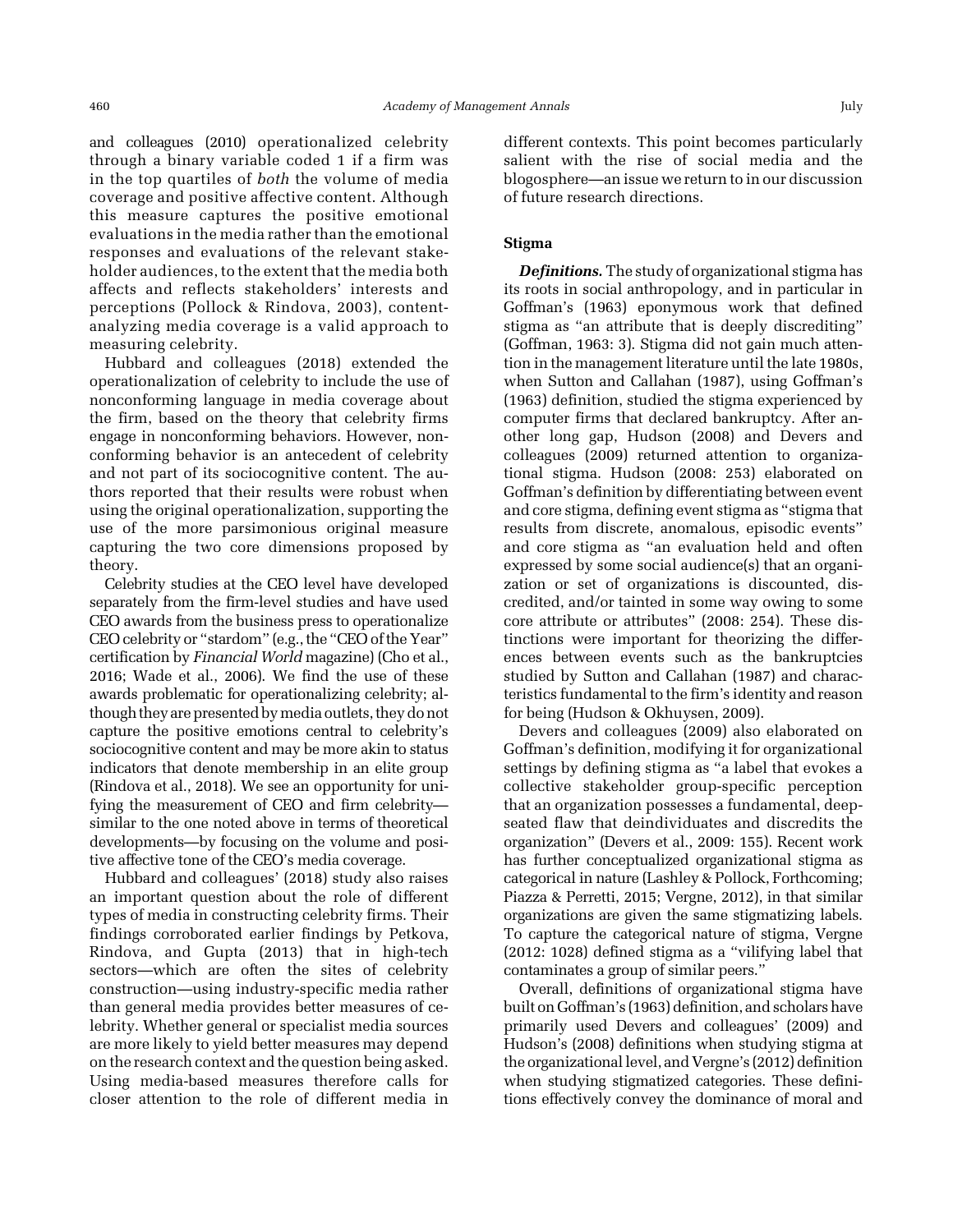emotional evaluations in the construction of stigma. They also highlight a subtle but important difference between labels—the focus of Devers and colleagues' and Vergne's definitions- and audience's evaluations the focus of Hudson's definition. This distinction is important because labels increase the salience of stigmatized attributes but also shift attention away from the substantive attributes and behaviors that trigger the negative evaluations in the first place. We argue that understanding the mechanisms through which stigma affects market exchanges requires scholars attend to both the labels and the attributes and behaviors that trigger the labels. In our view, Hudson's (2008) definition of core stigma strikes the balance between the two and accounts for stigma at both the organization and category levels.

Measurement. The study of organizational stigma is still in its early stages, and so are its measures. Scholars have primarily relied on archival and interview data and taken a qualitative approach to understanding the construct. For example, Helms and Patterson (2014) established the mixed martial arts industry's stigma by coding archival news articles for the negative labels used to denigrate the industry. Roulet (2015) used LIWC to code for negative and positive emotions, highlighting the emotional aspect of the financial industry's stigma during and after the great recession. Hudson and Okhuysen (2009) provided a history of the stigma associated with gay bathhouses and also used census data, voting records, and state and local laws to develop a measure of a community's level of hostility toward homosexuality (i.e., condemning, tolerant, and accepting). Lashley and Pollock (Forthcoming) also took a historical approach to chronicling the stigmatization of marijuana. Tracey and Phillips (2016) offered a narrative of the stigma surrounding Keystone—an organization focused on addressing poverty and inequity. These studies consistently attend to both moral and emotional aspects of stigma.

Scholars have also begun to study organizational stigma using quantitative methods. Vergne (2012) measured stigma by using a custom dictionary of disapproval words such as condemn, protest, bad, etc. and their variants to content-analyze newspaper articles about arms dealers and coded the number of disapproving statements he identified. Piazza and Perretti (2015) used the ratio of negative articles to the total number of articles about nuclear power companies to measure the "stigma intensity" of firms. They coded an article as negative if it "challenges the legitimacy of nuclear power by reporting on public opposition, discussing technological

pitfalls, covering accidents, or generally presenting critical viewpoints" (Piazza & Perretti, 2015: 731). These two media-based measures bear significant similarities to bad reputations and infamy (a construct we discuss in the following paragraphs). The articles do not provide sufficient detail to determine the nature of the negative statements, and whether they pertain to rational, emotional or moral aspects. Barlow, Verhaal, and Hoskins (2018) used product category membership to operationalize stigma, and provided arguments to establish the stigmatized nature of the category. However, these arguments suggested that status dynamics may also be at work, raising questions about the distinction between lack of status, low status, and stigma.

Finally, some studies assert the presence of stigma without measuring it (e.g., Hampel and Tracey's [2017] study of the Thomas Cook travel agency and Adams's [2012] study of the cosmetic surgery and tattooing industries). As research on this construct develops, it is imperative scholars establish that the phenomena they are studying are stigmatized. We make this statement recognizing that in certain contexts (e.g., gay bathhouses, the arms industry), it is easier to make this case, while in others where the stigma is not as obvious (e.g. travel agencies, beer varieties) more empirical evidence is required.

Overall, stigma has mostly been treated as a binary construct—either you are stigmatized, or you are not—although Piazza and Perretti (2015) acknowledged and tried to capture variations in the intensity of stigma. Scholars have also primarily used textual analysis of media content to identify and quantify negative labels and determine whether the industry, firm, or product category of interest is stigmatized. Most of the studies acknowledge the moral and/or emotional aspects of stigma, but vary in the extent to which their operationalizations actually reflect both aspects. As research in this domain develops, measures that capture stigma's sociocognitive content more precisely need to be developed.

Additional measurement issues.

To this point we have focused our assessments of social evaluation measures on the extent to which they reflect each construct's sociocognitive content, and whether they conflate the constructs with their antecedents or consequences, or with other constructs. Three other issues that apply to all social evaluations merit further discussion. First, all four social evaluations share the common trait that they reflect "winner take all" dynamics (Frank & Cook, 1995; Gould, 2002; Pfarrer et al., 2010), such that their influence follows "power law" rather than normal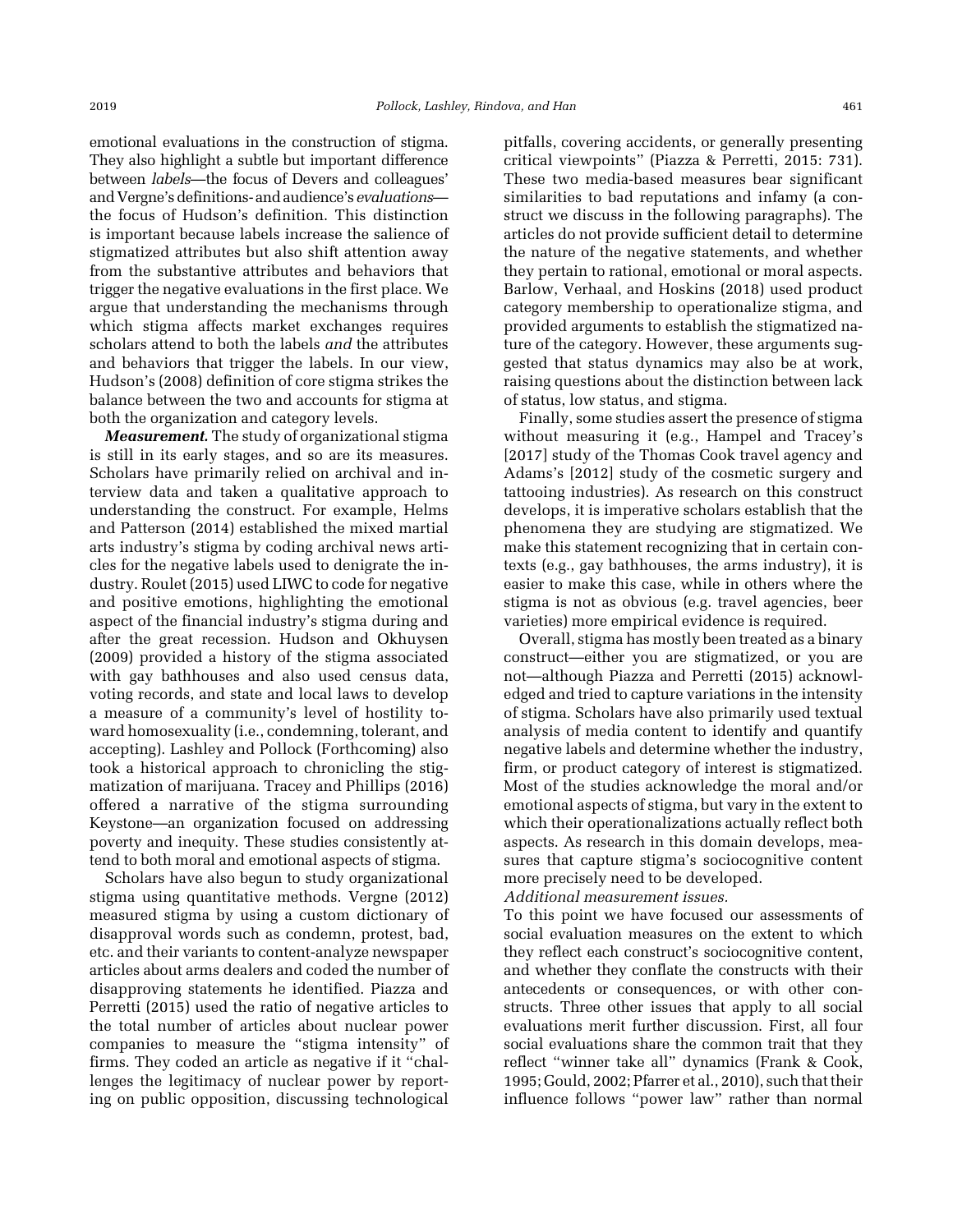distributions (Bookstein, Seidler, Fieder, & Winckler, 2010). Thus, assumptions of normality and linearity in theorizing about and empirically studying their antecedents and consequences are inappropriate. When used as independent variables, scholars should consider using spline functions for categorical measures that can reveal different effects for different categorical levels; when used as dependent variables, modeling approaches such as ordered probit or multinomial logit may be more appropriate.

Second, with the possible exception of reputation, these constructs are not continuous; they are either categorical or binary. When a construct is categorical or binary, there is little difference between actors within a category but substantial differences between categories. Treating categorical and binary measures as continuous adds noise to the measure (Burson, Larrick, & Lynch, 2009; Janicik & Larrick, 2005) and should be avoided, even if a more continuous measure can be generated. Indeed, this is one weakness of using continuous eigenvector centrality scores as a measure of status; status is categorical, and thus these raw scores should be used to create categorical distinctions. To date, celebrity and stigma have been treated largely as binary—either you are a celebrity or not (Hubbard et al., 2018; Pfarrer et al., 2010) and either you are stigmatized or not (Adams, 2012; Barlow et al., 2018). However, it may be the case that these constructs are also categorical, and there can be classes or degrees of celebrity (e.g., "A," "B," and "C" list celebrities) and stigma (Piazza & Perretti, 2015). Future research should continue to explore the appropriate operationalizations of these constructs.

Finally, three of the four social evaluations we reviewed are frequently measured using media data, which leads to undeniable risks of conflating different constructs unless the measures closely match the theory-driven definitions. Using media data to define different constructs requires more careful and precise coding of the data than has been used to date; judiciously leveraging validated dictionaries, such as LWIC's positive and negative emotions dictionaries and developing custom dictionaries to capture aspects of different constructs not available elsewhere, or that are context dependent, is necessary. Technological improvements in parsing and analyzing text will also aid in developing more sophisticated measures.

## FUTURE DIRECTIONS

Our review of the social evaluations literature has identified the three aspects common to all social

evaluations that shape their sociocognitive content, and the definitions and measures that best reflect these dimensions and that avoid conflating the social evaluations with their antecedents and consequences and each other. We have also noted some additional measurement challenges common to all social evaluations. Our goals are to not only to take stock of what has been accomplished and systematically evaluate how social evaluations have been construed and studied in the past but also to lay the foundation for future research on social evaluations.

The relative influence of the rational, emotional, and moral aspects of social evaluations not only varies across evaluations; it can also vary across time. We argue that the context in which social evaluations are formed and affect organizational outcomes is undergoing—and will continue to undergo—major shifts as the nature of the media landscape and audiences' expectations change. These shifts illustrate in particular how social media is likely to influence social evaluations research by increasing the importance and influence of the emotional and moral aspects of evaluation. This insight leads us to highlight the need to consider two new social evaluations. Finally, our elaboration of the different emphases placed on the rational, emotional, and moral aspects of social evaluations provides a means for theorizing how different types of social evaluations *interact* to affect organizational actions and outcomes, which has emerged as an important research priority.

## Social Media and the Increasing Importance of the Emotional and Moral Aspects

The development and acceptance of social media has transformed the media landscape. Social media has turbo-charged the volume, variety, and velocity of information generation and dissemination relative to conventional media (Gandomi & Haider, 2015; Seidel, Hannigan, & Phillips, 2018). It has also changed the nature of media discourse, making it more emotionally and morally driven. These changes will, without a doubt, transform how organizations are evaluated (Etter et al., 2019; Roulet & Clemente, 2018; Zavyalova et al., 2017) and how they cultivate and manage social evaluations in their efforts to develop social approval assets.

The media shape social evaluations through their role as "infomediaries" (Pollock & Rindova, 2003) or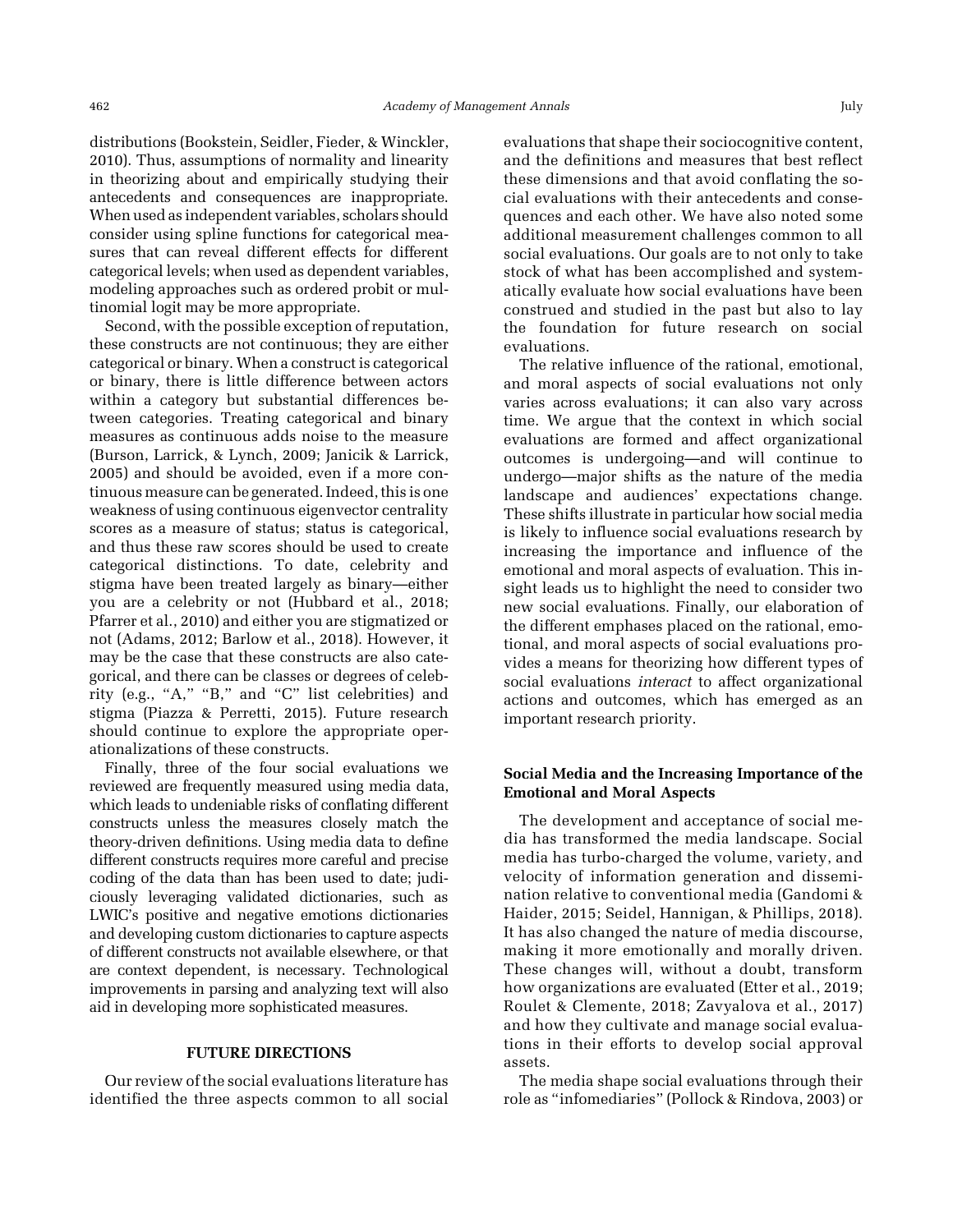The media have been granted this gatekeeping role based on their (perceived) expertise in choosing newsworthy topics and their abilities to ensure the credibility of the information and disseminate it widely (Allcott & Gentzkow, 2017; Pollock, Rindova, & Maggitti, 2008). The emergence of social media is transforming the media environment by circumventing the traditional media's (i.e., print and televised media) abilities to perform these functions (Etter et al., 2019) and by giving voice to individuals and perspectives previously marginalized or ignored in public discourse, thereby shaping social evaluations in unexpected ways.

Social media have exceptional capabilities in disseminating information at a much faster speed and with greater reach than traditional media (Gandomi & Haider, 2015; Seidel et al., 2018), affecting its curation and gatekeeping roles (Allcott & Gentzkow, 2017; Etter et al., 2019). Although traditional media outlets are motivated to be the first to get a scoop, they are also susceptible to uncertainty about what is newsworthy and concerned about the potential consequences of being wrong (Pollock et al., 2008). Individuals posting to social media platforms do not share the same concerns and the information generated is often more emotional and more biased than traditional media content (Veil, Sellnow, & Petrun, 2012). Social media frequently guides traditional media outlets by demonstrating public interest in the issue, thereby ensuring newsworthiness (Seidel et al., 2018). Thus, in contrast to the one-way communication from the traditional media to the public previously assumed, news is often "co-produced" by traditional media and the public as mediated by social media (Etter et al., 2019).

The changes induced by social media, however, do not mean traditional media have become obsolete. Traditional media still perform critical functions validating the information circulated in social media (Blevins & Ragozzino, 2019; Seidel et al., 2018), much of which is based on rumor, and disseminates the information to audiences beyond the often closed loops within social media. However, whereas traditional media can enhance the rational assessment of information generated by social media, social media have created the means and conditions for people to consume media that reduce the importance of rational arguments and

accurate information, and increases the importance of information with emotional and moral resonance. This raises questions regarding whether newer social evaluations that emphasize these aspects will be more consequential for firm behaviors and performance going forward and what role social evaluations underplaying these aspects will have.

Because social media is largely devoid of editorial oversight and fact-checking (Allcott & Gentzkow, 2017) and the users of social media platforms are not bound by the ethics of journalism, they do not feel obliged to provide neutral accounts or ensure the accuracy of the information they provide (Etter et al., 2019; Veil et al., 2012). Thus, substantial misinformation is circulated (Seidel et al., 2018). Furthermore, messages diffused through social media are often emotionally charged, making social media an "emotional echo chamber" (Etter et al., 2019; Toubiana & Zietsma, 2017) that heightens the influence of emotions in social evaluations. Emotionally charged information is often preferentially processed by individuals and is more likely to be shared with others, extending its reach and increasing the likelihood that it influences individuals' perceptions and actions (Berger & Milkman, 2012; Bucy & Newhagen, 1999; Etter et al., 2019). The prevalence of emotionally charged information may also influence the tenor of coverage by conventional media outlets, which although less able to express emotions, increasingly re-report emotional social media content. As a result, emotionally driven social evaluations such as celebrity and stigma are likely to be more prevalent, if not dominant, in the social media era, and more likely to influence firms' access to resources and opportunities. Emotionally driven social evaluations are more difficult to manage and sustain (Pfarrer et al., 2010; Rindova et al., 2006), and attempting to do so may lead firms to take more extreme, nonconforming actions that could lead to greater risks and performance volatility.

Social media also has a greater ability to raise moral issues than traditional media. Traditional media outlets are often reluctant to report negative news about an organization as it increases the risk that the media company will lose advertising revenue, contacts, and reputation, and potentially face lawsuits (Pollock et al., 2008; Westphal & Deephouse, 2011). Most social media users—many of whom are simply individuals posting information and videos of interest to their Facebook, Instagram,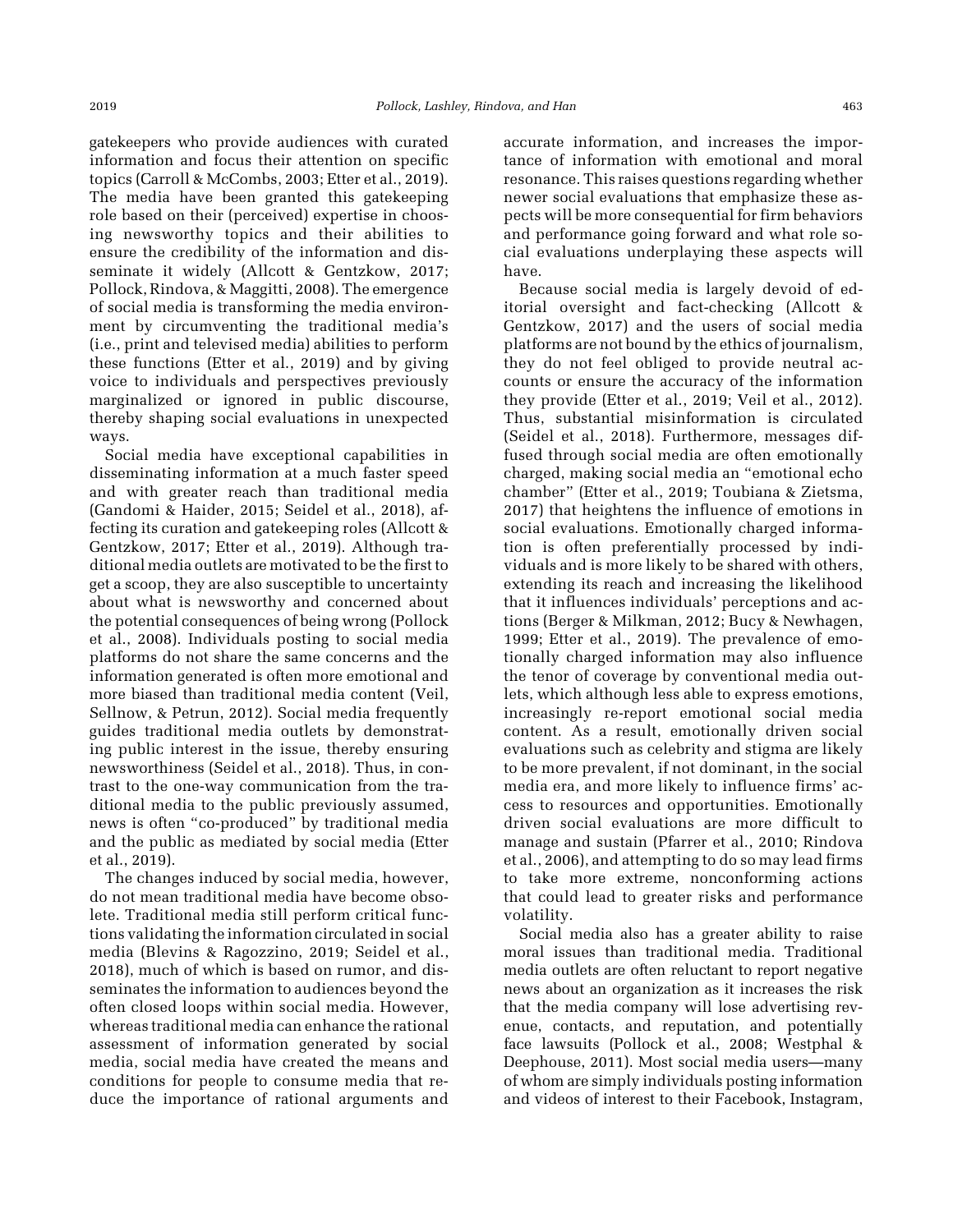or Twitter accounts—do not rely on the firms they post about for revenues or other social and economic exchanges.<sup>9</sup> Furthermore, the cameras and video capabilities in mobile devices put organizations under constant surveillance, providing eyes and ears that traditional media outlets cannot match (Tufekci & Wilson, 2012).

In addition, firms' activities that used to be avoided as news topics can now be brought into the spotlight (Williams & Delli Carpini, 2000). As examples such as the #MeToo movement illustrate, in the social media era public interest and opinion will have even greater influence on determining assessments of corporate ethics and their consequences for firms. Thus, although rational assessments and verification of facts continue to be important tasks of traditional media, erosion of trust in institutions, combined with the easy access of information intended to generate emotional reactions and moral outrage, suggests that social media will play a greater role in creating celebrities and stigmatizing (or removing the stigma from) organizations and organizational categories.

This raises important questions, such as are reputation and status, with their dominant rational aspects, becoming less important or does their slower and more deliberative nature make them even more important as arbiters of accuracy and value in a more frenzied media landscape (Blevins & Ragozzino, 2019)? Or, are the constructs themselves changing and is reputation becoming more emotional, as some have argued (Etter et al., 2019)? These questions suggest that an important issue for research on social evaluations is to ascertain whether social evaluations such as reputation are changing their fundamental logic and sociocognitive content, or whether different kinds of social evaluations, such as celebrity, are displacing them. This distinction is nontrivial because as Rindova and colleagues (2006) argued, celebrity may mascarade as reputation, but the two types of social evaluations are of very different natures.

Our theoretical position is that the constructs themselves do not change and that equating changes in the social dynamics of information exchange with

changes in the constructs used to understand them runs the risk of returning us to conflating different types of social evaluations. Furthermore, Pfarrer and colleagues (2010) provided empirical evidence about the fundamental differences between reputation and celebrity, finding that celebrity firms are more likely and high-reputation firms are less likely than firms that are not associated with either category to materially surprise investors.We argue emotionally laden and morally charged social evaluations, such as those that underlie celebrity and stigma, are becoming more prominent and are likely to have growing influence in shaping market interactions and strategic opportunities for firms going forward, requiring firms to find new ways of managing them. However, this issue is clearly being debated (Blevins & Ragozzino, 2019; Etter et al., 2019), and future research should work to provide empirical support for these theoretical arguments.

#### Adding Infamy and Esteem to the Mix

Another major implication of the growing influence of the emotional and moral aspects of social evaluations is the need to identify and study the negative and positive analogues to celebrity and stigma. Unlike reputation and status, which range along single continua from low (i.e., a bad reputation and low status) to high (i.e., a good reputation and high status), celebrity and stigma are expressly either positive or negative assessments, and as such range along continua from neutral to positive in the case of celebrity (Rindova et al., 2006) and from neutral to negative in the case of stigma (Devers et al., 2009; Hudson, 2008). This structure reflects the fact that positive and negative emotions operate along separate continua (Rozin & Royzman, 2001), generating high and low levels of fundamentally different experiences and behaviors. It is, therefore, important for scholars to consider whether there is an analogue to celebrity reflecting the negative emotional aspect of social evaluations and an analogue to stigma reflecting positive moral and emotional aspects.

Given our observation that the emotional and moral aspects of social evaluations are becoming more prominent in social discourse and can have implications for the stability and resource acquisitions of firms, we think future research needs to carefully explore and delineate this terrain, rather than relying on established constructs through which we have studied primarily rational evaluations. We therefore offer some ideas about possible analogues.

<sup>&</sup>lt;sup>9</sup> Although there are also "social influencers" on social media who have substantial followings and are paid to endorse particular products and services, the vast majority of individuals posting to social media do not fall into this category; however, they often play a role in distributing social influencers' content more widely through reposting it and providing links.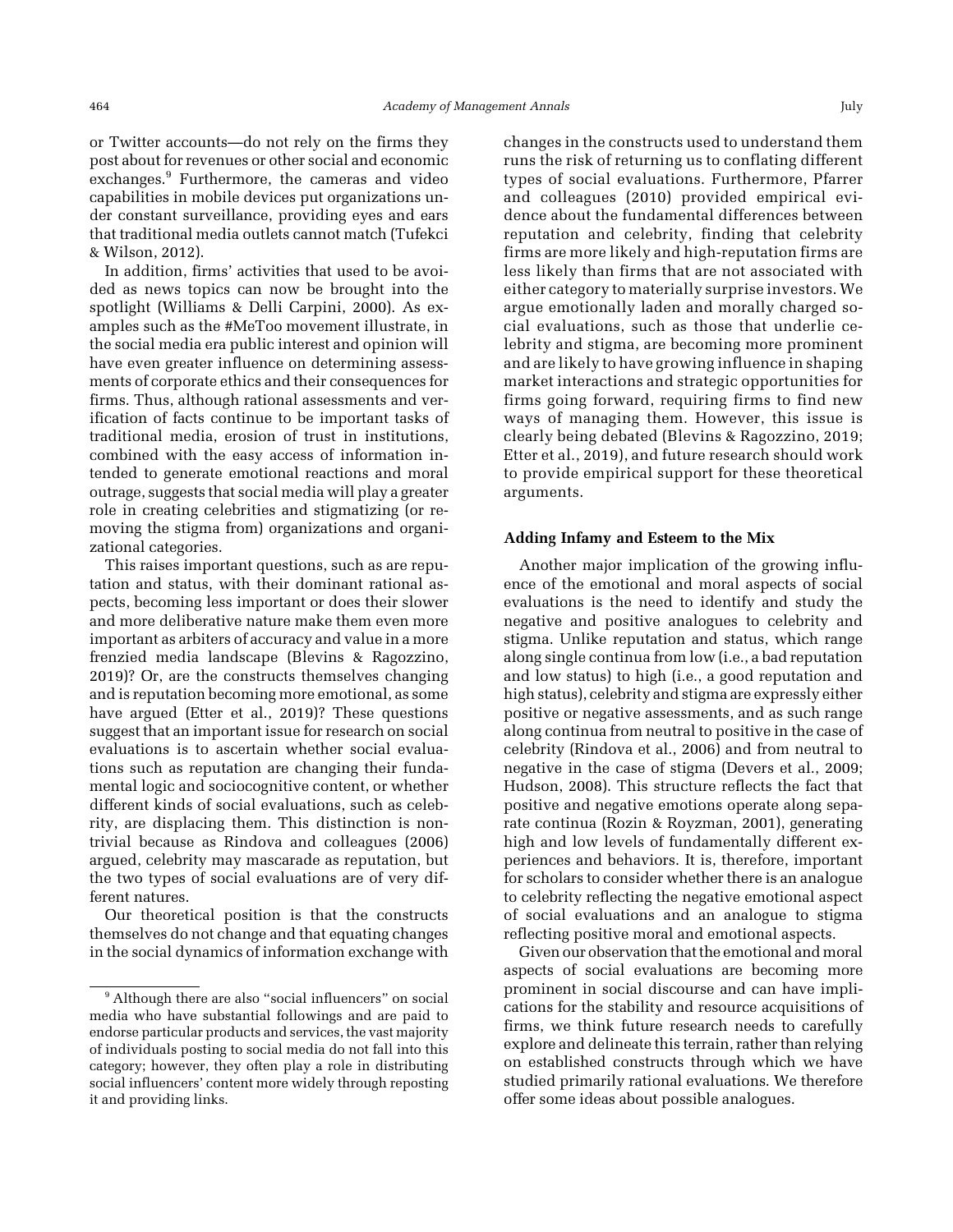Infamy. Rindova and colleagues (2006) identified the negative analogue to celebrity as "infamy" (Rindova et al., 2006: 51) but did not elaborate on the construct. However, recent work has turned theoretical attention to infamy (Pollock et al., 2016; Zavyalova et al., 2017) and has defined it—similar to celebrity, butwith the opposite valence—as high levels of attention combined with negative emotional responses from stakeholder audiences (Pollock et al., 2016; Zavyalova et al., 2017). Zavyalova and colleagues (2017: 470) argued that "Infamy arises from constituents' perceived incongruence between the organization's identity and their personal identities" as reflected in media narratives starring the organization. They went on to note that "Identity incongruence forms when constituents disassociate from the organization's values and view their personal identities as divergent from that of the organization." They used the example of Chick-Fil-A's public opposition to same-sex marriage, which made Chick-Fil-A a celebrity with constituencies that shared this view and infamous with constituencies that supported same-sex marriage, thus leading to simultaneous increases in business and boycotts.

Pollock and colleagues (2016: 236) argued that while both celebrity and infamy result from engaging in nonconforming or deviant behaviors, "Fundamental to the process of becoming infamous is the belief by a stakeholder group or groups that the firm is engaging in deviant behaviors they consider wrongdoing. That is, in their judgment, the firm is violating some norms or understandings of appropriate behaviors that are strongly held by the stakeholder group" and that these judgments result in negative emotional responses. They focused on how celebrities can become infamous and also on how they can journey back from infamy to celebrity as a function of both changes in their nonconforming behaviors and changes in the values and mores different audiences use to assess them.

To date, most of the discussion surrounding infamy has been around why audiences have negative emotional reactions, and this has been linked to values or morals, bringing it closer to our characterization of stigma. However, one difference between infamy and stigma is the extent to which it can be changed. Infamy is more malleable, as actors can shift between celebrity and infamy more easily (Pollock et al., 2016). In this sense, infamy may be more akin to the phenomenon Hudson (2008) labeled "event" stigma, which we would argue is not really "stigma," given how it comes about and can be resolved. Core stigma is more enduring and resistant

to change (Hudson, 2008; Hudson & Okhuysen, 2009) because strong moral reactions are difficult to modify (Tetlock, 2000). Further inquiry into the specific negative emotions associated with these different types of evaluations may be key to differentiating infamy and stigma, as well as the ways they influence firm outcomes.

**Esteem.** Unlike celebrity and infamy, scholars have not yet identified a positive analogue to stigma. Building on Hudson's (2008: 254) definition of core stigma as "an evaluation held and often expressed by some social audience(s) that an organization or set of organizations is discounted, discredited, and/or tainted in some way owing to some core attribute or attributes," we argue that a positive analogue would be defined as an evaluation held and often expressed by some social audience(s) that an organization or set of organizations is valorized and reified as an exemplar because of some core attribute or attributes that personify the audience's strongly held values.

One possible construct is "esteem"—which Rindova and colleagues (2007) described as a particular type of highly favorable and distinctive reputation. They defined esteem as an "explicit distinction given to a firm by a given audience" connoting "perceptions that the firm sets the norms and expectations for others to follow" by serving as an "exemplar" (Rindova et al., 2007: 47). Although they treated esteem as the pinnacle of reputation building, we argue that esteem may be better understood as a positive analogue to stigma, reflecting the dominance of positive moral and emotional aspects in its sociocognitive content. Given that stigma is enduring and hard to change, this suggests that firms which can successfully cultivate esteem will possess a durable competitive advantage. Further research on celebrity and stigma, as well as their analogues infamy and esteem, may provide novel directions for understanding the role of social evaluations in market exchanges and the type of actions and communications through which firms shape them.

#### Is More Better? The Complex Interplay of Different Social Evaluations

Although much of the research on social evaluations has focused on a single evaluation by a particular audience within a given study, scholars are increasingly recognizing that firms are simultaneously subject to the same type of evaluation by multiple audiences, who can reach different conclusions (Ertug et al., 2016; Jensen et al., 2012; Kim &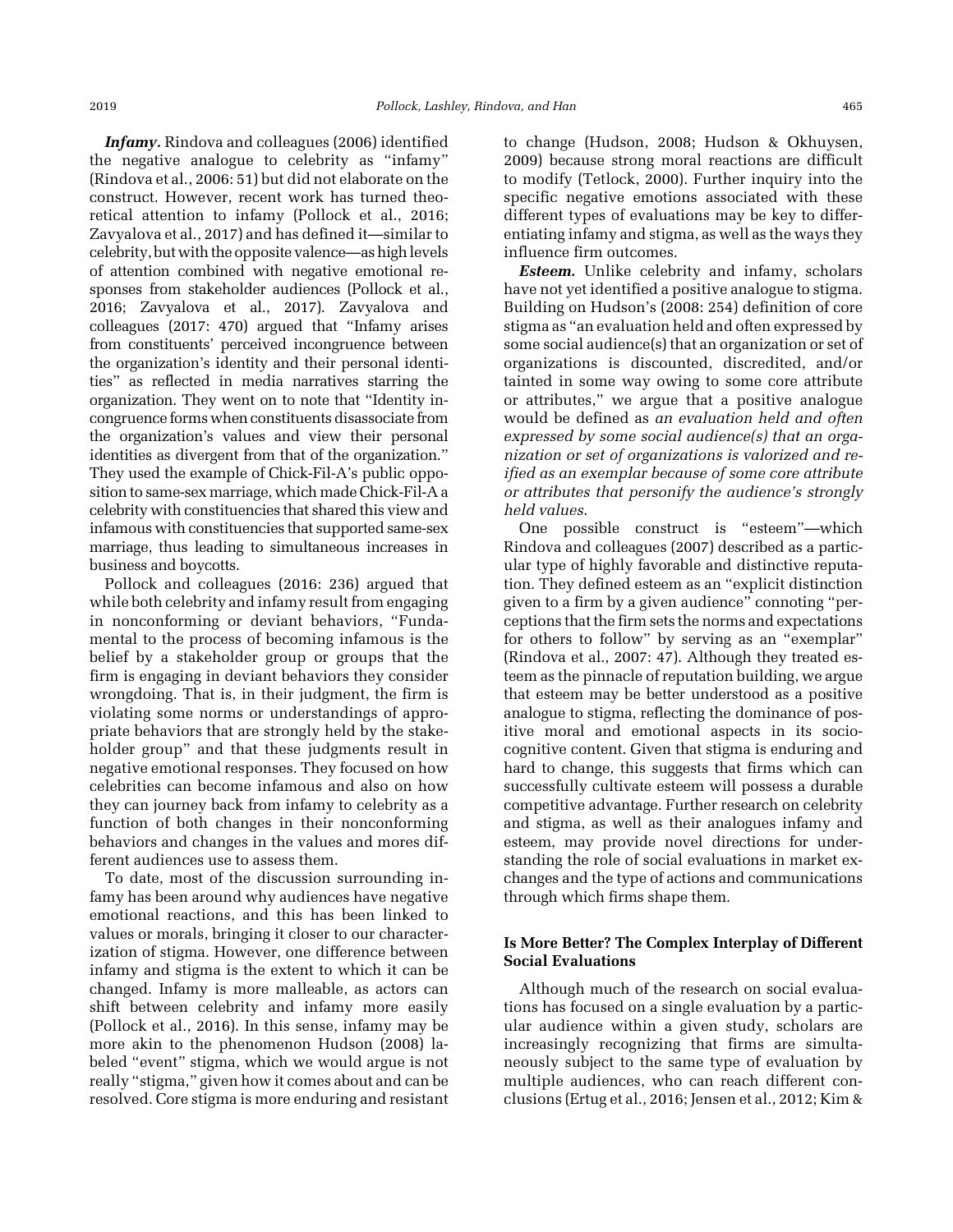Jensen, 2014; Pollock et al., 2016; Zavyalova et al., 2016), as well as to multiple types of social evaluations (Hubbard et al., 2018; Pollock et al., 2016, 2015; Washington & Zajac, 2005; Zavyalova et al., 2017). These insights are important, because if organizational scholars want to fully understand how social evaluations influence firm and market behaviors and outcomes these complex relationships need to be taken into consideration, and focusing on the different aspects emphasized in each social evaluation can provide guidance for theorizing about how their effects are likely to combine.

**Different audiences.** Scholars have begun to recognize that firms have multiple stakeholder audiences, or constituencies, and that these audiences are heterogeneous in their interests and values. For example, Ertug and colleagues (2016) explored how artists' reputations varied among galleries and museums because each audience attended to different specific characteristics, and Zavyalova and colleagues (2016) explored how reputation differentially affected alumni and non-alumni giving to universities following athletic program scandals. Kim and Jensen (2014) explored how audience heterogeneity affected the extent to which commercial success and artistic acclaim affected how foreign films were accepted in different markets, showing that the influence of commercial and artistic success of a film depended on the cultural distance between the film's home country and the country where it was being shown. And Pollock and colleagues (2016) considered how differences in broader societal and narrower constituencies' norms affected whether a firm was perceived as a celebrity and/or as infamous. They developed a typology showing how firms could simultaneously be celebrities and infamous when the constituencies' values differed from societal values and whether the firm over- or under-conformed to their values.

Given that the same behaviors and firm characteristics can be viewed positively or negatively as a function of the different rational, emotional, and moral assessments of varying audiences, questions of how, or if, the same social evaluations accumulate across different audiences and how varying evaluations should be weighted pose important theoretical and empirical issues. As social media simultaneously gives greater voice to a wider variety of audiences and fragments audiences into smaller groups with more homogenous and strongly held perspectives, the pressures to manage multiple audiences' expectations and demands are only likely to grow. Understanding different audiences' rational, emotional, and moral drivers will be key to understanding how their social evaluations interact and combine.

Another set of related issues pertain to how the firms themselves attend to and make sense of conflicting social evaluations by different audiences and how that affects their responses and market actions. Understanding which aspects are driving the evaluations, and why, may begin to provide some guidance on how being simultaneously evaluated positively and negatively by different audiences is likely to affect firm behaviors and outcomes.

Different social evaluations. Because each social evaluation emphasizes different aspects, the same firm can also be evaluated differently as a function of the social evaluation being considered, and differences in their social evaluations can affect various organizational outcomes (Dimov & Milanov, 2010; Ertug & Castellucci, 2013; Hubbard et al., 2018; Lee et al., 2011; Pollock et al., 2015; Stern et al., 2014; Washington & Zajac, 2005). Most of this research has focused on the differences between reputation and status. For example, Stern and colleagues (2014) explored how congruence in a firm's status and reputation (i.e., both high, both low, or a mismatch) affected its ability to form strategic alliances, Ertug and Castellucci (2013) considered how NBA teams added players with either high reputations or high status depending on whether they wanted to increase firm performance or attendance revenues, and Dimov and Milanov (2010) considered the different effects of reputation and status on the likelihood a venture investment round would be syndicated or taken by a single VC.

Limited research has also begun to compare other social evaluations. Hubbard and colleagues (2018) explored how status and celebrity serve as interpretive frames that affect the relationship between underpricing and alliance formations by newly public firms, showing that status had a direct effect on alliance formations but did not affect how underpricing was interpreted, and that celebrity, although lacking a direct effect on alliance formations, served as an interpretive frame enhancing the emotional information in underpricing when underpricing is high. The surprising findings that have emerged from some of these studies point to the significant promise that research comparing and contrasting different social evaluations holds. Understanding which aspects dominate each social evaluation provides greater means for theorizing differences in how social evaluations influence different organizational outcomes.

Combining different social evaluations. The preceding discussion also suggests another important area for future research, which is how different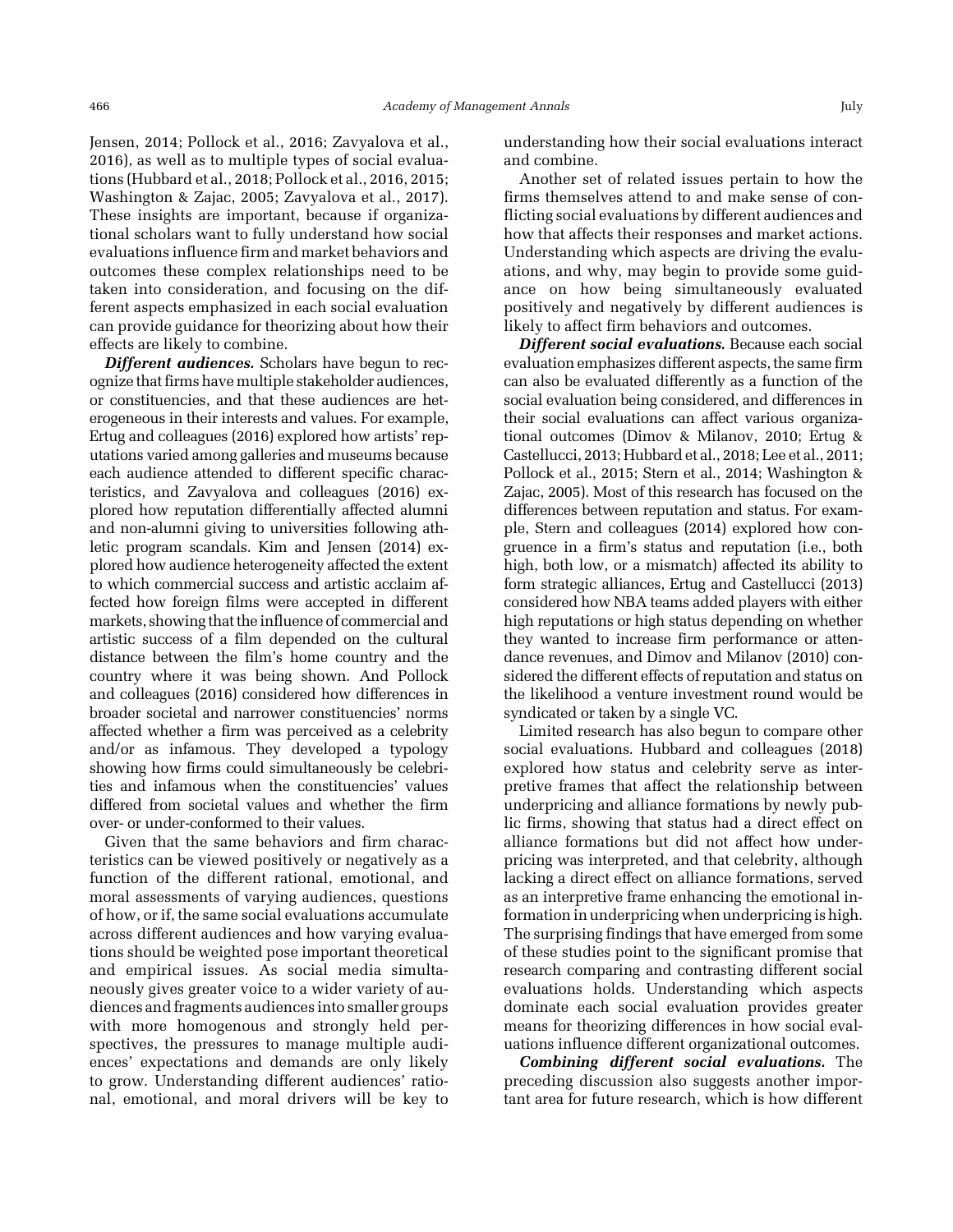social evaluations influence each other, and how different social evaluations interact or combine to shape organizational outcomes. If a firm can have different reputations or be both a celebrity and infamous with different audiences, what is the cumulative effect of these varying assessments and how do they affect market reactions and firm outcomes? And does the influence of one social evaluation on an organizational outcome vary as a function of a different social evaluation? Research has begun to explore the cumulative effects of particular social evaluations (Pollock et al., 2010) and the interactive effects of different social evaluations—in particular reputation and status (Ertug et al., 2016; Krishnan & Kozhikode, 2015; Stern et al., 2014) and status and celebrity (Hubbard et al., 2018). Pollock and colleagues (2015) have also explored how status and reputation coevolve. Our framework highlighting the differences in sociocognitive content can be particularly useful in exploring these issues because it clarifies how the different rational, emotional, and moral aspects of evaluation contribute to forming the perceptions and beliefs represented by the different constructs, providing a basis for developing new theory about whether and how different social evaluations accumulate, and which types of evaluations are likely to dominate others as a function of the aspect emphasized and information processing mode invoked.

#### **CONCLUSION**

Social evaluations are an exciting and growing field of inquiry that is only becomingmore important to how firms operate and create value. In this review, we have developed a framework for understanding the different evaluative aspects that shape the sociocognitive content of reputation, status, celebrity, and stigma and have provided guidance on which definitions and measures are more or less consistent with this content, and, therefore, more or less useful for guiding future research. We have also identified multiple areas of inquiry that offer rich opportunities for future research. We hope that by looking both backward and forward, our review will be useful to both scholars new to social evaluations and the seasoned veterans who have made many of the contributions we discussed.

#### REFERENCES

Acharya, A. G., & Pollock, T. G. 2013. Shoot for the stars? Predicting the recruitment of prestigious directors at newly public firms. Academy of Management Journal, 56: 1396-1419.

- Adams, J. 2012. Cleaning up the dirty work: Professionalization and the management of stigma in the cosmetic surgery and tattoo industries. Deviant Behavior, 33: 149–167.
- Adut, A. 2005. A theory of scandal: Victorians, homosexuality, and the fall of Oscar Wilde. American Journal of Sociology, 111: 213–248.
- Agarwal, J., & Malhotra, N. K. 2005. An integrated model of attitude and affect: Theoretical foundation and an empirical investigation. Journal of Business Research, 58: 483–493.
- Aguilera, R. V., Rupp, D. E., Williams, C. A., & Ganapathi, J. 2007. Putting the S back in corporate social responsibility: A multilevel theory of social change in organizations. Academy of Management Review, 32: 836–863.
- Allcott, H., & Gentzkow, M. 2017. Social media and fake news in the 2016 election. Journal of Economic Perspectives, 31: 211–236.
- Alvarez-Garrido, E., & Guler, I. 2018. Status in a strange land? Context-dependent value of status in crossborder venture capital. Strategic Management Journal, 39: 1887–1911.
- Anteby, M. 2010. Markets, morals, and practices of trade: Jurisdictional disputes in the U.S. commerce in cadavers. Administrative Science Quarterly, 55: 606–638.
- Azoulay, P., Stuart, T., Wang, Y. 2013. Matthew: Effect of fable? Management Science, 60: 92-109.
- Barlow, M. A., Verhaal, J. C., & Hoskins, J. D. 2018. Guilty by association: Product-level category stigma and audience expectations in the US craft beer industry. Journal of Management, 44: 2934–2960.
- Barnett, M. L., & King, A. A. 2008. Good fences make food neighbors: A longitudinal analysis of an industry selfregulatory institution. Academy of Management Journal, 51: 1150–1170.
- Barnett, M. L., & Pollock, T. G. 2012. Oxford handbook of corporate reputation. Oxford: Oxford University Press.
- Barron, D. N., & Rolfe, M. 2012. It ain't what you do, it's who you do it with: Distinguishing reputation and status. In M. L. Barnett & T. G. Pollock (Eds.), Oxford handbook of corporate reputation: 160–178. Oxford: Oxford University Press.
- Bartley, T., & Child, C. 2014. Shaming the corporation: The social production of targets and the anti-sweatshop movement. American Sociological Review, 79: 653–679.
- Basdeo, D. K., Smith, K. G., Grimm, C. M., Rindova, V. P., & Derfus, P. J. 2006. The impact of market actions on firm reputation. Strategic Management Journal, 27: 1205–1219.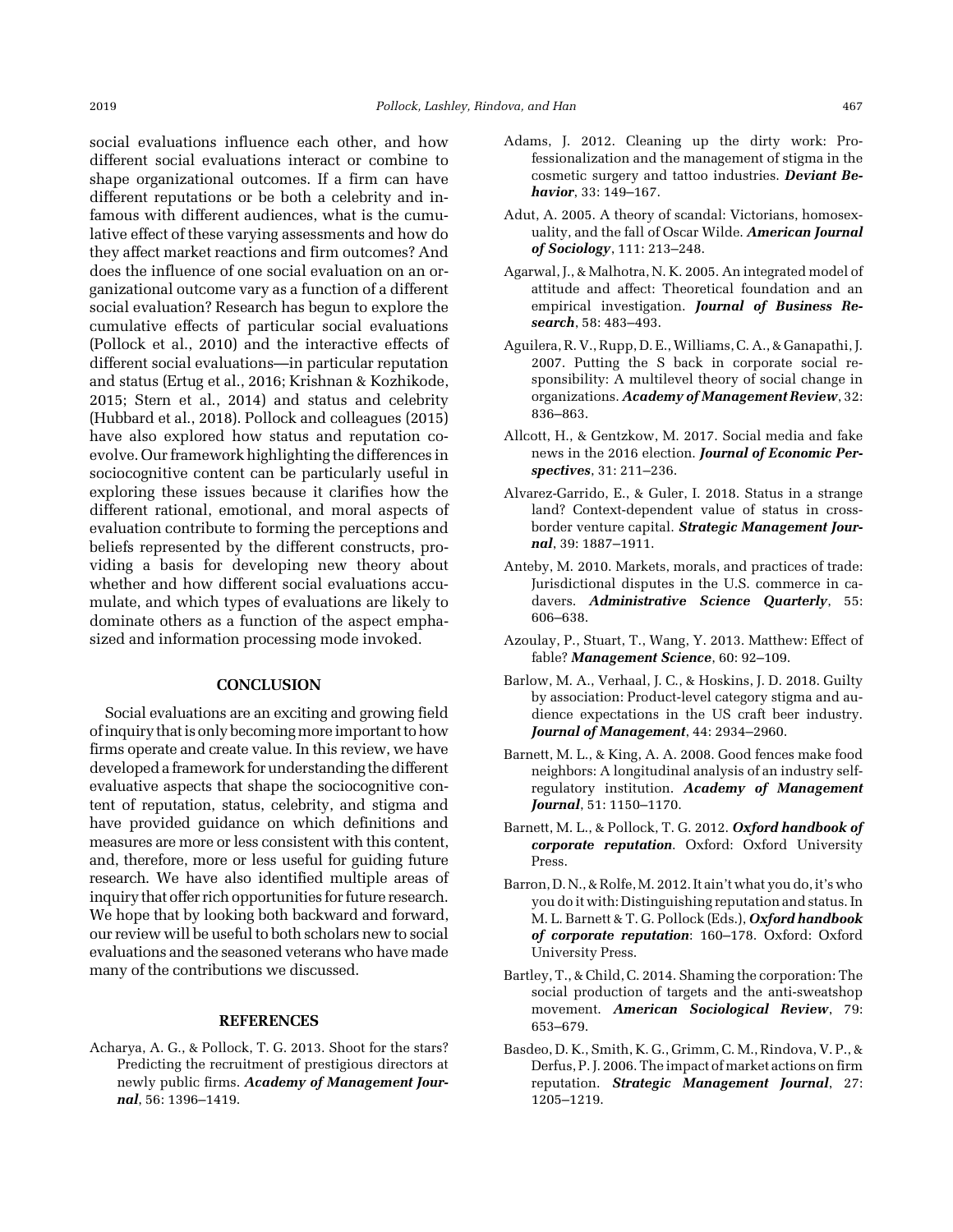- Beatty, R. P., & Ritter, J. R. 1986. Investment banking, reputation, and the underpricing of initial public offerings. Journal of Financial Economics, 15: 213–232.
- Bednar, M. K., Boivie, S., & Prince, N. R. 2013. Burr under the saddle: How media coverage influences strategic change. Organization Science, 24: 910-925.
- Benjamin, B. A., & Podolny, J. M. 1999. Status, quality, and social order in the California wine industry. Administrative Science Quarterly, 44: 563–589.
- Berger, J., & Milkman, K. L. 2012. What makes online content viral? Journal of Marketing Research, 49: 192–205.
- Bergh, D. D., Ketchen, D. J., Boyd, B. K., & Bergh, J. 2010. New frontiers of the reputation—Performance relationship: Insights from multiple theories. Journal of Management, 36: 620–632.
- Bermiss, Y. S., Zajac, E. J., & King, B. G. 2013. Under construction: How commensuration and management fashion affect corporate reputation rankings. Organization Science, 25: 591–608.
- Betancourt, N., & Wezel, F. C. 2016. The credibility of social climbing: When does inter-firm mobility [not] influence organizational status? Organization Science, 27: 1435–1452.
- Bhattacharya, C. B., Korschun, D., & Sen, S. 2009. Strengthening stakeholder-company relationships through mutually beneficial corporate social responsibility initiatives. Journal of Business Ethics, 85: 257–272.
- Bidwell, M., Won, S., Barbulescu, R., & Mollick, E. 2015. I used to work at Goldman Sachs! How firms benefit from organizational status in the market for human capital. Strategic Management Journal, 36: 1164–1173.
- Bitektine, A. 2011. Toward a theory of social judgments of organizations: The case of legitimacy, reputation, and status. Academy of Management Review, 36: 151-179.
- Black, A. 1993. The social structure of right and wrong. Bingley, UK: Emerald.
- Blevins, D. P., & Ragozzino, R. 2019. On social media and the formation of firm reputation: How social media are increasing cohesion between organizational reputation and traditional media for stakeholders. Academy of Management Review, 44: 219–222.
- Boivie, S., Graffin, S. D., & Gentry, R. J. 2016. Understanding the direction, magnitude, and joint effects or reputation when multiple actors' reputations collide. Academy of Management Journal, 59: 188-206.
- Boivie, S., Graffin, S. D., & Pollock, T. G. 2012. Time for me to fly: Predicting director exit at large firms. Academy of Management Journal, 55: 1334–1359.
- Bolton, R. N. 1998. A dynamic model of the duration of the customer's relationship with a continuous service

provider: The role of satisfaction. Marketing Science, 17: 45–65.

- Bonacich, P. 1987. Power and centrality: A family of measures. American Journal of Sociology, 92: 1170–1182.
- Bontis, N., Booker, L. D., & Serenko, A. 2007. The mediating effect of organizational reputation on customer loyalty and service recommendation in the banking industry. Management Decision, 45: 1426–1445.
- Bookstein, F. L., Seidler, H., Fieder, M., & Winckler, G. 2010. Too much noise in the Times Higher Education rankings. Scientometrics, 85: 295–299.
- Bothner, M. S., Kang, J.-H., & Staurt, T. E. 2007. Competitive crowding and risk taking in a tournament: Evidence from NASCAR racing. Administrative Science Quarterly, 52: 208–247.
- Bothner, M. S., Kim, Y.-K., & Smith, E. B. 2012. How does status affect performance? Status as an asset vs. status as a liability in the PGA and NASCAR. Organization Science, 23: 416–433.
- Bourdieu, P. 1986. The forms of capital. In J. G. Richardson (Ed.), Handbook of theory and research for the sociology of education: 241–258. New York: Greenwood.
- Bowers, A. H., Greve, H. R., Mitsuhashi, H., & Baum, J. A. C. 2014. Competitive parity, status disparity, and mutual forbearance: Securities analysts' competition for investor attention. Academy of Management Journal, 57: 38–62.
- Bowers, A., & Prato, M. 2018. The structural origins of unearned status: How arbitrary changes in categories affect status position and market impact. Administrative Science Quarterly, 63: 668–699.
- Boyd, B. K., Bergh, D. D., & Ketchen, D. J. 2010. Reconsidering the reputation-performance relationship: Insights from multiple theories. Journal of Management, 36: 588-609.
- Brammer, S. J., & Pavelin, S. 2006. Corporate reputation and social performance: The importance of fit. Journal of Management Studies, 43: 435–455.
- Briscoe, F., Gupta, A., & Anner, M. S. 2015. Social activism and practice diffusion: How activist tactics affect nontargeted organizations. Administrative Science Quarterly, 60: 300–332.
- Brown, B., & Perry, S. 1994. Removing the financial performance halo from Fortune's "most admired" companies. Academy of Management Journal, 37: 1347–1359.
- Bucy, E. P., & Newhagen, J. E. 1999. The emotional appropriateness heuristic: Processing televised presidential reactions to the news. Journal of Communication, 49: 59–79.
- Burris, V. 2004. The academic caste system: Prestige hierarchies in PhD exchange networks. American Sociological Review, 69: 239–264.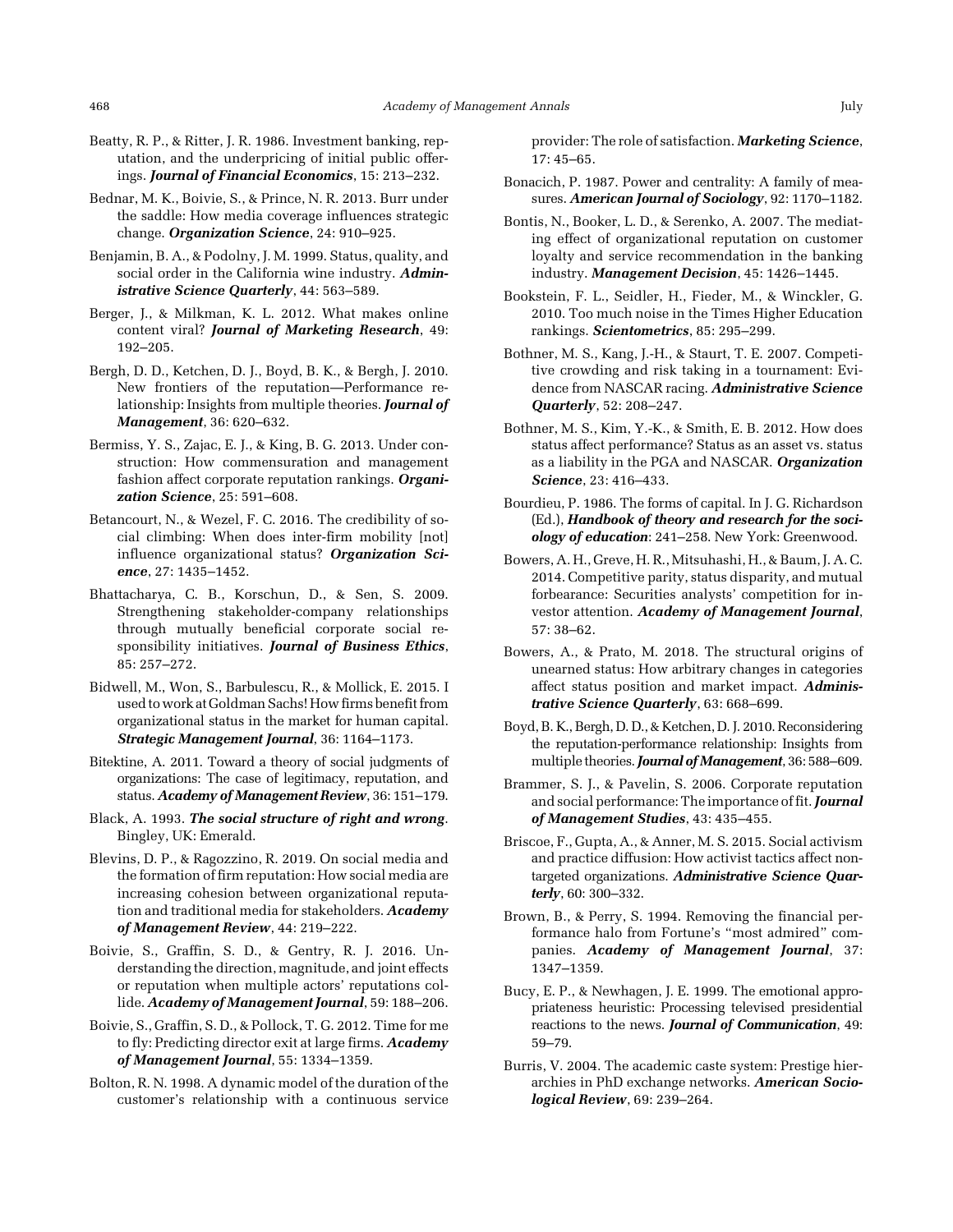- Burson, K. A., Larrick, R. P., & Lynch, J. G. 2009. Six of one, half dozen of the other: Expanding and contacting numerical dimensions produces preference reversals. Psychological Science, 20: 1074–1078.
- Camerer, C., Lowenstein, G., & Prelec, D. 2005. Neuroeconomics: How neuroscience can inform economics. Journal of Economic Literature, 43: 9–64.
- Carberry, E. J., & King, B. G. 2012. Defensive practice adoption in the face of organizational stigma: Impression management and the diffusion of stock option expensing. Journal of Management Studies, 49: 1137–1167.
- Carlos, W. C., & Lewis, B. W. 2018. Strategic silence: Withholding certification status as a hypocrisy avoidance tactic. Administrative Science Quarterly, 63: 130–169.
- Carmeli, A., & Tishler, A. 2004. The relationships between intangible organizational elements and organizational performance. Strategic Management Journal, 25: 1257–1278.
- Carroll, C. E., & McCombs, M. 2003. Agenda setting effects of business news on the public's images and opinions about major corporations. Corporate Reputation Review, 6: 36–46.
- Carter, S. M. 2006. The interaction of top management group, stakeholder, and situational factors on certain corporate management activities. Journal of Management Studies, 43: 1145–1176.
- Carter, R. B., Dark, F. H., & Singh, A. K. 1998. Underwriter reputation, initial returns, and the long-run performance of IPO stocks. Journal of Finance, 53: 285-311.
- Carter, R., & Manaster, S. 1990. Initial public offerings and underwriter reputation. Journal of Finance, 45: 1045–1067.
- Castellucci, F., & Ertug, C. 2010. What's in it for them? Advantages of higher-status partners in exchange relationships. Academy of Management Journal, 53: 149–166.
- Chan, C. S. C. 2009. Invigorating the content in social embeddedness: An ethnography of life insurance transactions in China. American Journal of Sociology, 115: 712–754.
- Chandler, D., Haunschild, P. R., Rhee, M., & Beckman, C. M. 2013. The effects of firm reputation and status on interorganizational network structure. Strategic Organization, 11: 217–244.
- Chatterjee, A., & Pollock, T. G. 2017. Master of puppets: How narcissistic CEOs construct their professional worlds. Academy of Management Review, 42: 703–725.
- Cho, S. Y., Arthurs, J. D., Townsend, D. M., Miller, D. R., & Barden, J. Q. 2016. Performance deviations and acquisition premiums: The impact of CEO celebrity on

managerial risk-taking. Strategic Management Journal, 37: 2677–2694.

- Chung, S., Singh, H., & Lee, K. 2000. Complementarity, status similarity and social capital as drivers of alliance formation. Strategic Management Journal, 21: 1–22.
- Collet, F., & Philippe, D. 2014. From hot cakes to cold feet: A contingent perspective on the relationship between market uncertainty and status homophily in the formation of alliances. Journal of Management Studies, 51: 406–432.
- Connelly, B. L., Johnson, J. L., Tihanyi, L., & Ellstrand, A. E. 2011. More than adopters: Competing influences in the interlocking directorate. Organization Science, 22: 688–703.
- Cowen, A. P. 2012. An expanded model of status dynamics: The effects of status transfer and interfirm coordination. Academy of Management Journal, 55: 1169–1186.
- Cozzolino, A., & Rothaermel, F. T. 2018. Discontinuities, competition, and cooperation: Coopetitive dynamics between incumbents and entrants. Strategic Management Journal, 39: 3053–3085.
- Deephouse, D. L. 2000. Media reputation as a strategic resource: An integration of mass communication and resource-based theories. Journal of Management, 26: 1091–1112.
- Deephouse, D. L., & Carter, S. M. 2005. An examination of differences between organizational legitimacy and organizational reputation. Journal of Management Studies, 42: 329–360.
- Deephouse, D. L., & Jaskiewicz, P. 2013. Do family firms have better reputations than non-family firms? An integration of socioemotional wealth and social identity theories. Journal of Management Studies, 50: 337–360.
- Deephouse, D. L., & Suchman, M. C. 2008. Legitimacy in organizational institutionalism. In R. Greenwood, C. Oliver, & R. Suddaby (Eds.), Sage handbook of organizational institutionalism: 49–77. Los Angeles, CA: Sage.
- den Hond, F., Rehbein, K. A., de Bakker, F. G. A., & Kooijmans-van Lankveld, H. 2014. Playing on two chessboards: Reputation effects between corporate social responsibility (CSR) and corporate political activity (CPA). Journal of Management Studies, 51: 790–813.
- Devers, C. E., Dewett, T., Mishina, Y., & Belsito, C. A. 2009. A general theory of organizational stigma. Organization Science, 20: 154–171.
- Dimov, D., & Milanov, H. 2010. The interplay of need and opportunity in venture capital investment syndication. Journal of Business Venturing, 25: 331–348.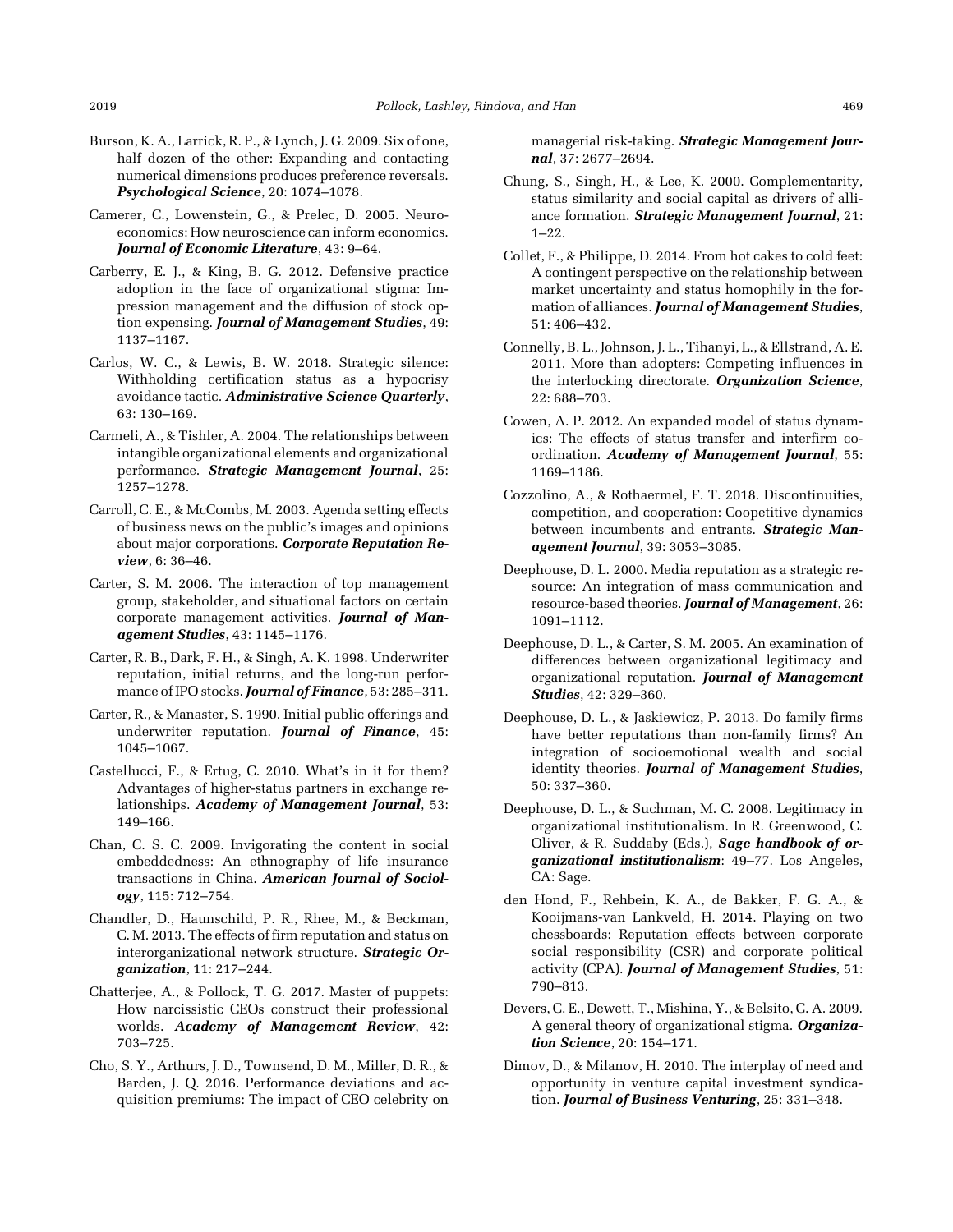- Dimov, D., Shepherd, D. A., & Sutcliffe, K. M. 2007. Requisite expertise, firm reputation, and status in venture capital investment allocation decisions. Journal of Business Venturing, 22: 481–502.
- Dineen, B. R., & Allen, D. G. 2016. Third party employment branding: Human capital inflows and outflows following "Best Places to Work" certifications. Academy of Management Journal, 59: 90–112.
- Doh, J. P., Howton, S. D., Howton, S. W., & Siegel, D. S. 2010. Does the market respond to an endorsement of social responsibility? The role of institutions, information, and legitimacy. Journal of Management, 36: 1461–1485.
- Dowling, G. R., & Gardberg, N. A. 2012. Keeping score: The challenges of measuring corporate reputation. In M. L. Barnett & T. G. Pollock (Eds.), Oxford handbook of corporate reputation: 34–68. Oxford: Oxford University Press.
- Durand, D., & Kremp, P.-A. 2016. Classical deviation: Organizational and individual status as antecedents of conformity. Academy of Management Journal, 59: 65–89.
- Durand, R., & Vergne, J.-P. 2015. Asset divestment as a response to media attacks in stigmatized industries. Strategic Management Journal, 36: 1205–1223.
- D'Aveni, R. A. 1996. A multiple-constituency, status-based approach to interorganizational mobility of faculty and input-output competition among top business schools. Organization Science, 7: 166-189.
- Ebbers, J. J., & Wijnberg, N. M. 2010. Disentangling the effects of reputation and network position on the evolution of alliance networks. Strategic Organization, 8: 255–275.
- Elsbach, K. D., & Bhattacharya, C. B. 2001. Defining who you are by what you're not: Organizational disidentification and the National Rifle Association. Organization Science, 12: 393–413.
- Ertug, G., & Castellucci, F. 2013. Getting what you need: How reputation and status affect team performance, hiring, and salaries in the NBA. Academy of Management Journal, 56: 407–431.
- Ertug, G., & Castellucci, F. 2015. Who shall get more? How intangible assets and aspiration levels affects the valuation of resource providers. Strategic Organization, 13: 6–31.
- Ertug, G., Yogev, T., Lee, Y. G., & Hedström, P. 2016. The art of representation: How audience-specific reputations affect success in the contemporary art field. Academy of Management Journal 59: 113–134.
- Etter, M. A., Ravasi, D., & Colleoni, E. 2019. Social media and the formation of organizational reputation. Academy of Management Review, 44: 28–52.
- Fanelli, A., Misangyi, V. F., & Tosi, H. L. 2009. In charisma we trust: The effects of CEO charismatic visions on

securities analysts. Organization Science, 20: 1011-1033.

- Ferguson, T. D., Deephouse, D. L., & Ferguson, W. L. 2000. Do strategic groups differ in reputation? Strategic Management Journal, 21: 1195–1214.
- Finucane, M. L., Peters, E., & Slovic, P. 2003. Judgment and decision making: The dance of affect and reason. In S. L. Schneider & J. Shanteau (Eds.), Emerging perspectives on judgment and decision research: 327–264. New York: Cambridge University Press.
- Fiske, S. T., & Taylor, S. E. 1991. Social cognition (2nd ed.). New York: McGraw-Hill.
- Flanagan, D. J., & O'Shaughnessy, K. C. 2005. The effect of layoffs on firm reputation. Journal of Management, 31: 445–463.
- Fombrun, C. J. 1996. Reputation: Realizing values from the corporate image. Boston, MA: Harvard Business School Press.
- Fombrun, C. J. 2012. The building blocks of corporate reputation: Definitions, antecedents, consequences. In M. L. Barnett, & T. G. Pollock (Eds.), Oxford handbook of corporate reputation: 94–113. Oxford: Oxford University Press.
- Fombrun, C. J., & Shanley, M. 1990. What's in a name? Reputation building and corporate strategy. Academy of Management Journal, 33: 233–258.
- Forgas, J. P. 1995. Mood and judgment: The affect infusion model (AIM). Psychological Bulletin, 117: 39–66.
- Frank, R. H., & Cook, P. J. 1995. The winner-take-allsociety: How more and more Americans compete for ever fewer and bigger prizes, encouraging economic waste, income inequality, and an impoverished cultural life. New York: Free Press.
- Fryxell, G. E., & Wang, J. 1994. The Fortune corporate 'reputation' index: Reputation for what? Journal of Management, 20: 1–14.
- Galaskiewicz, J., Bielefeld, W., & Dowell, M. 2006. Networks and organizational growth: A study of community based nonprofits. Administrative Science Quarterly, 51: 337–380.
- Gamson, J. 1994. Claims to fame: Celebrity in contemporary America. Berkeley and Los Angeles, CA: University of California Press.
- Gandomi, A., & Haider, M. 2015. Beyond the hype: Big data concepts, methods, and analytics. International Journal of Information Management, 35: 137–144.
- Gao, G., Gopal, A., & Agarwal, R. 2010. Contingent effects of quality signaling: Evidence from the Indian offshore IT services quality. Management Science, 56: 1012–1029.
- Godart, F. C., Shipilov, A. V., & Claes, K. 2013. Making the most of the revolving door: The impact of outward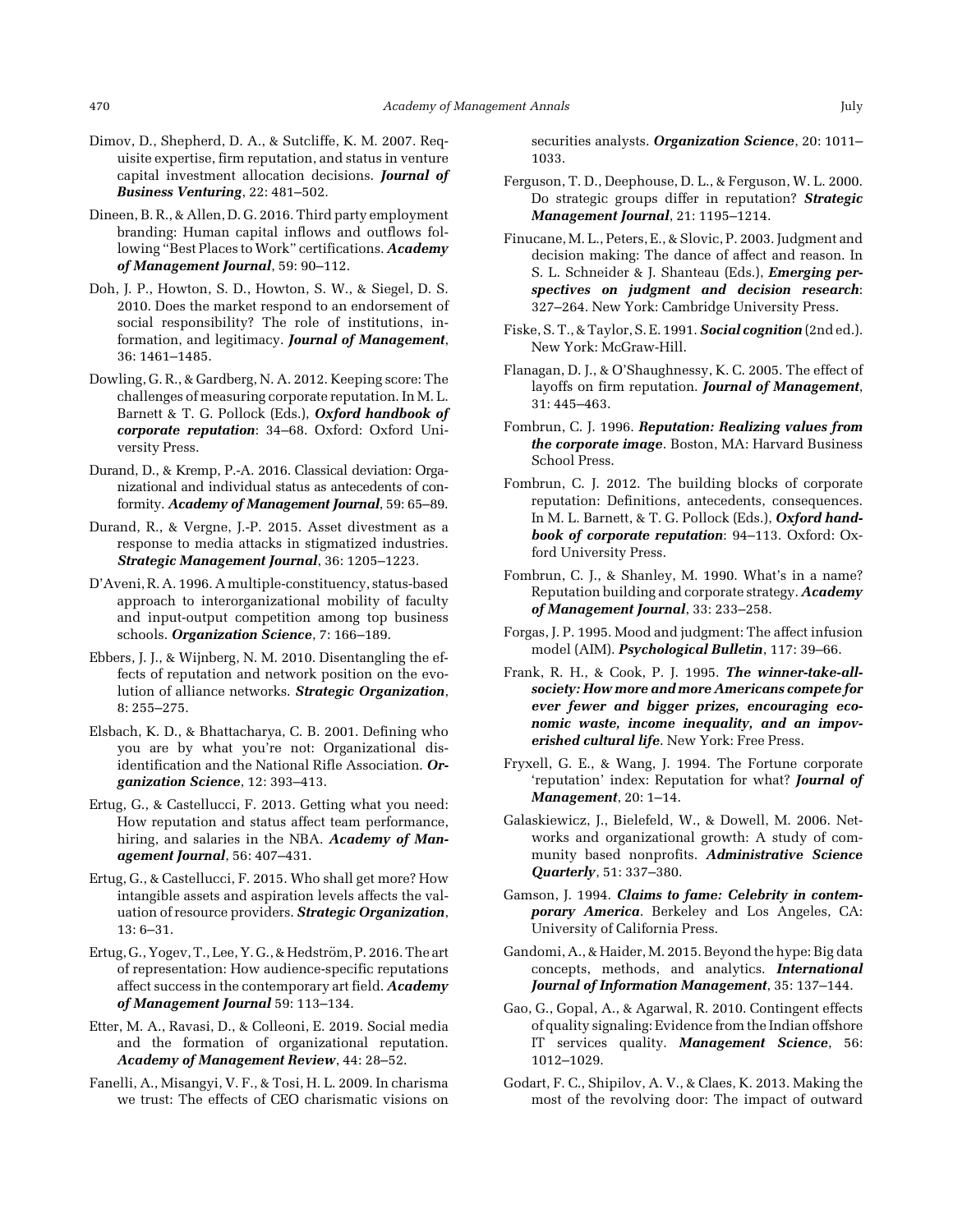personnel mobility networks on organizational creativity. Organization Science, 25: 377-400.

- Goffman, E. 1963. Stigma: Notes on the management of spoiled identity, Englewood Cliffs, NJ: Prentice-Hall.
- Gould, R. V. 2002. The origins of status hierarchies: A formal theory and empirical test. American Journal of Sociology, 107: 1143–1178.
- Graffin, S. D., Bundy, J., Porac, J. F., Wade, J. B., & Quinn, D. P. 2013. Falls from the grace and the hazards of high status: The British MP expense scandal and its impact on parliamentary elites. Administrative Science Quarterly, 58: 313–345.
- Graffin, S. D., Haleblian, J., & Kiley, J. T. 2016. Ready, AIM, acquire: Impression offsetting and acquisitions. Academy of Management Journal, 59: 232–252.
- Graffin, S. D., Wade, J. B., Porac, J. F., & McNamee, R. C. 2008. The impact of CEO status diffusion on the economic outcomes of other senior managers. Organization Science, 19: 457–474.
- Greenwood, R., Li, S. X., Prakash, R., & Deephouse, D. L. 2005. Reputation, diversification, and organizational explanations of performance in professional service firms. Organization Science, 16: 661-673.
- Groysberg, B., Polzer, J. T., & Elfenbein, H. A. 2011. Too many cooks spoil the broth: How high-status individuals decrease group effectiveness. Organization Science, 22: 722–737.
- Gulati, R., & Higgins, M. C. 2003. Which ties matter when? The contingent effects of interorganizational partnerships on IPO success. Strategic Management Journal, 24: 127–144.
- Guler, I., & Guillén, M. F. 2010. Home country networks and foreign expansion: Evidence from the venture capital industry. Academy of Management Journal, 53: 390–410.
- Hahl, O., & Zuckerman, E. W. 2014. The denigration of heroes? How the status attainment process shapes attributions of considerateness and authenticity. American Journal of Sociology, 120: 504–554.
- Haleblian, J. J., Pfarrer, M. D., & Kiley, J. T. 2017. Highreputation firms and their differential acquisition behaviors. Strategic Management Journal, 38: 2237–2254.
- Hallen, B. L. 2008. The causes and consequences of the initial network positions of new organizations: From whom do entrepreneurs receive investments? Administrative Science Quarterly, 53: 685-718.
- Hallen, B. L., & Pahnke, E. C. 2016. When do entrepreneurs accurately evaluate venture capital firms' track records? A bounded rationality perspective. Academy of Management Journal, 59: 1535–1560.
- Hampel, C. E., & Tracey, P. 2017. How organizations move from stigma to legitimacy: The case of cook's travel

agency in Victorian Britain. Academy of Management Journal, 60: 2175–2207.

- Ham, J., & van den Bos, K. 2010. On unconscious morality: The effects of unconscious thinking on moral decision making. Social Cognition, 28: 74–83.
- Han, J., Shipilov, A. V., & Greve, H. R. 2017. Unequal bedfellows: Gender role-based deference in multiplex ties between Korean business groups. Academy of Management Journal, 60: 1531–1553.
- Hayward, M. L. A., Rindova, V. P., & Pollock, T. G. 2004. Believing one's own press: The causes and consequences of CEO celebrity. Strategic Management Journal, 25: 637–653.
- Heckert, A., & Heckert, D. M. 2002. A new typology of deviance: Integrating normative and reactivist definitions of deviance. Deviant Behavior, 23: 449-479.
- Helms, W. S., & Patterson, K. D. W. 2014. Eliciting acceptance for "illicit" organizations: The positive implications of stigma for MMA organizations. Academy of Management Journal, 57: 1453–1484.
- Higgins, M. C., & Gulati, R. 2003. Getting off to a good start: The effects of upper echelon affiliations on underwriter prestige. Organization Science, 14: 244–263.
- Hubbard, T. D., Pollock, T. G., Pfarrer, M. D., & Rindova, V. P. 2018. Safe bets or hot hands? How status and celebrity influence strategic alliance formations by newly-public firms. Academy of Management Journal, 61: 1976–1999.
- Hudson, B. A. 2008. Against all odds: A consideration of core-stigmatized organizations. Academy of Management Review, 33: 252–266.
- Hudson, B. A., & Okhuysen, G. A. 2009. Not with a ten-foot pole: Core stigma, stigma transfer, and improbable persistence of men's bathhouses. Organization Science, 20: 134–153.
- Ingram, P., Yue, L. Q., & Rao, H. 2010. Trouble in store: Probes, protests, and store openings by Wal-Mart, 1998–2007. American Journal of Sociology, 116: 53–92.
- Ioannou, I., & Serafeim, G. 2015. The impact of corporate social responsibility on investment recommendations: Analysts' perceptions and shifting institutional logics. Strategic Management Journal, 36: 1053–1081.
- Janicik, G. A., & Larrick, R. P. 2005. Social network schemas and the learning of incomplete networks. Journal of Personality and Social Psychology, 88: 348–364.
- Janis, I. L., & Fadner, R. H. 1965. The coefficient of imbalance. In H. D. Lasswell, N. Leites, & associates (Eds.), Language of politics: 153–169. Cambridge, MA: MIT Press.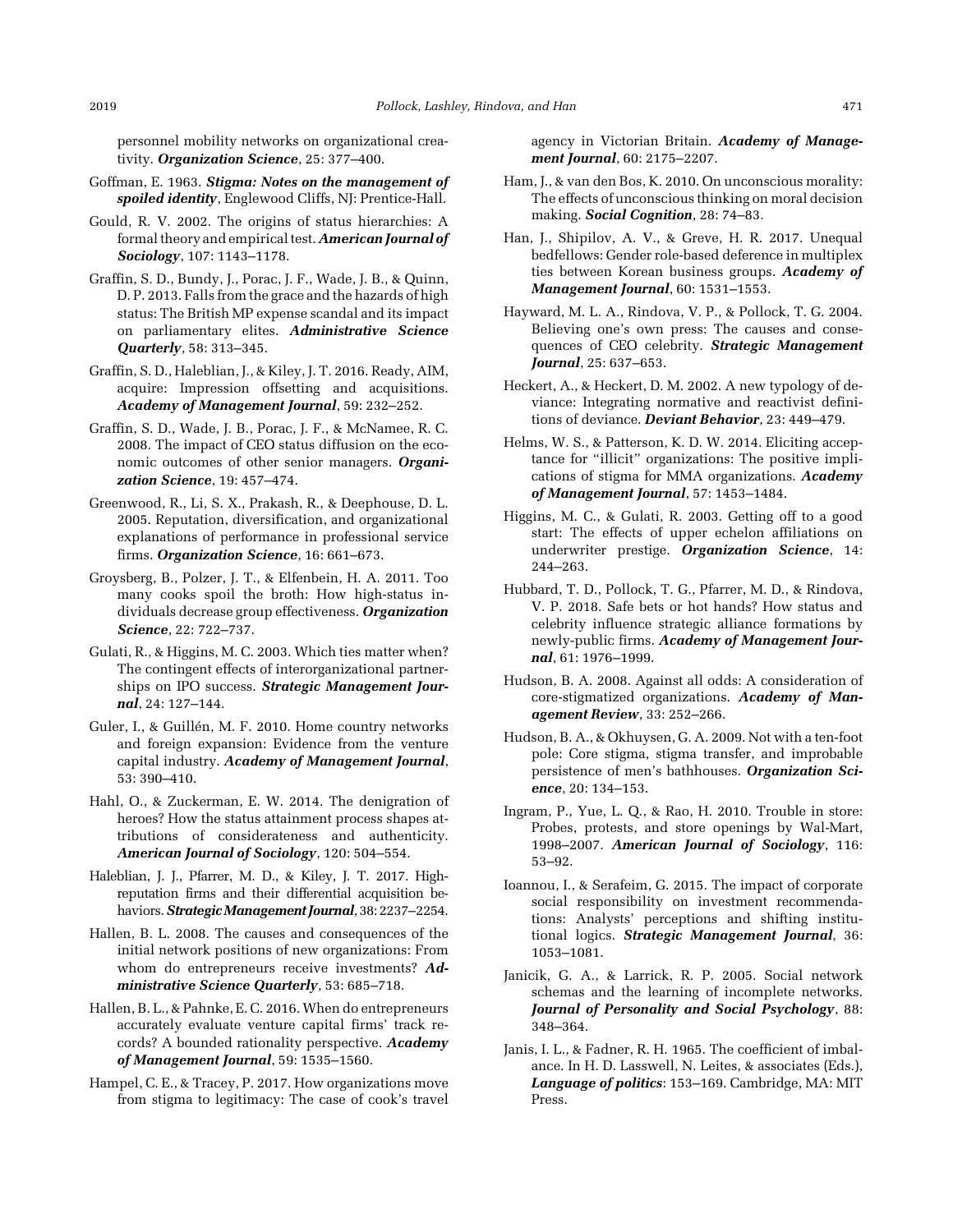- Janney, J. J., & Gove, S. 2011. Reputation and corporate social responsibility aberrations, trends, and hypocrisy: Reactions to firm choices in the stock option backdating scandal. Journal of Management Studies, 48: 1562–1585.
- Jasso, G. 2001. Studying status: An integrated perspective. American Sociological Review, 66: 96–124.
- Jensen, M. 2008. The use of relational discrimination to manage market entry: When to social status and structural holes work against you? Academy of Management Journal, 51: 723–743.
- Jensen, M. 2003. The role of network resources in market entry: Commercial banks' entry into investment banking, 1991-1997. Administrative Science Quarterly, 48: 466–497.
- Jensen, M., & Kim, H. 2015. The real Oscar curse: The negative consequences of positive status shifts. Organization Science, 26: 1–21.
- Jensen, M., Kim, H., & Kim, B. K. 2012. Meeting expectations: A role-theoretic perspective on reputation. In M. L. Barnett & T. G. Pollock (Eds.), Oxford handbook of corporate reputation: 140–159. Oxford: Oxford University Press.
- Jensen, M., & Roy, A. 2008. Staging exchange partner choices: When do status and reputation matter? Academy of Management Journal, 51: 495–516.
- Jensen, M., & Wang, P. 2018. Not in the same boat: How status inconsistency affects research performance in business schools. Academy of Management Journal, 61: 1021–1049.
- Jonsson, S., Greve, H. R., & Fujiwara-Greve, T. 2009. Undeserved loss: The spread of legitimacy loss to innocent organizations in response to reported corporate deviance. Administrative Science Quarterly, 54: 195–228.
- Josefy, M., Kuban, S., Ireland, R. D., & Hitt, M. A. 2015. All things great and small: Organizational size, boundaries of the firm, and a changing environment. Academy of Management Annals, 9: 715–802.
- Kahneman, D. 2011. Thinking fast and slow. New York: Farrar, Strauss and Giroux.
- Kahneman, D., Slovic, P., & Tversky, A. 1982. Judgment under uncertainty: Heuristics and biases. Cambridge and New York: Cambridge University Press.
- Khaire, M. 2010. Young and no money? Never mind: The material impact of social resources on new venture growth. Organization Science, 21: 168–185.
- Khessina, O. M., & Reis, S. 2016. The limits of reflected glory: The beneficial and harmful effects of product name similarity in the US network TV program industry, 1944-2003. Organization Science, 27: 411-427.
- Kimberly, J. R. 1976. Organizational size and the structuralist perspective: A review, critique, and proposal. Administrative Science Quarterly, 21: 571–597.
- Kim, H., & Jensen, M. 2014. Audience heterogeneity and the effectiveness of market signals: How to overcome liabilities of foreignness in film exports? Academy of Management Journal, 57: 1360–1384.
- Kim, J. W., & King, B. G. 2014. Seeing stars: Matthew effects and status bias in major league baseball umpiring. Management Science, 60: 2619–2644.
- Kim, T., & Rhee, M. 2017. Structural and behavioral antecedents of change: Status, distinctiveness, and relative performance. Journal of Management, 43: 716-741.
- Kjærgaard, A., Morsing, M., & Ravasi, D. 2011. Mediating identity: A study of media influence on organizational identity construction in a celebrity firm. Journal of Management Studies, 48: 514–543.
- Kovács, B., & Sharkey, A. J. 2014. The paradox of publicity: How awards can negatively affect the evaluation of quality. Administrative Science Quarterly, 59: 1-33.
- Kreps, D. M., & Wilson, R. 1982. Reputation and imperfect information. Journal of Economic Theory, 27: 253–279.
- Krishnan, R., & Kozhikode, R. K. 2015. Status and corporate illegality: Illegal loan recovery practices of commercial banks in India. Academy of Management Journal, 58: 1287–1312.
- Labianca, G., & Brass, D. J. 2006. Exploring the social ledger: Negative relationships and negative asymmetry in social networks in organizations. Academy of Management Review, 31: 596–614.
- Labianca, G., Fairbank, J. F., Andrevski, G., & Parzen, M. 2009. Striving toward the future: Aspirationperformance discrepancies and planned organizational change. Strategic Organization, 7: 433-466.
- Lange, D., Lee, P. M., & Dai, Y. 2011. Organizational reputation: A review. Journal of Management, 37: 153–184.
- Lashley, K., & Pollock, T. G. Forthcoming. Waiting to inhale: Removing stigma in the medical cannabis industry. Administrative Science Quarterly.
- Lee, P. M., Pollock, T. G., & Jin, K. 2011. The contingent value of venture capitalist reputation. **Strategic Or**ganization, 9: 33–69.
- Lerner, J. S., Li, Y., Valdesolo, P., & Kassam, K. S. 2015. Emotion and decision making. Annual Review of Psychology, 66: 799–823.
- Linton, R. 1936. The study of man. New York: D. Appleton-Century.
- Lin, Z., Yang, H., & Arya, B. 2009. Alliance partners and firm performance: Resource complementarity and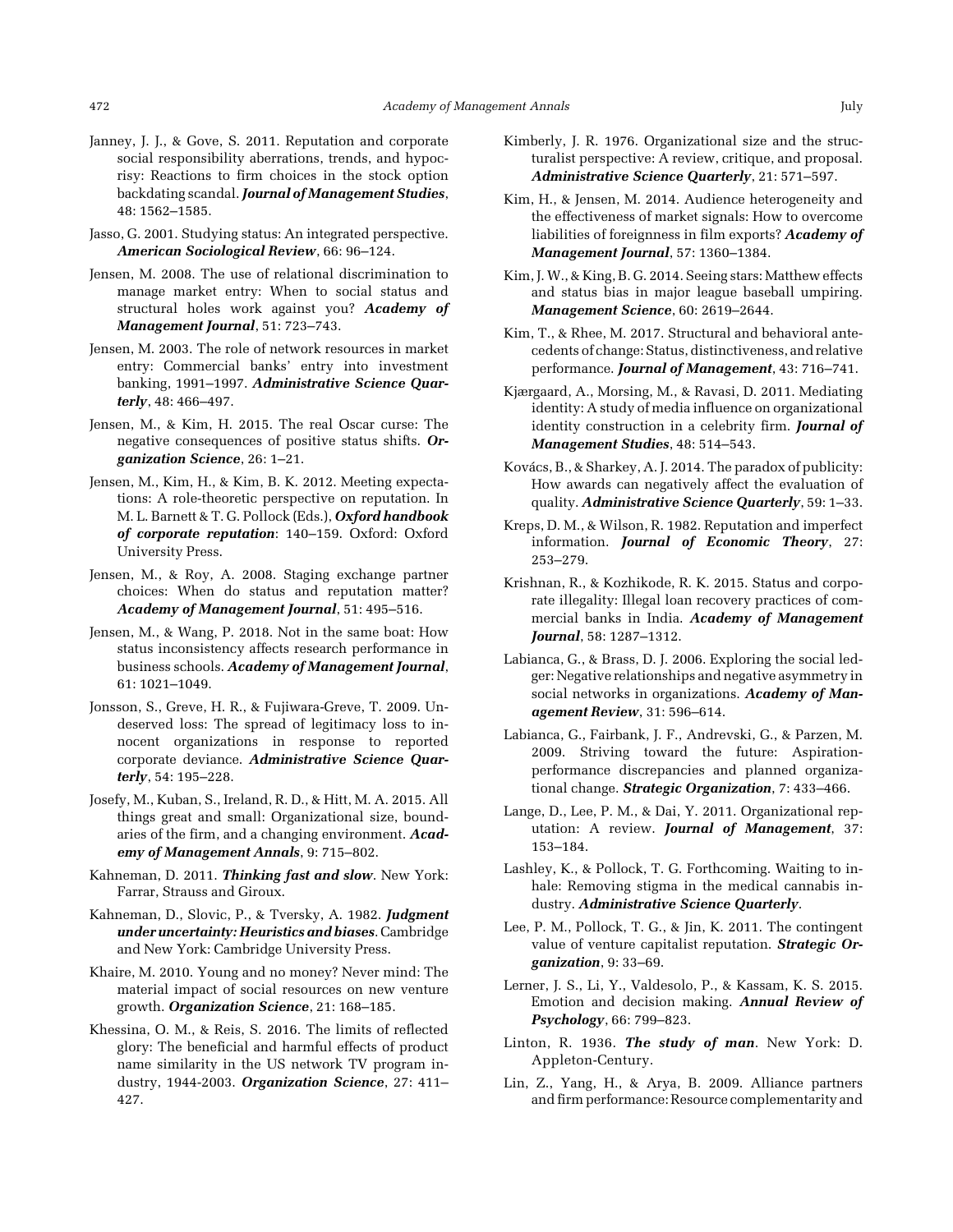status association. Strategic Management Journal, 30: 921–940.

- Love, E. G., & Kraatz, M. 2009. Character, conformity, or the bottom line? How and why downsizing affected corporate reputation. Academy of Management Journal, 52: 314–335.
- Lovelace, J. B., Bundy, J., Hambrick, D. C., & Pollock, T. G. 2018. The shackles of CEO celebrity: Sociocognitive and behavioral role constraints on "star" leaders. Academy of Management Review, 43: 419–444.
- Love, E. G., Lim, J., & Bednar, M. K. 2017. The face of the firm: The influence of CEOs on corporate reputation. Academy of Management Journal, 60: 1462–1481.
- Lowenstein, G. F., Weber, E. U., Hsee, C. K., & Welch, N. 2001. Risk as feelings. Psychological Bulletin, 127: 267–286.
- Lungeanu, R., Paruchuri S., & Tsai, W. 2018. Stepping across for social approval: Ties to independent foundations' boards after financial restatement. Strategic Management Journal, 39: 1163–1187.
- Lynn, F.B., Podolny, J.M., & Tao, L. 2009. A sociological (de) construction of the relationship between status and quality. American Journal of Sociology, 115: 755-804.
- Malter, D. 2014. On the causality and cause of returns to organizational status: Evidence from the crus classés of the Médoc. Administrative Science Quarterly, 59: 271–300.
- Ma, D., Rhee, M., & Yang, D. 2013. Power source mismatch and the effectiveness of interorganizational relations: The case of venture capital syndication. Academy of Management Journal, 56: 711–734.
- Marr, J. C., & Thau, S. 2014. Falling from great (and not-sogreat) heights: How initial status position influences performance after status loss. Academy of Management Journal, 57: 223–248.
- Martins, L. L. 2005. A model of the effects of reputational rankings on organizational change. Organization Science, 16: 701–720.
- Mayer, K. J. 2006. Spillovers and governance: An analysis of knowledge and reputational spillovers in information technology. Academy of Management Journal, 49: 69–84.
- McDonnell, M.-H., & King, B. 2013. Keeping up appearances: Reputational threat and impression management after social movement boycotts. Administrative Science Quarterly, 58: 387-419.
- McDonnell, M.-H., & King, B. G. 2018. Order in the court: How firm status and reputation shape the outcomes of employment discrimination suits. American Sociological Review, 83: 61–87.
- Menges, J. I., & Kilduff, M. 2015. Group emotions: Cutting the Gordian knots concerning terms, levels of analysis, and processes. Academy of Management Annals, 9: 845–928.
- Merton, R. K. 1968. The Matthew effect in science. Science, 159: 56–63.
- Milanov, H., & Shepherd, D. A. 2013. The importance of the first relationship: The ongoing influence of initial network on future status. Strategic Management Journal, 34: 727–750.
- Mishina, Y., Block, E. S., & Mannor, M. J. 2012. The path dependence of organizational reputation: How social judgment influences assessments of capability and character. Strategic Management Journal, 33: 459–477.
- Mishina, Y., & Devers, C. E. 2012. On being bad: Why stigma is not the same as a bad reputation. In M. L. Barnett, & T. G. Pollock (Eds.), Oxford handbook of corporate reputation: 201–220. Oxford: Oxford University Press.
- Mishina, Y., Dykes, B. J., Block, E. S., & Pollock, T. G. 2010. Why "good" firms do bad things: The effects of high aspirations, high expectations, and prominence on the incidence of corporate illegality. Academy of Management Journal, 53: 701–722.
- Oh, H., Bae, J., & Kim, S.-J. 2017. Can sinful firms benefit from advertising their CSR efforts? Adverse effect of advertising sinful firms' CSR engagements on firm performance. Journal of Business Ethics, 143: 643–663.
- Ozmel, U., & Guler, I. 2015. Small fish, big fish: The performance effects of the relative standing in partners' affiliate portfolios. Strategic Management Journal, 36: 2039–2057.
- Ozmel, U., Reuer, J. J., & Gulati, R. 2013. Signal across multiple networks: How venture capital and alliance networks affect interorganizational collaboration. Academy of Management Journal, 56: 852–866.
- Pahnke, E. C., McDonald, R., Wang, D., & Hallen, B. 2015. Exposed: Venture capital, competitor ties, and entrepreneurial innovation. Academy of Management Journal, 58: 1334–1360.
- Palmer, D. 2012. Normal organizational wrongdoing: A critical analysis of theories of misconduct in and by organizations. Oxford: Oxford University Press.
- Parker, O. N., Krause, R., & Covin, J. G. 2017. Ready, set, slow: How aspiration-relative product quality impacts the rate of new product introduction. Journal of Management, 43: 2333–2356.
- Park, S. H., & Westphal, J. D. 2013. Social discrimination in the corporate elite: How status affects the propensity for minority CEOs to receive blame for low firm performance. Administrative Science Quarterly, 58: 542–586.
- Parsons, T. 1953. A revised analytical approach to the theory of social stratification. In R. Bendix, & S.M. Lipset (Eds.), Class, status and power: 99-128. New York: Free Press.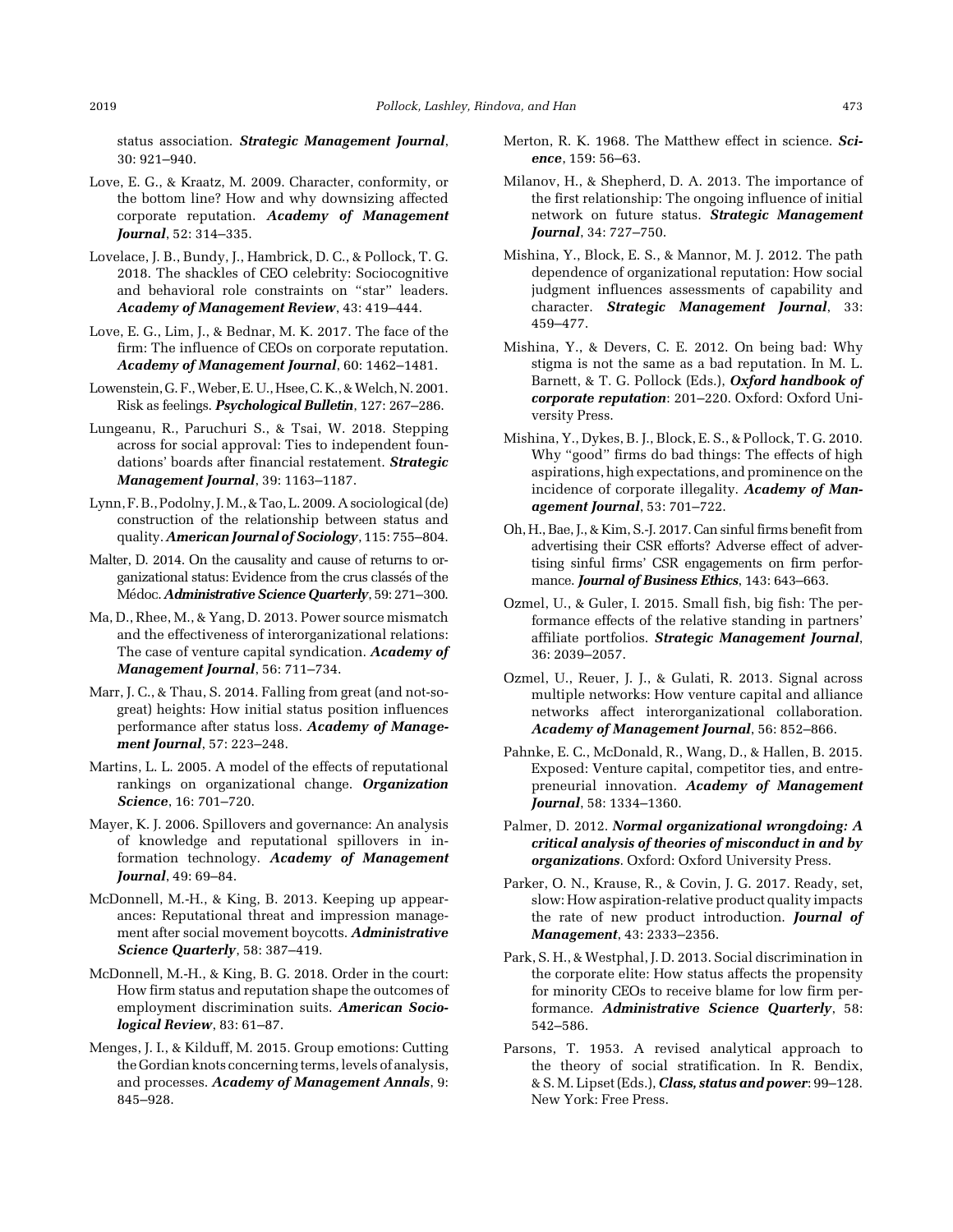- Parsons, T. 1970. Equality and inequality in modern society, or social stratification revisited. In E. O. Laumann (Ed.), Social stratification: Research and theory for the 1970s: 22–40. Indianapolis, IN: Bobbs-Merrill.
- Paruchuri, S., Pollock, T. G., & Kumar, N. Forthcoming. On the tip of the brain: Understanding when negative reputational events can have positive reputation spillovers, and for how long. Strategic Management Journal.
- Pennebaker, J. W., Booth, R. J., & Francis, M. E. 2007. Linguistic inquiry and word count (LIWC): A computerized text analysis program. Austin, TX: LIWC.net.
- Perretti, F., & Negro, G. 2006. Filling empty seats: How status and organizational hierarchies affect exploration versus exploitation in team design. Academy of Management Journal, 49: 759–777.
- Perrow, C. 1961. Organizational prestige: Some functions and dysfunctions. American Journal of Sociology, 66: 335–341.
- Petkova, A. P., Rindova, V. P., & Gupta, A. K. 2013. No news is bad news: Sensegiving activities, media attention, and venture capital funding of new technology organizations. Organization Science, 24: 865–888.
- Petkova, A. P., Wadhwa, A., Yao, X., & Jain, S. 2014. Reputation and decision making under uncertainty: A study of US venture capital firms' investments in the merging clean energy sector. Academy of Management Journal, 57: 422–448.
- Pfarrer, M. D., Pollock, T. G., & Rindova, V. P. 2010. A tale of two assets: The effects of firm reputation and celebrity on earnings surprises and investors' reactions. Academy of Management Journal, 53: 1131–1152.
- Pfarrer, M. D., Smith, K. G., Bartol, K. M., Khanin, D. M., & Zhang, X. 2008. Coming forward: The effects of social and regulatory forces on the voluntary restatement of earnings subsequent to wrongdoing. Organization Science, 19: 386–403.
- Philippe, D., & Durand, R. 2011. The impact of normconforming behaviors on firm reputation. Strategic Management Journal, 32: 969–993.
- Phillips, D. J., & Zuckerman, E. W. 2001. Middle-status conformity: Theoretical restatement and empirical demonstration in two markets. American Journal of Sociology, 107: 379–429.
- Piazza, A., & Castellucci, F. 2014. Status in organization and management theory. Journal of Management, 40: 287–315.
- Piazza, A., & Jourdan, J. 2018. When the dust settles: The consequences of scandals for organizational competition. Academy of Management Journal, 61(1), 165–190.
- Piazza, A., & Perretti, F. 2015. Categorical stigma and firm disengagement: Nuclear power generation in the

United States, 1970–2000. Organization Science, 26: 724–742.

- Podolny, J. M. 1993. A status-based model of market competition. American Journal of Sociology, 98: 829–872.
- Podolny, J. M. 1994. Market uncertainty and the social character of economic exchange. Administrative Science Quarterly, 39: 458-483.
- Podolny, J.M. 2001. Networks as the pipes and prisms of the market. American Journal of Sociology, 107: 33–60.
- Podolny, J. M. 2005. Status signals: A sociological study of market competition. Princeton, NJ: Princeton University Press.
- Polidoro, F. 2013. The competitive implications of certifications: The effects of scientific and regulatory certifications on entries into new technical fields. Academy of Management Journal, 56: 597–627.
- Pollock, T. G. 2004. The benefits and costs of underwriters' social capital in the US initial public offerings market. Strategic Organization, 2: 357–388.
- Pollock, T. G., Chen, G., Jackson, E. M., & Hambrick, D. C. 2010. How much prestige is enough? Assessing the value of multiple types of high-status affiliates for young firms. **Journal of Business Venturing**, 25: 6-23.
- Pollock, T. G., & Gulati, R. 2007. Standing out from the crowd: The visibility-enhancing effects of IPO-related signals on alliance formation by entrepreneurial firms. Strategic Organization, 5: 339–372.
- Pollock, T. G., Lee, P. M., Jin, K., & Lashley, K. 2015. (Un) tangled: Exploring the asymmetric coevolution of new venture capital firms' reputation and status. Administrative Science Quarterly, 60: 482–517.
- Pollock, T. G., Mishina, Y., & Seo, Y. 2016. Falling stars: Celebrity, infamy, and the fall from (and return to) grace. In D. Palmer, R. Greenwood & K. Smith-Crowe (Eds.), Organizational wrongdoing: Key perspectives and new directions: 235–269. Cambridge: Cambridge University Press.
- Pollock, T. G., & Rindova, V. P. 2003. Media legitimation effects in the market for initial public offerings. Academy of Management Journal, 46: 631–642.
- Pollock, T. G., Rindova, V. P., & Maggitti, P. G. 2008.Market watch: Information and availability cascades among the media and investors in the US IPO market. Academy of Management Journal, 51: 335–358.
- Ponzi, L. J., Fombrun, C. J., & Gardberg, N. A. 2011. RepTrakTM pulse: Conceptualizing and validating a short-form measure of corporate reputation. Corporate Reputation Review, 14: 15–35.
- Raithel, S., & Schwaiger, M. 2015. The effects of corporate reputation perceptions of the general public on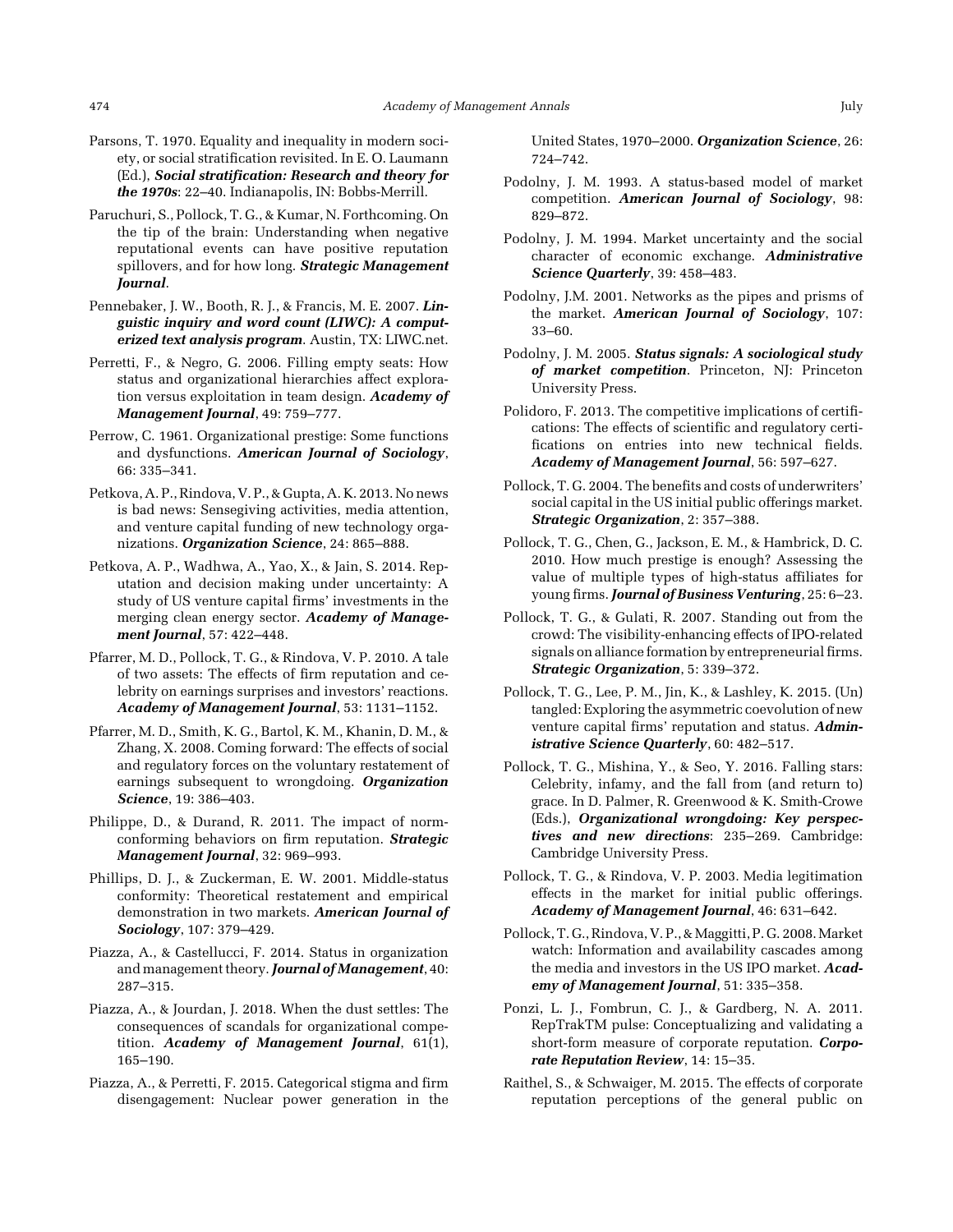shareholder value. Strategic Management Journal, 36: 945–956.

- Rao, H. 1994. The social construction of reputation: Certification contests, legitimation, and the survival of organizations in the American automobile industry. Strategic Management Journal, 15: 29–44.
- Rao, H., Monin, P., & Durand, R. 2005. Border crossing: Bricolage and the erosion of categorical boundaries in French gastronomy. American Sociological Review, 70: 968–991.
- Ravasi, D., Rindova, V., Etter, M., & Cornelissen, J. 2018. The formation of organizational reputation. Academy of Management Annals, 12: 574–599.
- Reuber, A. R., & Morgan-Thomas, A. 2019. Communicating moral legitimacy in controversial industries:The trade in human tissue. **Journal of Business Ethics**, 154: 49-63.
- Rhee, M. 2009. Does reputation contribute to reducing organizational errors? A learning approach. **Journal of** Management Studies, 46: 676-703.
- Rhee, M., & Haunschild, P. R. 2006. The liability of good reputation: A study of product recalls in the U.S. automobile industry. Organization Science, 17: 101-117.
- Rider, C. I. 2009. Constraints on the control benefits of brokerage: A study of placement agents in US venture capital fundraising. Administrative Science Quarterly, 54: 575–601.
- Rider, C. I., & Tan, D. 2015. Labor market advantages of organizational status: A study of lateral partner hiring by large US law firms. Organization Science, 26: 356-372.
- Rindova, V. P., Becerra, M., & Contardo, I. 2004. Enacting competitive wars: Competitive activity, language games, and market consequences. Academy of Management Review, 29: 670–686.
- Rindova, V. P., & Fombrun, C. J. 1999. Constructing competitive advantage:The role of firm-constituent interactions. Strategic Management Journal, 20: 691–710.
- Rindova, V. P., & Martins, L. L. 2012. Show me the money: A multidimensional perspective on reputation as an intangible asset. In M. L. Barnett, & T. G. Pollock (Eds.), Oxford handbook of corporate reputation: 16–33. Oxford: Oxford University Press.
- Rindova, V. P., & Martins, L. L. 2018. From values to value: Value rationality and the creation of great strategies. Strategy Science, 3: 323–334.
- Rindova, V. P., Martins, L. L., Srinivas, S. B., & Chandler, D. 2018. The good, the bad, and the ugly of organizational rankings: A multidisciplinary review of the literature and directions for future research. Journal of Management, 44: 2175–2208.
- Rindova, V. P., Petkova, A. P., & Kotha, S. 2007. Standing out: How new firms in emerging markets build reputation. Strategic Organization, 5: 31-70.
- Rindova, V. P., Pollock, T. G., & Hayward, M. L. A. 2006. Celebrity firms: The social construction of market popularity. Academy of Management Review, 31: 50–71.
- Rindova, V. P., Reger, R. K., & Dalpiaz, E. 2012. The mind of the strategist and the eye of the beholder: The sociocognitive perspective in strategy research. Handbook of research on competitive strategy: 147–164. Cheltenham, UK: Edward Elgar.
- Rindova, V. P., Williamson, I. O., Petkova, A. P., & Sever, J. M. 2005. Being good or being known: An empirical examination of the dimensions, antecedents, and consequences of organizational reputation. Academy of Management Journal, 48: 1033–1049.
- Roberts, P. W., & Dowling, G. R. 2002. Corporate reputation and sustained superior financial performance. Strategic Management Journal, 23: 1077–1093.
- Rogan, M., & Greve, H. R. 2015. Resource dependence dynamics: Partner reactions to mergers. Organization Science, 26: 239–255.
- Rokeach, M. 2008. Understanding human values. New York: Simon and Schuster.
- Rossman, G., Esparza, N., & Bonacich, P. 2010. I'd like to thank the Academy, team spillovers, and network centrality. American Sociological Review, 71: 31–51.
- Roulet, T. 2015. "What good is Wall Street?" Institutional contradiction and the diffusion of the stigma over the finance industry. Journal of Business Ethics, 130: 389-402.
- Roulet, T. J., & Clemente, M. 2018. Let's open the media's black box: The media as a set of heterogeneous actors and not only as a homogenous ensemble. Academy of Management Review, 43: 327–329.
- Rozin, P., & Royzman, E. B. 2001. Negativity bias, negativity dominance, and contagion. Personality and Psychology Review, 5: 296–320.
- Sauder, M. 2006. Third parties and status position: How the characteristics of status systems matter. Theory and Society, 35: 299–321.
- Sauder, M. 2008. Interlopers and field change: The entry of U.S. News into the field of legal education. Administrative Science Quarterly, 53: 209–234.
- Sauder, M., & Espeland, W. N. 2009. The discipline of rankings: Tight coupling and organizational change. American Sociological Review, 74: 63–82.
- Sauder, M., Lynn, F., & Podolny, J. M. 2012. Status: Insights from organizational sociology. Annual Review of Sociology, 38: 267–283.
- Savage, L. J. 1954. The foundations of statistics. New York: Dover Publications.
- Saxton, T., & Dollinger, M. 2004. Target reputation and appropriability: Picking and deploying resources in acquisitions. Journal of Management, 30: 123–147.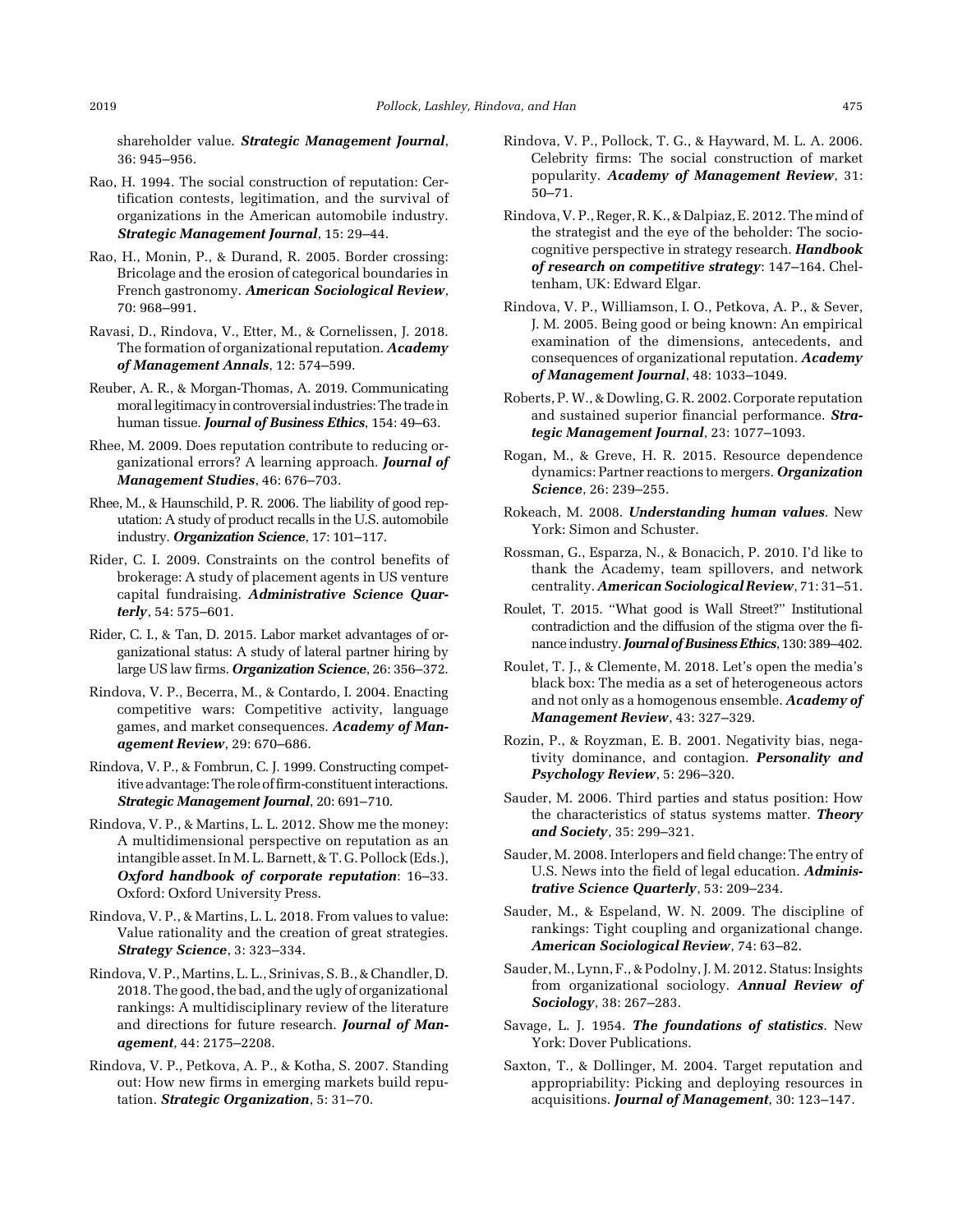- Schwartz, S. H. 1994. Are there universal aspects in the structure and contents of human values? Journal of Social Issues, 50: 19–45.
- Scott, S. G., & Lane, V. R. 2000. A stakeholder approach to organizational identity. Academy of Management Review, 25: 43–62.
- Seidel, V. P., Hannigan, T., & Phillips, N. 2018. Rumor communities, social media, and forthcoming innovations: The shaping of technological frames in product market evolution. Academy of Management Review, published online. Available at: https:// doi.org/10.5465/amr.2015.0425.
- Shane, S., & Foo, M. D. 1999. New firm survival: Institutional explanations for new franchisor mortality. Management Science, 45: 142–159.
- Sharkey, A. J. 2014. Categories and organizational status: The role of industry status in the response to organizational deviance. American Journal of Sociology, 119: 1380–1433.
- Sharkey, A. J., & Kovács, B. 2018. The many gifts of status: How attending to audience reactions drives the use of status. Management Science, 64: 5422-5443.
- Shen, R., Tang, Y., & Chen, G. 2014. When the role fits: How firm status differentials affect corporate takeovers. Strategic Management Journal, 35: 2012–2030.
- Shipilov, A. V., & Li, S. X. 2008. Can you have your cake and eat it too? Structural holes' influence on status accumulation and market performance in collaborative networks. Administrative Science Quarterly, 53: 73–108.
- Shi, W., Zhang, Y., & Hoskisson, R. E. 2017. Ripple effects of CEO awards: Investigating the acquisition activities of superstar CEOs' competitors. Strategic Management Journal, 38: 2080–2102.
- Simcoe, T. S., & Waguespack, D. M. 2011. Status, quality, and attention: What's in a (missing) name? Management Science, 57: 274–290.
- Sine, W. D., Shane, S., & Di Gregorio, D. 2003. The halo effect and technology licensing: The influence of institutional prestige on the licensing of university inventions. Management Science, 49: 478-496.
- Skitka, L. J., Bauman, C. W., & Sargis, E. G. 2005. Moral conviction: Another contributor to attitude strength or something more? Journal of Personality and Social Psychology, 88: 895–917.
- Slovic, P., Finucane, M. L., Peters, E., & MacGregor, D. G. 2002. Rational actors or rational fools: Implications of the affect heuristic for behavioral economics. Journal of Socio-Economics, 31: 329–342.
- Slovic, P., Finucane, M. L., Peters, E., & MacGregor, D. G. 2004. Risk as analysis and risk as feelings: Some thoughts about affect, reason, risk, and rationality. Risk Analysis, 24: 311–322.
- Spence, A. M. 1974. Market signaling: Information transfer in hiring and related screening processes. Cambridge, MA: Harvard University Press.
- Standifird, S. S. 2001. Reputation and e-commerce: eBay auctions and the asymmetrical impact of positive and negative ratings. Journal of Management, 27: 279– 295.
- Staw, B. M., & Epstein, L. D. 2000.What bandwagons bring: Effects of popular management techniques on corporate performance, reputation, and CEO pay. Administrative Science Quarterly, 45: 523–556.
- Stern, I., Dukerich, J.M., & Zajac, E. 2014. Unmixed signals: How reputation and status affect alliance formation. Strategic Management Journal, 35: 512–531.
- Still, M. C., & Strang, D. 2009. Who does an elite organization emulate? Administrative Science Quarterly, 54: 58-89.
- Stuart, T. E., Hoang, H., & Hybels, R. C. 1999. Interorganizational endorsements and the performance of entrepreneurial ventures. Administrative Science Quarterly, 44: 315–349.
- Sutton, R. I., & Callahan, A. L. 1987. The stigma of bankruptcy: Spoiled organizational image and its management. Academy of Management Journal, 30: 405-436.
- Sweetman, J., Spears, R., Livingstone, A. G., & Manstead, A. S. R. 2013. Admiration regulates social hierarchy: Antecedents, dispositions, and effects on intergroup behavior. Journal of Experimental Social Psychology, 49: 534–542.
- Taylor, S. E. 1991. Asymmetrical effects of positive and negative events: The mobilization-minimization hypothesis. Psychological Bulletin, 110: 67–85.
- Tetlock, P. E. 2000. Cognitive biases and organizational correctives: Do both disease and cure depend on the politics of the beholder? Administrative Science Quarterly, 45: 293–326.
- Tetlock, P. E. 2003. Thinking the unthinkable: Sacred values and taboo cognitions. Trends in Cognitive Sciences, 7: 320–324.
- Tost, L. P. 2011. An integrative model of legitimacy judgments. Academy of Management Review, 36: 686-710.
- Toubiana, M., & Zietsma, C. 2017. The message is on the wall? Emotions, social media and the dynamics of institutional complexity. Academy of Management Journal, 60: 922–953.
- Tracey, P., & Phillips, N. 2016. Managing the consequences of organizational stigmatization: Identity work in a social enterprise. Academy of Management Journal, 59: 740–765.
- Tufekci, Z., & Wilson, C. 2012. Social media and the decision to participate in political protest: Observations from Tahrir Square. Journal of Communication, 62: 363-379.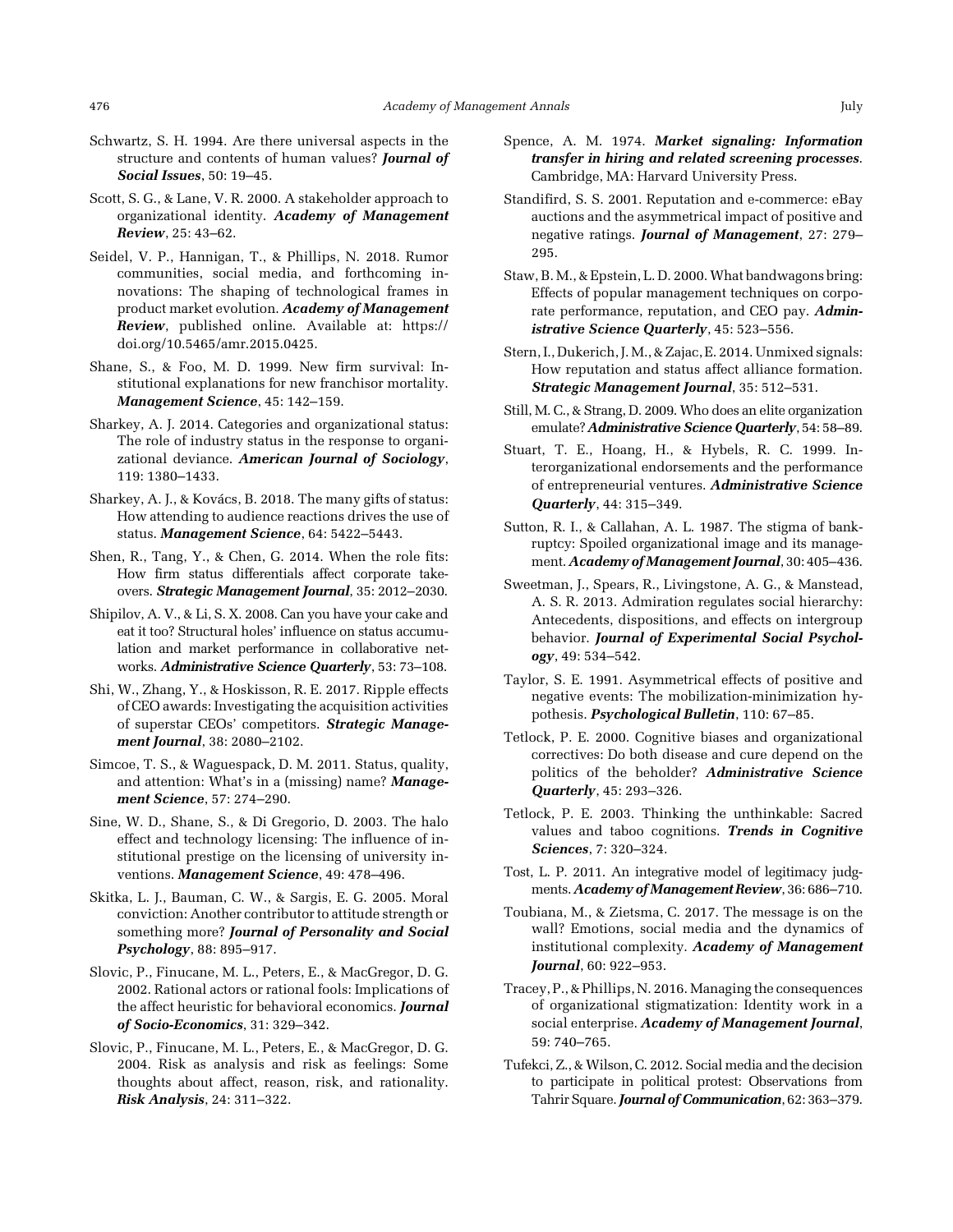- Turban, D. B., & Cable, D. M. 2003. Firm reputation and applicant pool characteristics. Journal of Organizational Behavior, 24: 733–751.
- van de Rijt, A., Shor, E.,Ward, C., & Skiena, S. 2013. Only 15 minutes? The social stratification of fame in printed media. American Sociological Review, 78: 266–289.
- Vasi, I. B., & King, B. G. 2012. Social movements, risk perceptions, and economic outcomes: The effect of primary and secondary stakeholder activism on firms' perceived environmental risk and financial performance. American Sociological Review, 77: 573–596.
- Veil, S. R., Sellnow, T. L., & Petrun, E. L. 2012. Hoaxes and the paradoxical challenges of restoring legitimacy: Dominos' response to its YouTube crisis. Management Communication Quarterly, 26: 322–345.
- Vergne, J.-P. 2012. Stigmatized categories and public disapproval of organizations: A mixed-methods study of the global arms industry, 1996–2007. Academy of Management Journal, 55: 1027–1052.
- Verplanken, B., & Holland, R. W. 2002. Motivated decision making: Effects of activation and self-centrality of values on choices and behavior. Journal of Personality and Social Psychology, 82: 434–447.
- Voss, G. 2015. Stigma and the shaping of the pornography industry. London: Routledge.
- Wade, J. N., Porac, J. F., Pollock, T. G., & Graffin, S. D. 2006. The burden of celebrity: The impact of CEO certification contests on CEO pay and performance. Academy of Management Journal, 49: 643–660.
- Waguespack, D. M., & Sorenson, O. 2011. The ratings game: Asymmetry in classification. Organization Science, 22: 541–553.
- Wang, P., & Jensen, M. 2018. A bridge too far: Divestiture as a strategic reaction to status inconsistency. Management Science, 65: 859–878.
- Wang, T., Wezel, C. W., & Forgues, B. 2016. Protecting market identity: When and how do organizations respond to consumers' devaluations? Academy of Management Journal, 69: 135–162.
- Warren, D. E. 2007. Corporate scandals and spoiled identities: How organizations shift stigma to employees. Business Ethics Quarterly, 17: 477–496.
- Washington, M., & Zajac, E. J. 2005. Status evolution and competition: Theory and evidence. Academy of Management Journal, 48: 282–296.
- Weber, M. 1968. Economy and society. Berkeley, CA: University of California Press.
- Weigelt, K., & Camerer, C. 1988. Reputation and corporate strategy: A review of recent theory and applications. Strategic Management Journal, 9: 443–454.
- Wei, J., Ouyang, Z., & Chen, H. 2017. Well known or well liked? The effects of corporate reputation on firm value at the onset of a corporate crisis. **Strategic** Management Journal, 38: 2103–2120.
- Westphal, J. D., & Deephouse, D. L. 2011. Avoiding bad press: Interpersonal influence in relations between CEOs and journalists and the consequences for press reporting about firms and their leadership. Organization Science, 22: 1061-1086.
- Williams, R. M. 1979. Change and stability in values and value systems: A sociological perspective. In M. Rokeach (Ed.), Understanding human values: 15–46. New York: Free Press.
- Williams, B. A., & Delli Carpini, M. X. 2000. Unchained reaction: The collapse of media gatekeeping and the Clinton-Lewinsky scandal. Journalism, 1: 61–85.
- Winkielman, P., & Berridge, K. C. 2004. Unconscious emotion. Current Directions in Psychological Science, 13: 120–123.
- Yang, H., Lin, Z., & Lin, Y. 2010. A multilevel framework of firm boundaries: Firm characteristics, dyadic differences, and network attributes. Strategic Management Journal, 31: 237–261.
- Yiu, D. W., Xu, Y., & Wan, W. P. 2014. The deterrence effects of vicarious punishments on corporate financial fraud. Organization Science, 25: 1549–1571.
- Zaheer, A., & Soda, G. 2009. Network evolution: The origins of structural holes. Administrative Science Quarterly, 54: 1–31.
- Zajonc, R. B. 1980. Feeling and thinking: Preferences need no inferences. American Psychologist, 35: 151–175.
- Zajonc, R. B. 1984. On the primacy of affect. American Psychologist, 39: 117–123.
- Zajonc, R. B. 1998. Emotions. In D. T. Gilbert, S. T. Fiske, & G. Lindzey (Eds.), Handbook of social psychology: 591–632. New York: Oxford University Press.
- Zavyalova, A., Pfarrer, M. D., Reger, R. K., & Hubbard, T. D. 2016. Reputation as a benefit and a burden? How stakeholders' organizational identification affects the role of reputation following a negative event. Academy of Management Journal, 59: 253–276.
- Zavyalova, A., Pfarrer, M. D., & Reger, R. K. 2017. Celebrity and infamy? The consequences of media narratives about organizational identity. Academy of Management Review, 42: 461–480.
- Zelizer, V. A. 1978. Human values and the market: The case of life insurance and death in 19th-century America. American Journal of Sociology, 84: 591–610.
- Zhang, L., Gupta, A. K., & Hallen, B. L. 2017. The conditional importance of prior ties: A group-level analysis